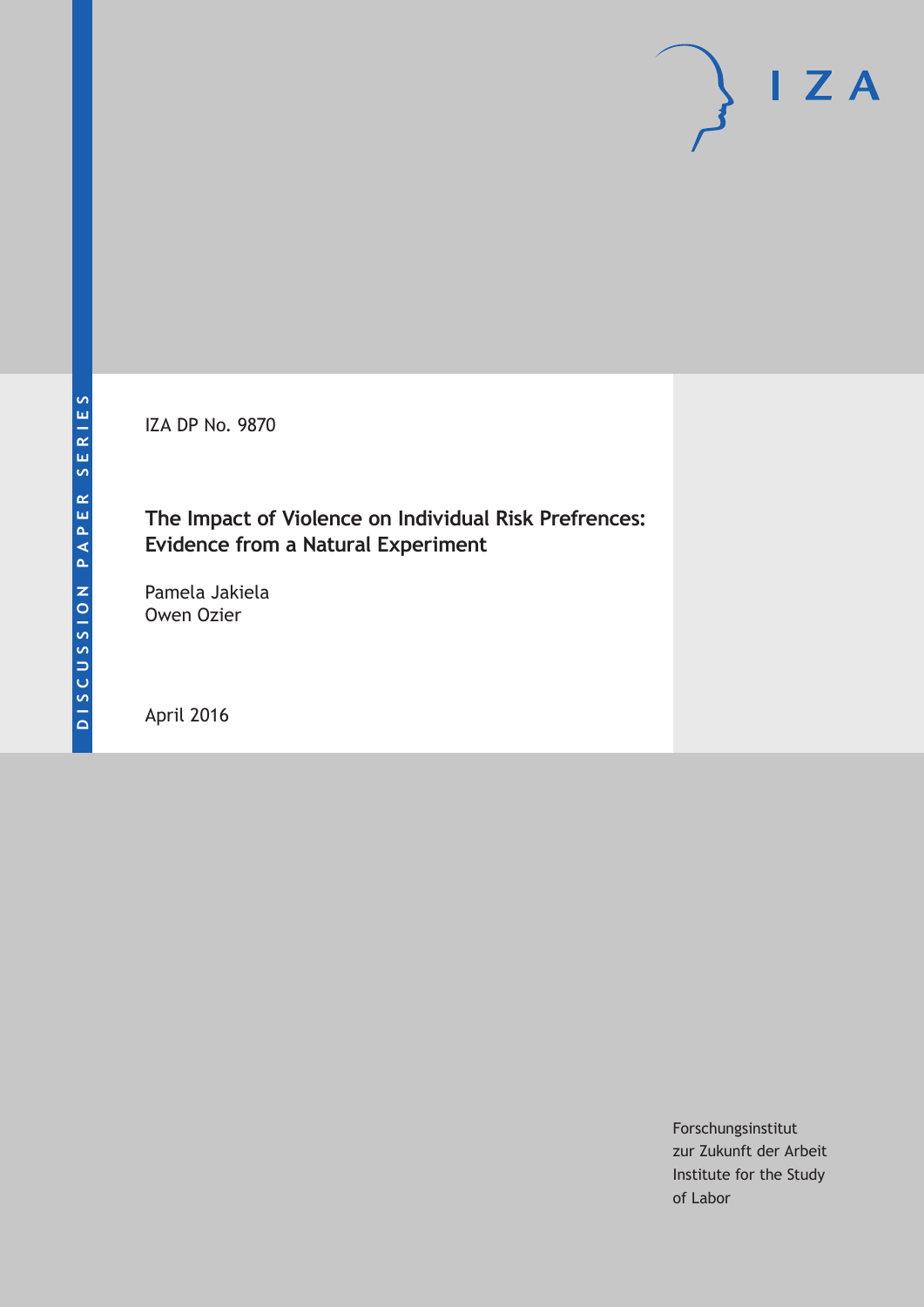# **The Impact of Violence on Individual Risk Preferences: Evidence from a Natural Experiment**

# **Pamela Jakiela**

*University of Maryland and IZA* 

**Owen Ozier** 

*World Bank* 

# Discussion Paper No. 9870 April 2016

IZA

P.O. Box 7240 53072 Bonn **Germany** 

Phone: +49-228-3894-0 Fax: +49-228-3894-180 E-mail: iza@iza.org

Any opinions expressed here are those of the author(s) and not those of IZA. Research published in this series may include views on policy, but the institute itself takes no institutional policy positions. The IZA research network is committed to the IZA Guiding Principles of Research Integrity.

The Institute for the Study of Labor (IZA) in Bonn is a local and virtual international research center and a place of communication between science, politics and business. IZA is an independent nonprofit organization supported by Deutsche Post Foundation. The center is associated with the University of Bonn and offers a stimulating research environment through its international network, workshops and conferences, data service, project support, research visits and doctoral program. IZA engages in (i) original and internationally competitive research in all fields of labor economics, (ii) development of policy concepts, and (iii) dissemination of research results and concepts to the interested public.

IZA Discussion Papers often represent preliminary work and are circulated to encourage discussion. Citation of such a paper should account for its provisional character. A revised version may be available directly from the author.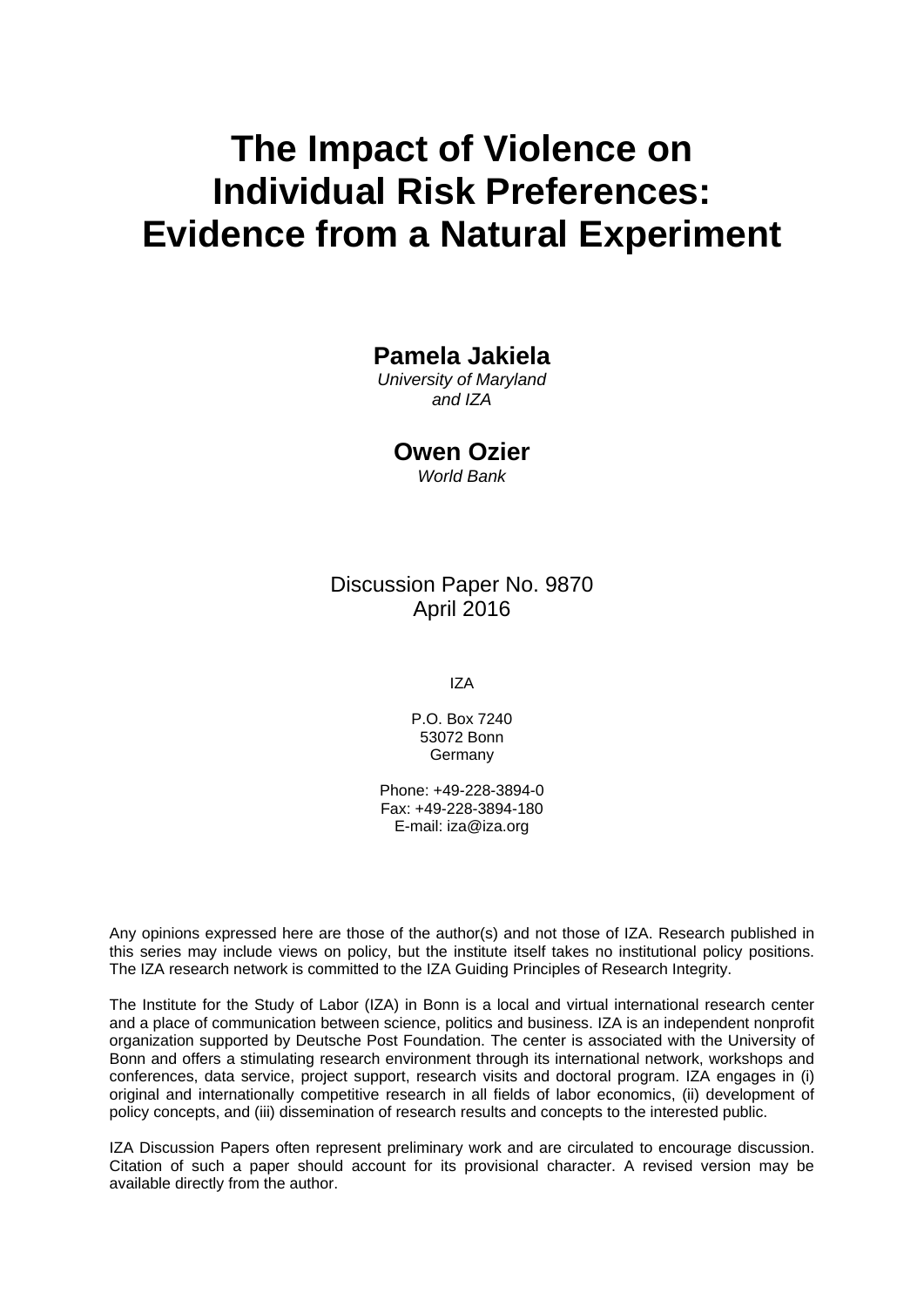IZA Discussion Paper No. 9870 April 2016

# **ABSTRACT**

# **The Impact of Violence on Individual Risk Preferences: Evidence from a Natural Experiment\***

We estimate the impact of Kenya's post-election crisis on individual risk preferences. The crisis interrupted a longitudinal survey of more than five thousand Kenyan youth, creating plausibly exogenous variation in exposure to civil conflict by the time of the survey. We measure individual risk preferences using hypothetical lottery choice questions which we validate by showing that they predict migration and entrepreneurship in the cross-section. Our results indicate that the post-election violence sharply increased individual risk aversion. Immediately after the crisis, the fraction of subjects displaying extreme risk aversion increased by more than 80 percent. Findings remain robust when we use an IV estimation strategy that exploits random assignment of respondents to waves of surveying. Our results suggest that the crisis also impacted trust, social capital, and beliefs about the economy, though it did not have any detectable negative impacts on job prospects or wages.

JEL Classification: C91, C93, D01, D74, D81

Keywords: risk preferences, civil conflict, natural experiment

Corresponding author:

 $\overline{a}$ 

Pamela Jakiela Department of Agricultural and Resource Economics University of Maryland 2200 Symons Hall College Park, MD 20742 USA E-mail: pjakiela@umd.edu

<sup>\*</sup> We are grateful to the staff at IPA-Kenya for their assistance and support, and to Michael Callen, Pascaline Dupas, Marcel Fafchamps, Jonas Hjort, Diego Garrido Martin, Ted Miguel, Anja Sautmann, Waly Wane, and numerous conference and seminar participants for helpful comments. All errors are our own. The findings, interpretations and conclusions expressed in this paper are entirely those of the authors, and do not necessarily represent the views of the World Bank, its Executive Directors, or the governments of the countries they represent.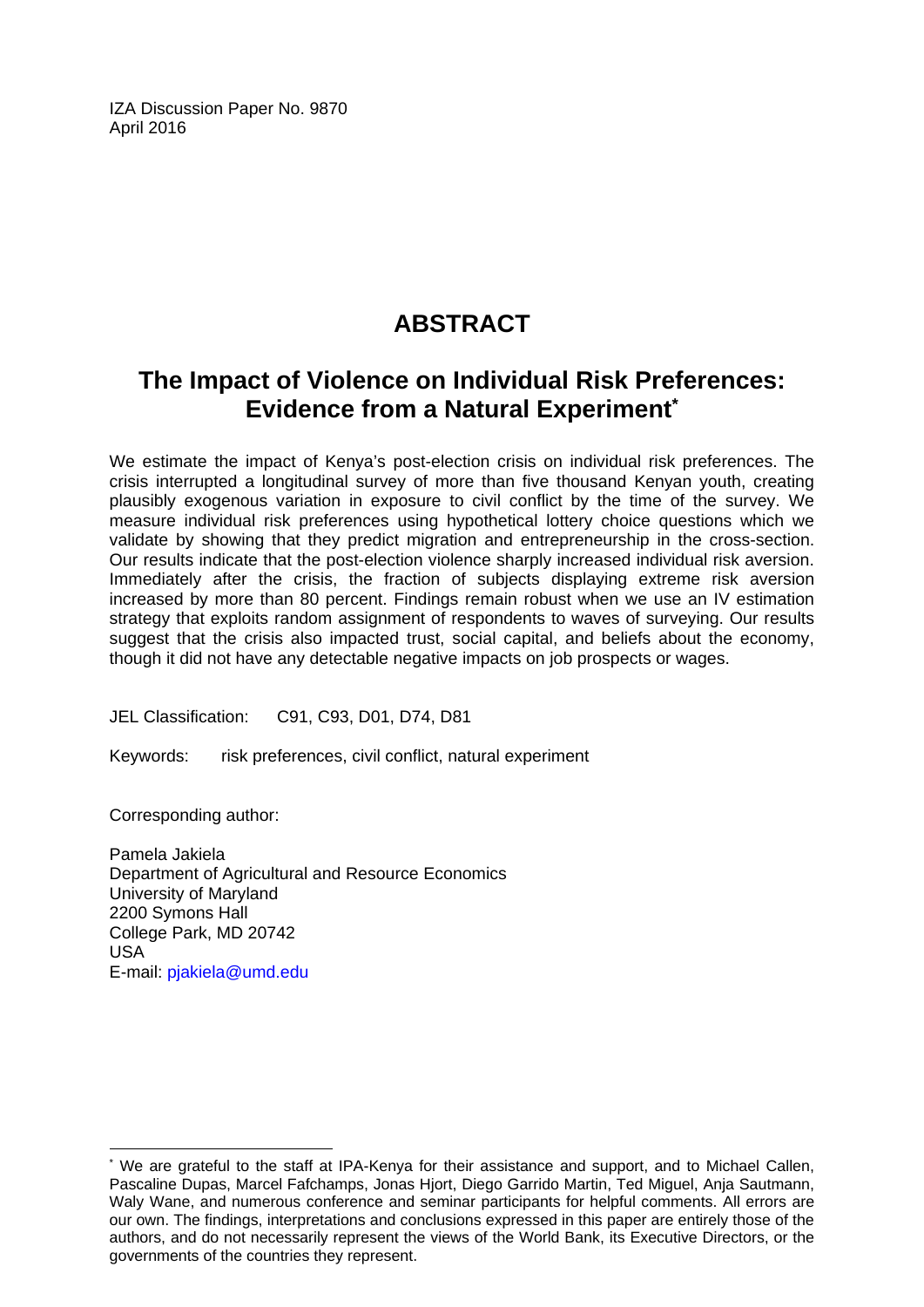### 1 Introduction

Armed conflict is a source of untold human suffering. Since 1989, more than one million people have been killed in civil and interstate conflicts (Pettersson and Wallensteen 2015). The majority of these episodes are civil wars in low- and middle-income countries; because the scourge of war falls disproportionately on the poorest nations, armed conflict also perpetuates disparities in human and economic development among the living.

The short-term costs of civil conflict are obvious: in addition to the lives lost, violence damages or destroys physical capital and deters investment. There is also evidence that war and violence limit the accumulation of human capital (Blattman and Annan 2010) and erode trust (Nunn and Wantchekon 2011). This has led some scholars to refer to civil war as "development in reverse" (Collier, Elliott, Hegre, Hoeffler, Reynal-Querol, and Sambanis 2003). Yet, though the shortterm human and economic costs of conflict are indisputable, many conflict-affected countries — Rwanda and Uganda, for example — have experienced extremely rapid growth in the wake of civil war, and a number of recent papers have challenged the notion that conflict leads to slower growth and development over the long-term (cf. Miguel and Roland 2011). In fact, several studies have found that exposure to civil conflict increases political engagement (Bellows and Miguel 2009, Blattman 2009), enhances cooperation and pro-sociality (Voors, Nillesen, Verwimp, Bulte, Lensink, and Van Soest 2012, Bauer, Cassar, Chytilová, and Henrich 2013), and makes people more willing to bear profitable risks (Voors, Nillesen, Verwimp, Bulte, Lensink, and Van Soest 2012, Callen, Isaqzadeh, Long, and Sprenger 2014).

These studies share a common empirical approach. First, they take seriously the idea that exposure to conflict is endogenous, and employ a variety of strategies designed to isolate plausibly exogenous variation in victimization and involvement in violence. Second, given their focus on within-conflict variation in exposure and victimization, these papers empirically frame civilians who lived through civil war but were not victimized (or were less exposed to violence) as a comparison group. This strategy enhances the credibility of the estimated treatment effects, but has an obvious drawback: this approach can generate credible estimates of the marginal impact of greater conflict victimization or exposure, but cannot be used to assess the overall impact of conflict unless one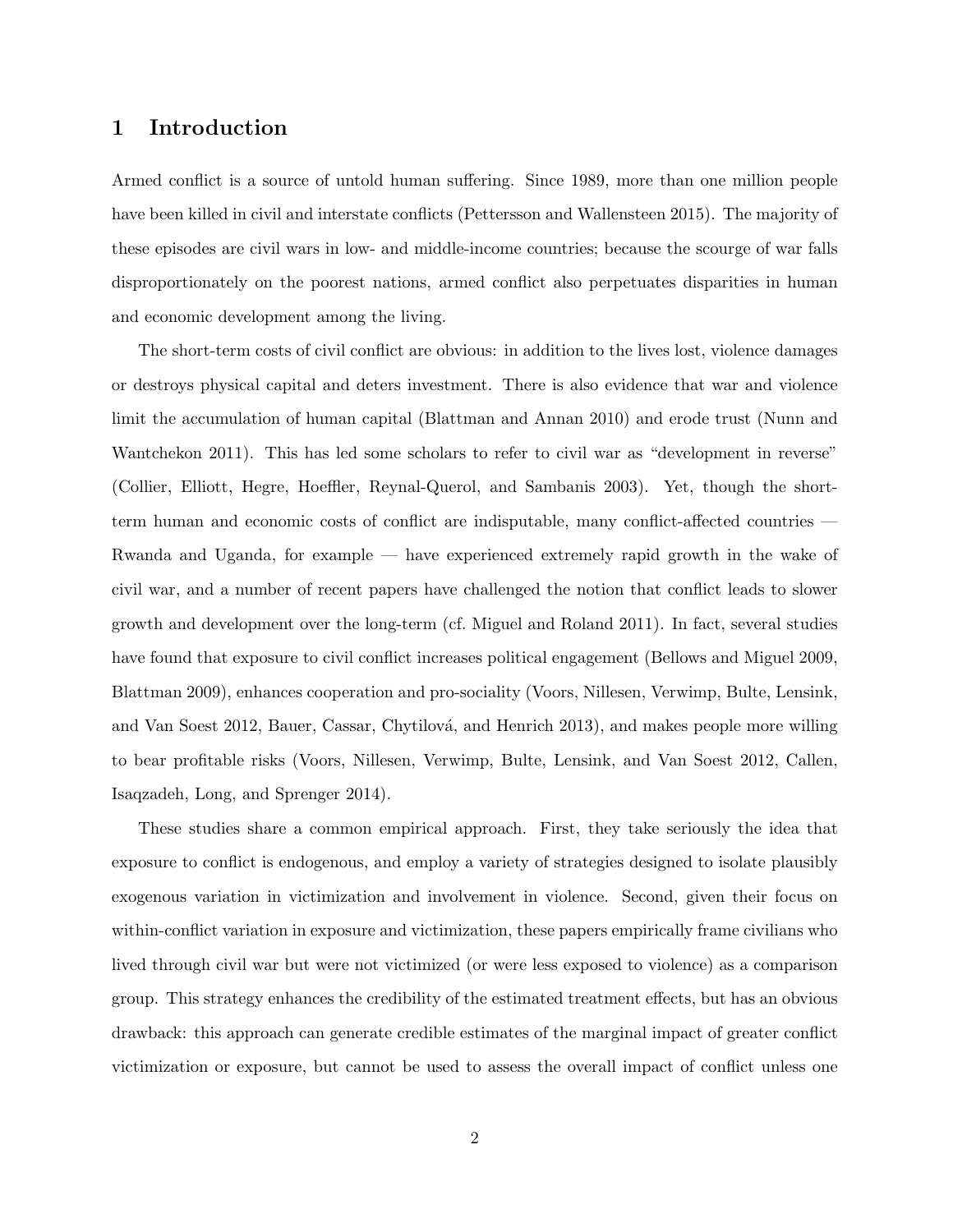assumes that violence has no impact on the relatively less victimized. If everyone who lives through a period of conflict — regardless of their victim status — is affected, estimates of the marginal impact of greater conflict exposure may present a biased assessment of the overall social cost of violence. Moreover, since civil conflict typically involves a contest for control of a state government, some increase in political and economic uncertainty almost always arises; empirical approaches that frame less exposed citizens as the comparison group cannot capture the impacts of these macro-level shocks. Thus, to capture the overall impacts of civil conflict on society, an alternative empirical approach is required.

In this paper, we estimate the impact of a specific episode of civil conflict, Kenya's postelection crisis, on the risk preferences of a broad sample of young adults who lived through it. The post-election crisis was a months-long period of protests, rioting, and ethnic violence that began immediately after a disputed presidential election. The election, in which Raila Odinga challenged incumbent Mwai Kibaki, took place on December 27, 2007. Amidst allegations of electoral fraud by observers, and after three days of uncertainty following the national polls, the incumbent president was both declared the winner and sworn into office on December 30, 2007. Ethnic tensions rose, and rioting ensued. The following two months of civil conflict left more than a thousand people dead and hundreds of thousands more internally displaced. The crisis largely ended when, on February 28, 2008, the two candidates signed a power-sharing agreement.<sup>[1](#page-4-0)</sup>

We estimate the impact of Kenya's post-election violence on individual risk preferences, which we measure using lottery choice questions embedded in a longitudinal survey. The Kenyan Life Panel Survey (hereafter KLPS2) is a survey of more than 5,000 young adults who were enrolled in rural primary schools in 1998. The second round of the survey was administered between August of 2007 and December of 2009. 1,180 respondents (23.3 percent) were interviewed prior to the crisis, while the remainder were surveyed after experiencing the period of civil conflict. Thus, Kenya's post-election violence interacted with the timing of the survey to create a natural experiment in exposure to conflict.

<span id="page-4-0"></span>We employ two complementary identification strategies to estimate the impact of the crisis on

<sup>1</sup> This description of Kenya's 2007-2008 post-election crisis draws upon several sources: World Bank (2006), World Bank (2008), World Bank (2009), World Bank (2010a), World Bank (2010b), World Bank (2011), World Bank (2012), Van Praag (2010), Waki (2008), Hjort (2014), McCrummen (2007), BBC (2008a), and BBC (2008b).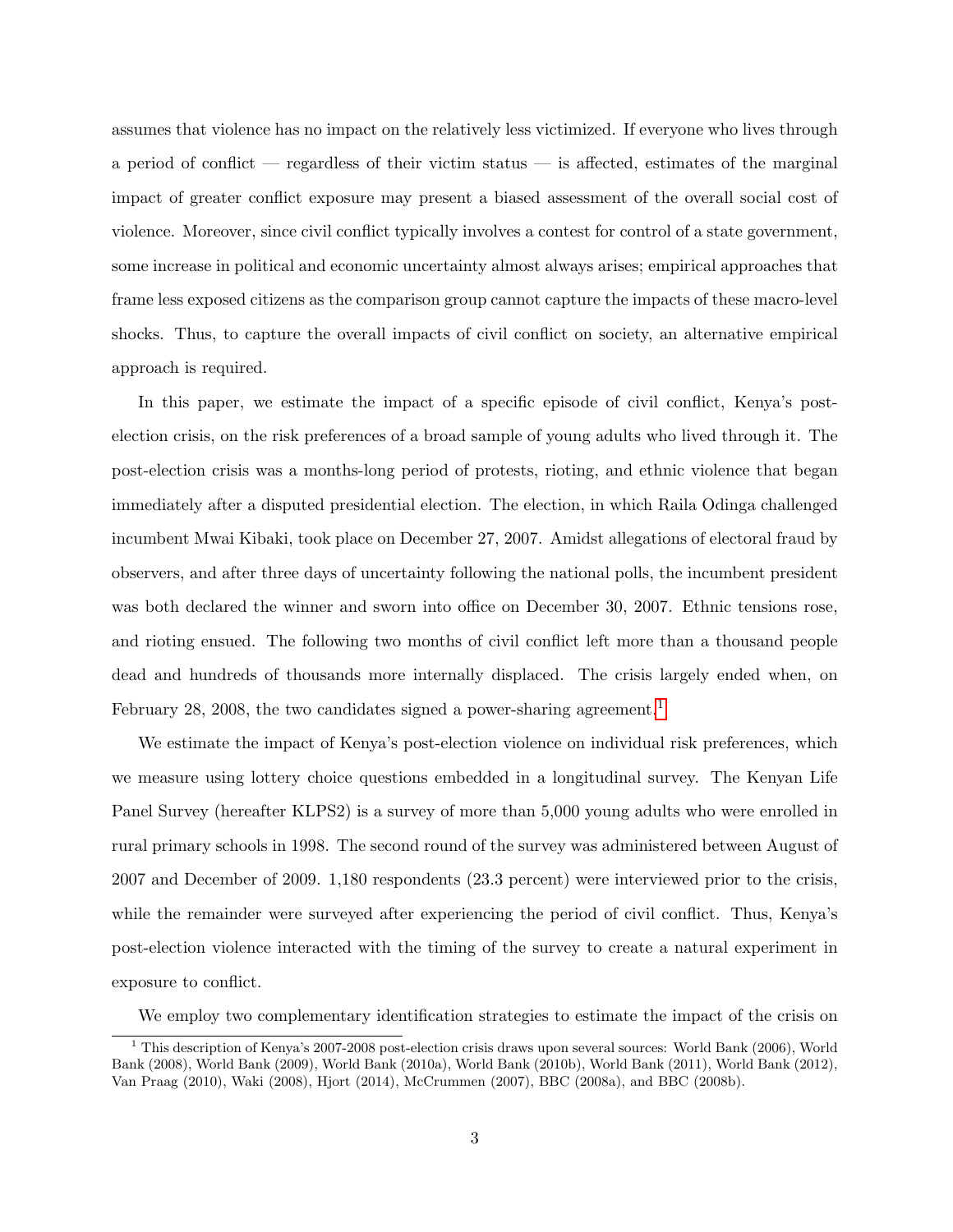risk aversion. First, we estimate the impact of the crisis in straightforward linear and nonlinear frameworks, using several strategies to control for any time trends or seasonal shocks. Second, we exploit the fact that survey respondents were randomly assigned to one of two waves of interviews; Kenya's election crisis interrupted the first wave of surveys, allowing us to instrument for being surveyed after experiencing the crisis using the randomly-assigned survey waves. Both approaches yield similar results: we find that Kenya's post-election crisis had a large and significant positive impact on individual risk aversion. Specifically, the crisis led to an 11 percentage point increase in the likelihood that a subject always chose the safest, lowest expected value alternative (i.e. lottery) available — this effect constitutes more than an 80 percent increase in the rate of extreme risk aversion. We also observe a 5.7 percentage point (or roughly 26 percent) decrease in the fraction of subjects who are classified as either risk neutral or risk loving. Such substantial impacts highlight an important channel through which civil conflict might affect growth and development: increased risk aversion might lead individuals in post-conflict settings to avoid high-risk, high-return activities (e.g. entrepreneurship) that contribute to economic growth.

One important question is whether the observed changes in risk preferences are the direct result of the conflict. Alternatively, the crisis may have lowered real incomes — for example, by driving up prices or reducing employment; if that were the case, we might erroneously attribute to the post-election crisis the impact of the resulting economic shock. In fact, while we find that the post-election crisis had a significant negative impact on beliefs about the economy, it did not negatively impact the wages or job prospects of the young adults in our survey — instead, we find a modest positive impact on the likelihood of employment. In addition, though prices increased during the crisis, our results are robust to the inclusion of the inflation rate as a control variable, suggesting that observed effects are not driven by price changes. Thus, our results do not seem to be driven by purely economic phenomena such as changes in wages or prices. In our exploration of the mechanisms at work, we find that the crisis damaged the fabric of Kenyan society (even though the areas that we study were not the most directly affected): the crisis led to significant declines in participation in community groups and generalized trust, particularly the extent to which respondents trust members of other ethnic groups. Thus, the post-election violence appears to have impacted Kenyan society through several channels, but our results suggest that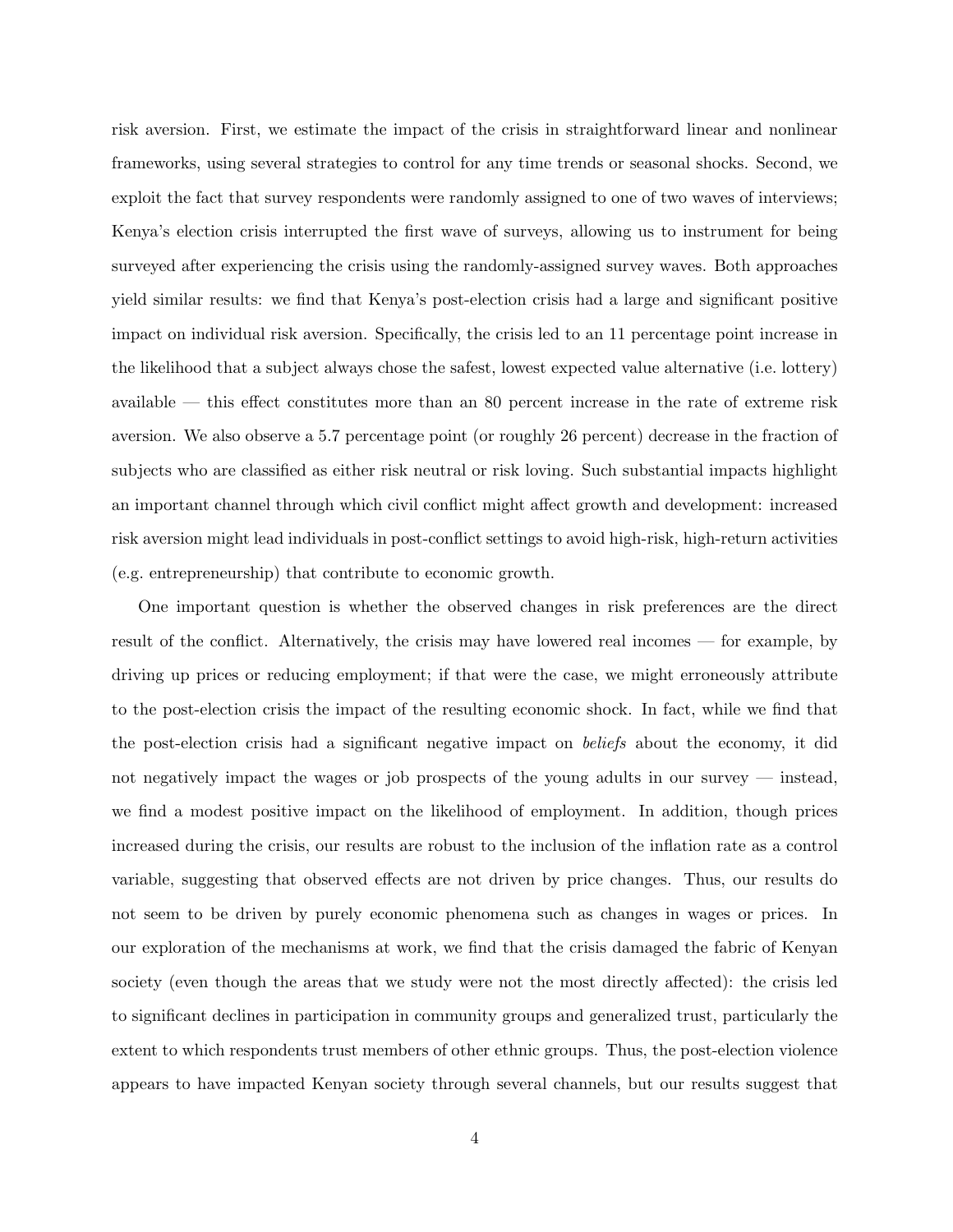it primarily (and directly) affected individual values, beliefs, and preferences — observed effects cannot be explained by changes in prices and wages.

The key strength of our study is that we are able to estimate the impact of civil conflict on the risk preferences of a population, as opposed to the specific (marginal) effect of being victimized or more exposed to violence. Very few KLPS2 respondents were themselves victims of violence during the unrest. Like all Kenyans, they experienced a period of acute anxiety about the political and economic future of their country; moreover, more than three quarters of respondents were temporarily deprived of basic necessities because it was not safe to visit markets or other public places curing the crisis. However, less than 4 percent indicated that anyone in their household was physically assaulted during the crisis period. Thus, KLPS2 respondents experienced the conflict, but were not, by and large, among the most impacted Kenyans; they therefore provide an important window into the impacts of civil conflicts on the preferences of non-victims.

Our results differ from several recent studies. For example, Voors, Nillesen, Verwimp, Bulte, Lensink, and Van Soest (2012) find that greater exposure to violence leads to an increase in riskseeking behavior, while Callen, Isaqzadeh, Long, and Sprenger (2014) find that priming subjects with recollections of violent events increases their risk tolerance in situations involving only uncertainty (but also increases their certainty premia). However, these differing results can be reconciled by the difference in estimands, for example, if those who narrowly escape being exposed to violence or victimized become more risk averse, or the political uncertainty inherent in civil conflict makes everyone more risk averse. Our aim in this paper is to estimate the overall impact of violence on the population; doing so, we may not find the same effect.<sup>[2](#page-6-0)</sup> Understanding these overall impacts is of critical importance as we seek to characterize the ways that conflict may change a country's overall growth trajectory.

This paper contributes to several strands of literature. First, most obviously, we add to the evidence on the impacts of conflict. As discussed above, this literature has expanded rapidly

<span id="page-6-0"></span><sup>&</sup>lt;sup>2</sup>It is important to note that the population we study is not representative of Kenya as a whole; it is, however, broadly representative of the population of young people from one particular region — and, as such, provides a window into the impacts of conflict on society. As we discuss further below, our data come from a follow-up survey of a health intervention that was implemented in all the public primary schools in a specific rural district; as such, the population is broadly representative of the sample of individuals enrolled in government schools in that area at the time of the intervention.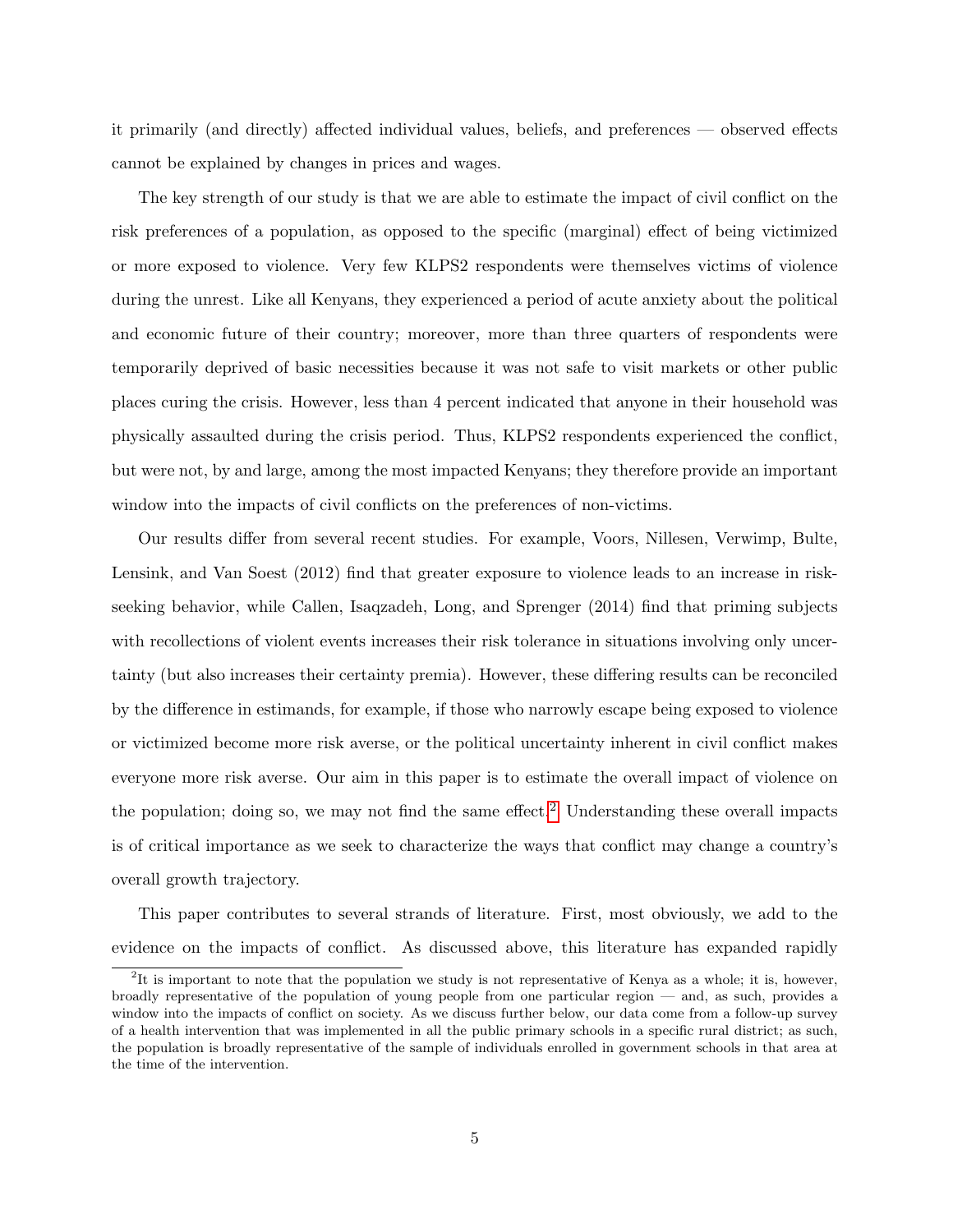in recent years as increasingly high-quality micro data from post-conflict settings has become available.<sup>[3](#page-7-0)</sup> Second, we contribute to a growing body of evidence that individual preferences, one of the key determinants of individual behavior in all economic domains, are not as immutable as has long been assumed (cf. Stigler and Becker 1977); instead, individual preferences appear to be shaped by life experiences. For example, Malmendier and Nagel (2011) and Fisman, Jakiela, and Kariv (2015) show that exposure to economic downturns makes people more risk averse and more efficiency-focused, respectively; while Eckel, El-Gamal, and Wilson (2009), Cameron and Shah (2013), and Hanaoka, Shigeoka, and Watanabe (2015) estimate the impact of natural disasters on individual risk preferences (and arrive at different conclusions). As discussed above, several papers (cf. Voors, Nillesen, Verwimp, Bulte, Lensink, and Van Soest 2012) have estimated the impact of conflict on the preferences of those most affected, but, to our knowledge, no work to date has estimated the impact of civil conflict on the risk preferences of the general population. Interestingly, however, our results resonate with recent work by Brown, Montalva, Thomas, and Velsquez (2015), who find that spikes in drug-related violence increase risk aversion among those not directly involved.

Finally, our study contributes to the growing body of evidence documenting the validity and predictive power of laboratory and lab-style measures of individual preferences. Though some scholars have questioned whether individual decisions in choice experiments predicts behavior outside of the lab (cf. Levitt and List 2007, Voors, Turley, Kontoleon, Bulte, and List 2012), numerous studies document the explanatory power of experimental measures of risk, time, and social preferences. For example, Liu (2013) and Liu and Huang (2013) show that experimental measures of risk preferences predict the crop choice and investment decisions of Chinese farmers. In the domain of time preferences, Meier and Sprenger (2012) show that experimental measures of patience predict creditworthiness. Fisman, Jakiela, and Kariv (2014) show that experimental measures of equalityefficiency tradeoffs predict the voting behavior of adult Americans, while Fisman, Jakiela, Kariv, and Markovits (2015) show that the same measure predicts the post-graduation career choices of law students. Jing (2015) shows that experimental measures of fair-mindedness predict medical

<span id="page-7-0"></span><sup>3</sup>Humphreys and Weinstein (2006), Bellows and Miguel (2009), and Blattman and Annan (2010) are prominent examples. See Blattman and Miguel (2010) for discussion.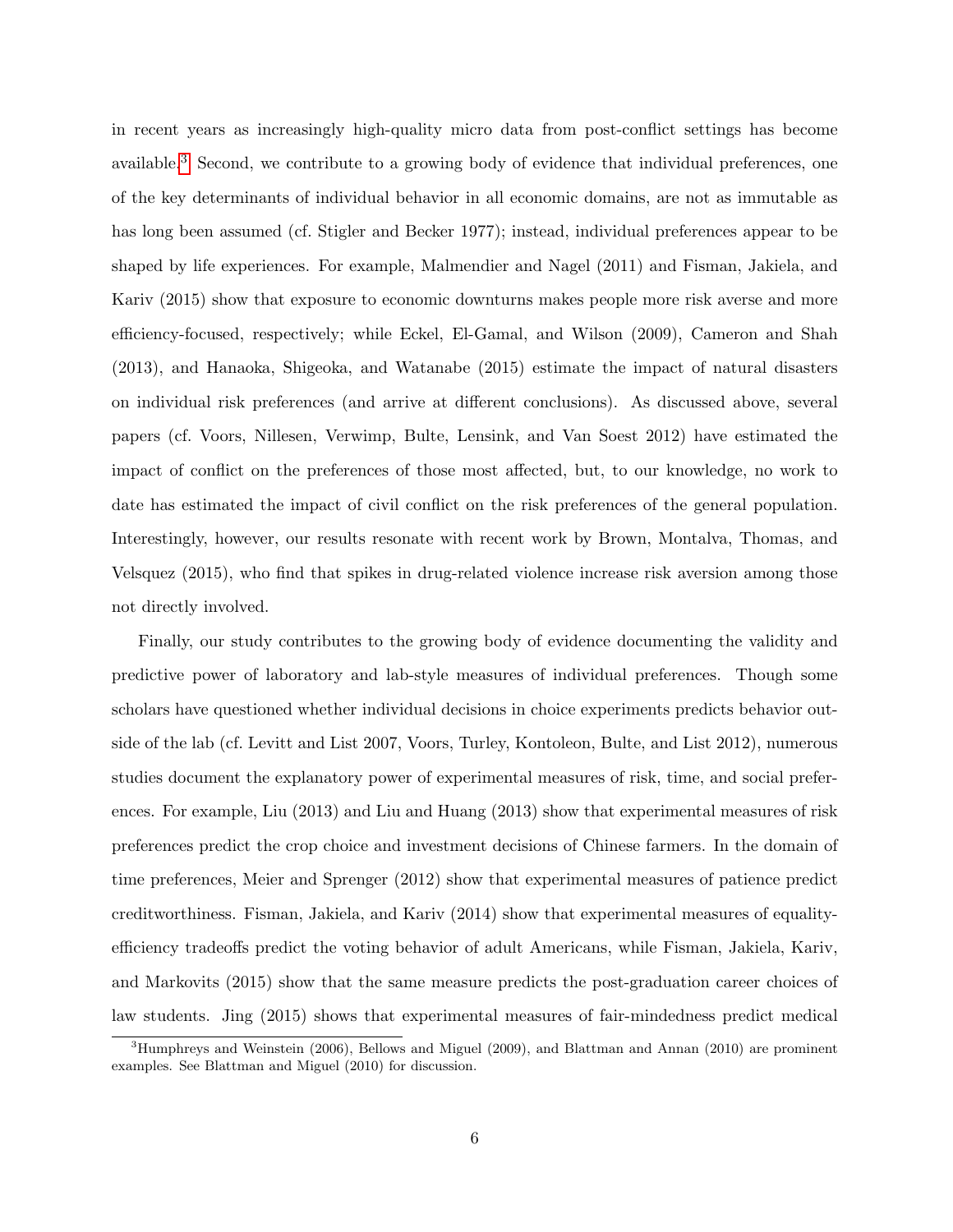students' choices regarding field of specialization. To date, the majority of work linking choices in decision experiments to behavior outside the lab has used incentivized measures of individual preferences, but there are notable exceptions (cf. Ashraf, Karlan, and Yin 2006). Existing evidence suggests the use of incentives shifts individual responses toward greater risk aversion (cf. Camerer and Hogarth 1999, Holt and Laury 2002), leading many to question the broad applicability of hypothetical approaches to risk preference elicitation. We contribute to this literature by demonstrating that hypothetical measures of risk preferences, interpreted as an ordinal index of risk tolerance, predict real world behaviors in an internally consistent way. In particular, our measure of risk preferences is associated with real-world behaviors that involve risk: migration and entrepreneurship.

The rest of this paper is organized as follows. In Section [2,](#page-8-0) we describe the KLPS2 data collection effort and Kenya's post-election crisis. In Section [3,](#page-11-0) we describe our measure of risk preferences and assess the extent to which our hypothetical lottery choice questions predict behaviors likely to depend on risk aversion. In Section [4,](#page-16-0) we explain our analytic approach and present our main results. Section [5](#page-26-0) concludes.

### <span id="page-8-0"></span>2 Research Design

#### 2.1 The Kenyan Life Panel Survey

We measure the risk preferences of a large and heterogeneous sample of young Kenyans by embedding a series of non-incentivized decision problems in the second round of the Kenyan Life Panel Survey (KLPS2), which was administered to more than 5,000 individuals who were enrolled in primary schools in Kenya's Western Province in the late 1990s.<sup>[4](#page-8-1)</sup> KLPS2 was administered in person, through one-on-one interviews, between August of 2007 and December of 2009. The survey covers a broad range of topics including educational attainment, labor market and entrepreneurial activities, household composition, migration, and fertility.

<span id="page-8-1"></span><sup>4</sup>KLPS2 was a long-term follow-up of the Primary School Deworming Project (PSDP) that was implemented in Busia District, in Kenya's Western Province, between 1998 and 2001. All KLPS2 respondents were enrolled in public primary schools in the project area in 1998. See Miguel and Kremer (2004) for discussion of the PSDP and Baird, Blattman, Casaburi, Evans, Hamory, Kremer, Miguel, Ozier, Siegel, Wafula, and Yeh (2007) for a description of the KLPS data collection effort.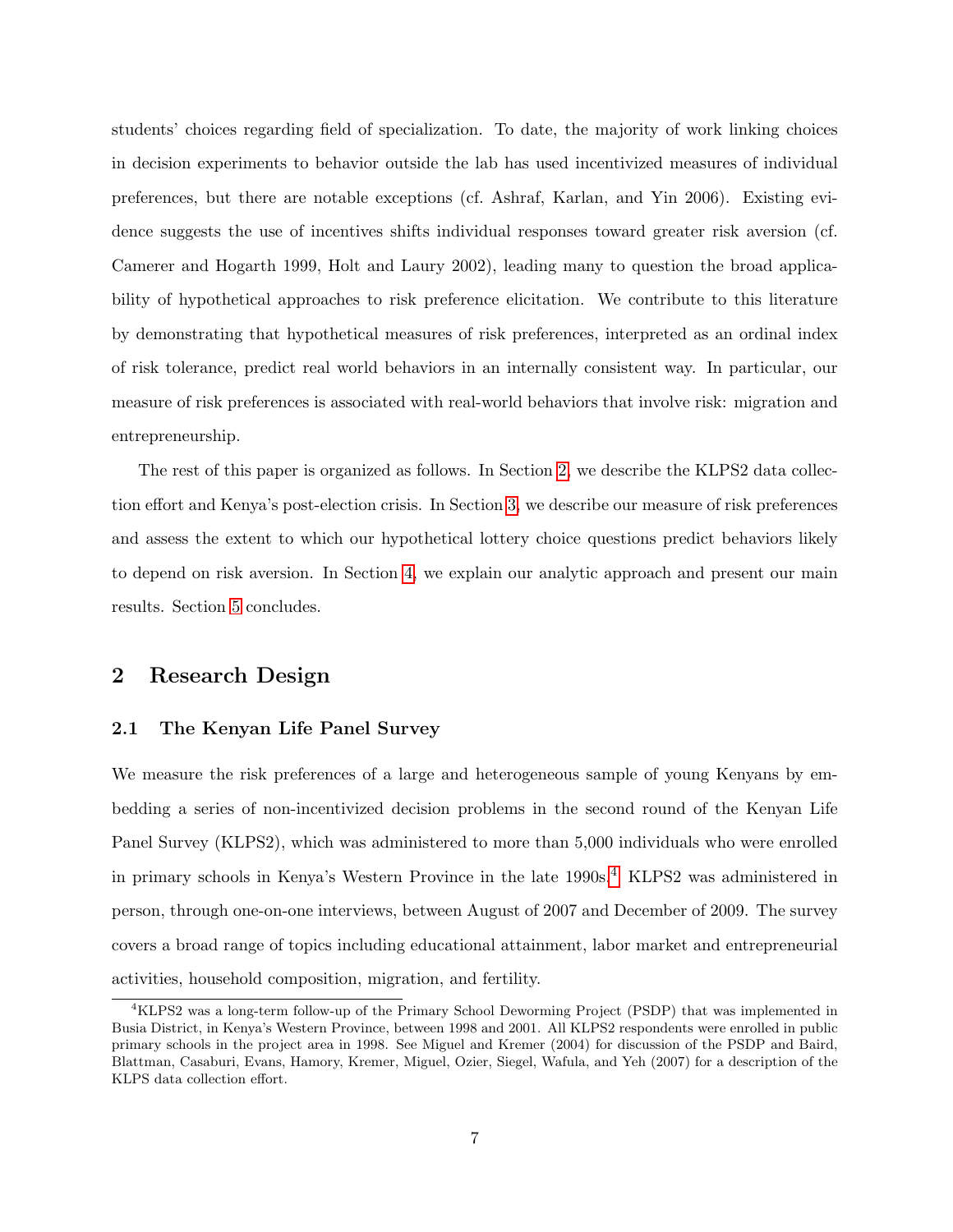Our subject pool includes 5,049 Kenyan youths aged 14 to 31. Summary statistics characterizing our sample are reported in the Online Appendix. 49.0 percent of subjects are female. As of 2007, subjects had completed an average of 8.5 years of schooling; 69.6 percent had completed primary school, and 14.4 percent had completed secondary school. 23.2 percent of subjects were still enrolled in school at the time that they were surveyed.

#### 2.2 Kenya's Post-Election Crisis

The 2008 post-election crisis was a period of violence and political instability following the Kenyan presidential election of December 27, 2007. The two leading candidates in the election were Raila Odinga (the son of Kenya's first vice president), and the incumbent president, Mwai Kibaki (himself a former vice president). For several months preceding the election, opinion polls placed the opposition candidate, Odinga, ahead of Kibaki (World Bank 2008, Munene and Otieno 2007). As election day neared, the polling gap between Odinga and Kibaki narrowed to what, in some polls, appeared to be a statistical dead heat (World Bank 2008, Agina 2007, Otieno 2007, Standard Team 2007). At the time of the elections, both international observers and members of the opposition made allegations of electoral irregularities; however, after a few days, Kibaki was declared the winner and sworn into office (World Bank 2008, Waki 2008, McCrummen 2007, BBC News 2007). Opposition supporters organized protests; rioting and violent clashes with police ensued, and the violence soon escalated and took on a strong ethnic dimension (World Bank 2008, World Bank 2010b, Van Praag 2010, Waki 2008, BBC News 2007). By the time Kibaki and Odinga signed a power-sharing agreement at the end of February, 2008, more than one thousand people had been killed, and hundreds of thousands had been internally displaced (World Bank 2008, World Bank 2009, World Bank 2010a, World Bank 2012, BBC 2008a, BBC 2008b).

As discussed above, all KLPS2 respondents were residing in Busia District, in Kenya's Western Province near the Ugandan border, in 1998; 73 percent were still living in Busia District at the time of the KLPS2 survey, and many others happened to be there during the post-election crisis (because they had returned to their family homes to celebrate the Christmas holiday or to vote). As a result, most were spared the worst of the post-election violence: though protests, riots, and assaults took place throughout Kenya, the most affected areas were Rift Valley Province and the more urban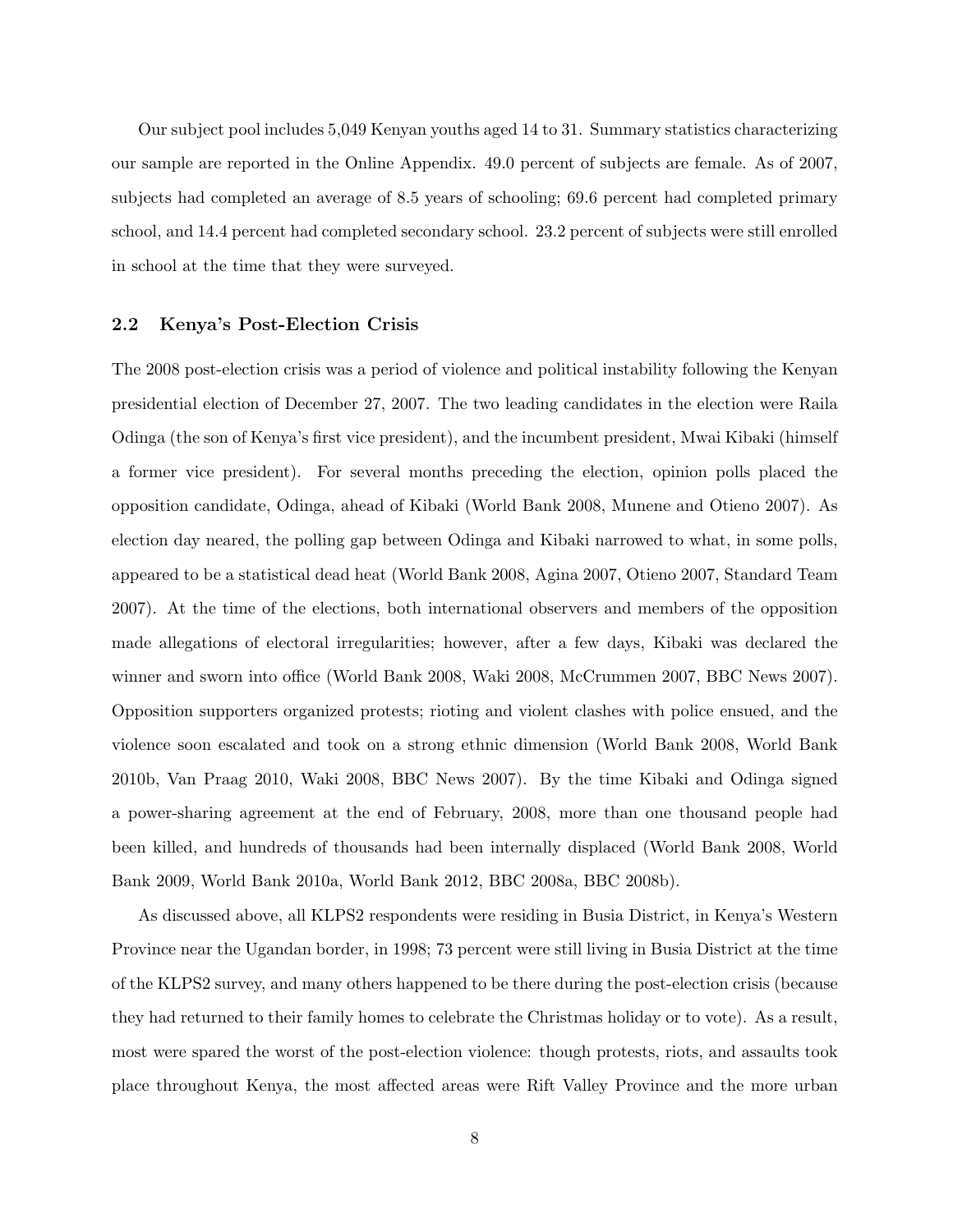districts across the country. According to the official report of the Commission of Inquiry on Post Election Violence, only 98 of the 1,133 conflict deaths occurred in Western Province (Waki 2008). The majority of conflict deaths in Western Province occurred in districts that bordered Rift Valley Province; only 9 deaths were documented in Busia District (Waki 2008). In addition, most KLPS2 respondents (95.5 percent) are members of the Luhya ethnic group, the majority ethnic group in Western Province; as such, they were somewhat less likely to be singled out as clearly aligned with either the incumbent Mwai Kibaki (a member of a different ethnic group) or the opposition candidate Raila Odinga (a member of a third group).<sup>[5,](#page-10-0)[6](#page-10-1)</sup> Thus, though KLPS2 survey respondents lived through the crisis, both their physical locations and their ethnic identities helped to shield most of them from the worst of the violence.

This pattern is borne out in the data. The second wave of the survey included questions on exposure to violence during the post-election crisis; it documents the fact that very few respondents were, themselves, the victims of physical attacks.<sup>[7](#page-10-2)</sup> 71.7 percent of KLPS2 Wave 2 respondents said that they were "very worried" about their own safety and the safety of their family members during the crisis, while 76.3 percent indicated that the crisis prevented them from going to local markets to obtain basic necessities. However, only 3.7 percent indicated that someone in their household was physically assaulted during the crisis. Similarly low numbers of respondents had property stolen (5.8 percent) or burned (2.1 percent). Thus, though many of KLPS2 respondents feared for their safety during the crisis — and were directly affected because businesses and markets were closed and people were confined to their homes during periods of rioting and insecurity — relatively few were, themselves, victims of violence. Our estimates should therefore be seen as both a lower bound on the impact of civil conflict on risk preferences, and a natural complement to studies which estimate the impact of violence on those individuals and households who were most victimized.

<span id="page-10-0"></span><sup>5</sup>Western Province was an opposition stronghold, and Raila Odinga received 64.6 percent of the votes cast there in the presidential election; thus, individuals perceived as likely supporters of the incumbent were the most at risk.  $6$ We thank the World Bank's Kenya Country Office for guidance on wording.

<span id="page-10-2"></span><span id="page-10-1"></span><sup>7</sup>As discussed above, KLPS2 respondents were randomly assigned to one of two waves of surveying. The postelection violence interrupted the first wave of surveying. The additional survey were included only in Wave 2, so responses can be seen as representative of the entire respondent population.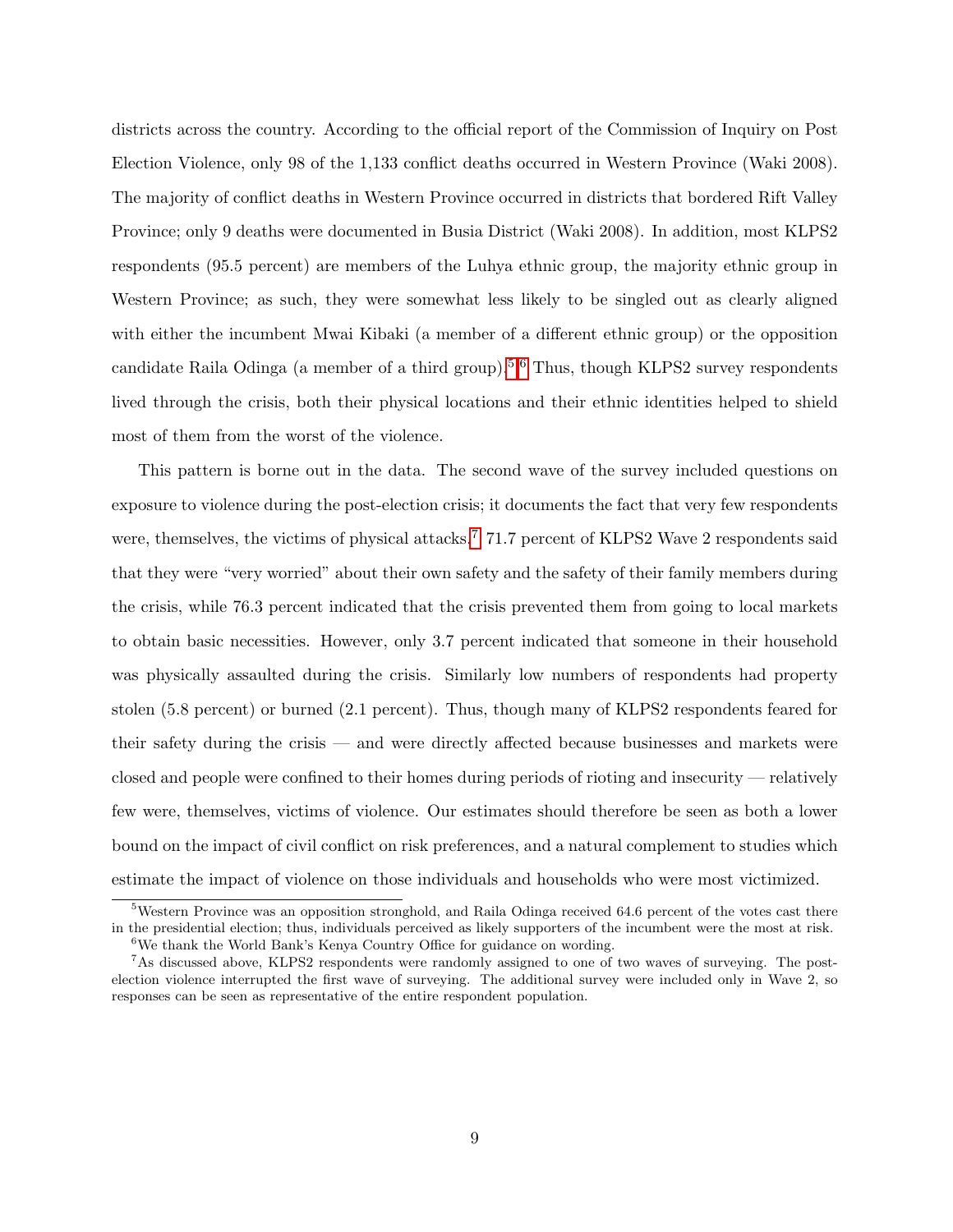### <span id="page-11-0"></span>3 Measuring Risk Preferences

We elicit risk preferences by confronting survey respondents with a series of hypothetical decision problems; each decision was a choice between two or three lotteries involving two equally likely potential payoffs. The sequence of decision problems was designed to start with choices that were extremely simple and to build slowly toward more complicated choice problems. For example, the first decision problem involved a choice between a degenerate lottery which paid 100 Kenyan shillings with certainty and a lottery involving a 50 percent chance of receiving 100 shillings and a 50 percent chance of receiving 120 shillings.<sup>[8](#page-11-1)</sup> In contrast, the final decision problem was a choice between three non-degenerate lotteries.

This sequencing of choice problems from least to most complex served two purposes. First, the gradual increase in complexity was intended to help address the concern that respondents might not exert sufficient cognitive effort (for example, to calculate expected payoffs) when facing non-incentivized choice problems.<sup>[9](#page-11-2)</sup> Respondents first considered options that could be evaluated with minimal cognitive effort, easing into the process of evaluating the expected utility of financial lotteries. Second, we wished to maximize the level of comprehension by subjects with low levels of numeracy. For this reason, we also limited each decision problem to a maximum of three lottery options, included only three easily understood probabilities (0, 0.5, and 1), and only considered lotteries over financial gains (rather than losses).<sup>[10](#page-11-3)</sup> Our experimental instructions do not assume any familiarity with probabilities, averages, or expected values; lotteries are explained in terms of payoffs and uncertain but equally likely events.

When administering our experiment, survey enumerators began by presenting two practice de-cision problems which introduced the structure of the lottery choice questions to the respondent.<sup>[11](#page-11-4)</sup>

<span id="page-11-4"></span><sup>11</sup>Complete experimental instructions including images of the cards depicting lottery choice questions are included

<span id="page-11-1"></span><sup>&</sup>lt;sup>8</sup>The average US dollar value of 100 Kenyan shillings was 1.36 over the period during which the KLPS2 survey was in the field, from August 2007 to December 2009.

<span id="page-11-2"></span><sup>&</sup>lt;sup>9</sup>There is some debate about the extent to which non-incentivized lottery choice questions correctly measure individual risk preferences. See Camerer (1995) for an overview, and Binswanger (1980) and Holt and Laury (2002) for seminal contributions. Existing evidence suggests that financial incentives induce greater risk aversion (Camerer and Hogarth 1999). Embedding non-incentivized decision problems in surveys has nonetheless proven successful in a number of field settings in developing countries, when conducting incentivized experiments at scale is not feasible (cf. Callen, Isaqzadeh, Long, and Sprenger 2014).

<span id="page-11-3"></span> $10$ Our risk preference elicitation method builds on those of Binswanger (1980), Eckel and Grossman (2008), Barr and Genicot (2008), Tanaka, Camerer, and Nguyen (2010), and Liu (2013), among others, but differs in its exclusive focus on extremely simple lottery structures and limited choice sets.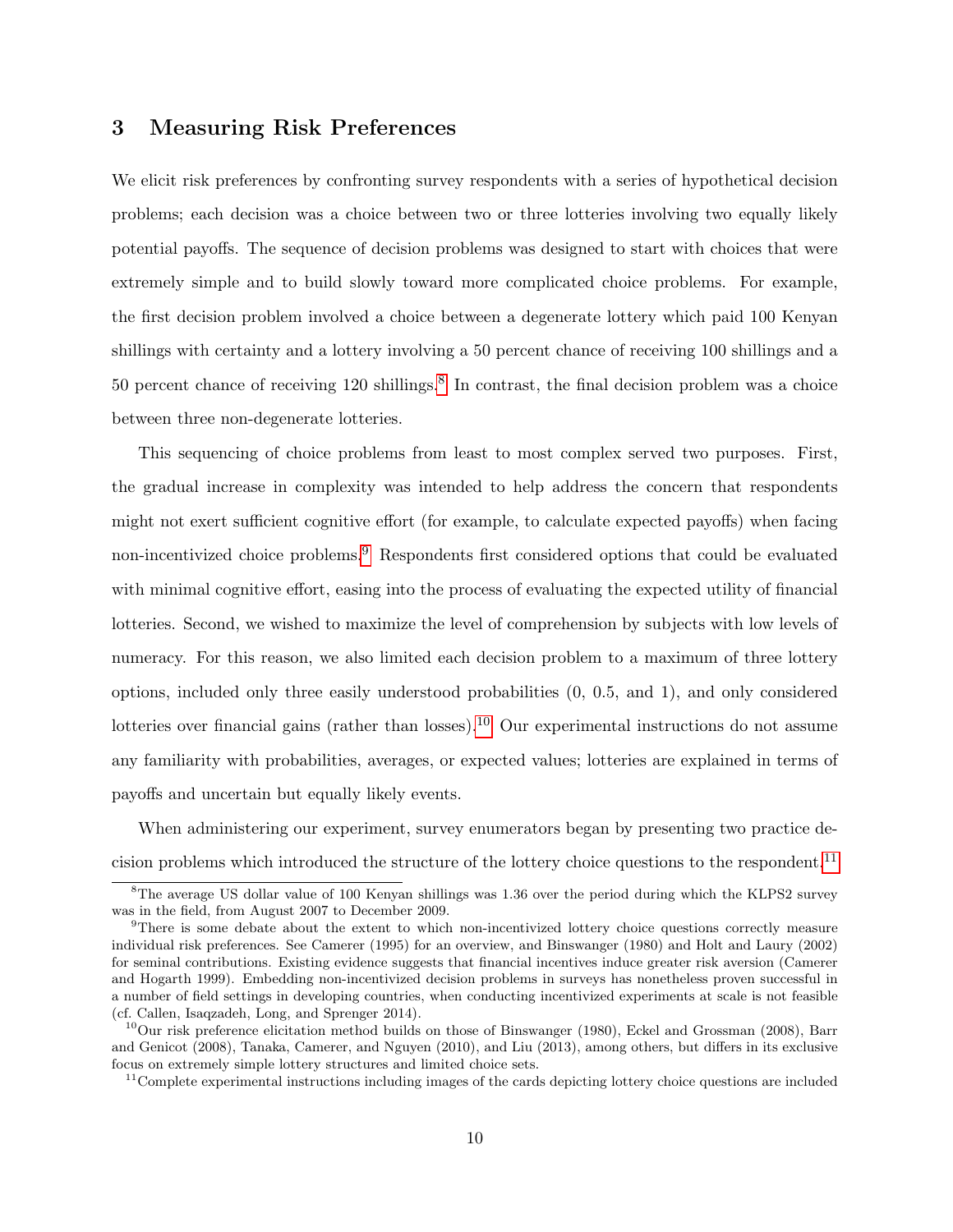The first practice problem contained only degenerate lotteries — the respondent was asked to choose between 100 Kenyan shillings and 150 shillings; the second practice problem introduced the (non-degenerate) lottery concept in a setting with a clear "correct" answer: one lottery first-order stochastically dominated the other, and both involved risk. Enumerators asked respondents to choose between the lotteries presented in the practice decision problems, and then followed a script which made sure that each respondent fully understood the nature of the choices they were facing.

After completing the practice decision problems, each subject made six choices between lotteries which differed in riskiness. Each choice was presented on a laminated card which depicted either two or three options. Like the practice problems, the first question (described above) provided a test of monotonicity, allowing us to identify subjects who are either not expected utility maximizers (cf. Andreoni and Sprenger 2010) or who simply could not grasp the nature of the choice problems. The second decision problem offered an extremely simple test of risk preferences, and one which should have been easily understood by almost all subjects: subjects were asked whether they preferred to receive 100 shillings with certainty, or a lottery that paid 0 and 400 shillings with equal probability. The remaining four decision problems presented lottery choices of increasing complexity. Without any functional form assumptions (but assuming subjects are maximizing a well-defined utility function), these decisions can be used to classify subjects into risk preference categories: risk loving, risk neutral, moderately risk averse, and most risk averse (always choosing the lotteries with the lowest expected value and payoff spread). If we assume that consistent preferences can be represented by a utility function of the constant relative risk aversion (CRRA) form, the risk cards were calibrated to distinguish a wide range of coefficients in the neighborhood of  $1<sup>12</sup>$  $1<sup>12</sup>$  $1<sup>12</sup>$  The payouts for the lotteries in all the choice problems included in our experiment are described in the Online Appendix.

in the Online Appendix.

<span id="page-12-0"></span><sup>&</sup>lt;sup>12</sup>The CRRA utility function takes the form:  $u(x) = x^{1-\rho}/(1-\rho)$  where  $\rho$  indicates the level of risk aversion. Higher values of  $\rho$  indicate greater risk aversion. When  $\rho = 0$ , the agent is risk neutral; the indifference curves represented by the CRRA utility function approach log utility as  $\rho$  approaches 1. Even if relative risk aversion is not constant, constant relative risk aversion is a reasonable approximation over the relatively small range of payoffs considered in our experiment. The CRRA form is also used in this setting in Jakiela and Ozier (2016).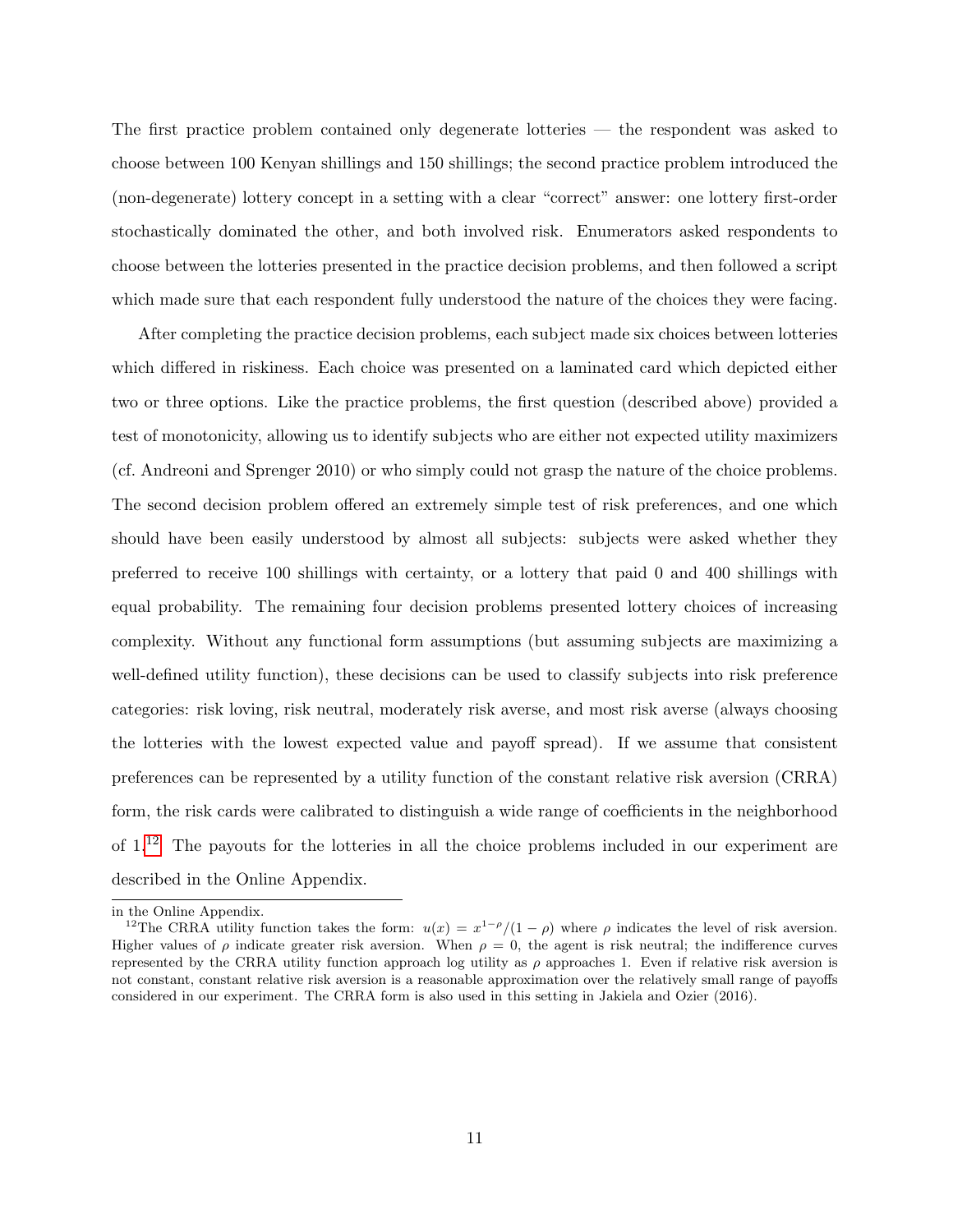#### 3.1 Individual Choices

Histograms of individual choices in all six decision problems are presented in the Online Appendix. Very few respondents (only 4.14 percent) indicated that they preferred the degenerate lottery which paid 100 Kenyan shillings with certainty to a non-degenerate lottery which paid either 100 or 120 Kenyan shillings, each with probability 0.5. We interpret this as evidence that most subjects understood the nature of the decision problems, at least those that involved relatively simple payoff calculations.[13](#page-13-0)

Using data from the other five decision problems allows us to assign respondents to distinct risk preference categories. We classify a subject as risk neutral if she always chose the lottery with the highest expected value. We classify a subject as risk loving is she made risk neutral choices in all except in the last decision problem, and then chose the lottery which paid 10 and 200 shillings with equal probability over the lottery which paid 70 and 160 shillings with equal probability. We classify those subjects who always opted for the lowest variance, lowest expected value lottery as the most risk averse. The three categories most risk averse, risk neutral, and risk loving account for 22.5, 2.4, and 15.7 percent of subjects, respectively.

Offering subjects a series of choices also allows us to test whether individual decisions are consistent with a CRRA utility representation. There are 162 possible combinations of responses to the last 5 lottery choice problems, only 10 of which are consistent with a CRRA utility representation. 44.6 percent of subjects made choices which were consistent with the maximization of a CRRA utility function. If subjects were choosing lotteries at random, only 6.2 percent would make CRRA-consistent choices. However, only 4 percent of subjects made consistent choices that

<span id="page-13-0"></span><sup>&</sup>lt;sup>13</sup>We also asked enumerators to indicate whether they believed that respondents fully understood the lottery choice questions; these responses suggest that 99.6 percent of subjects fully comprehended the choices that they were making. There are, of course, several reasons that subjects who understood the decision problem might prefer a degenerate lottery to a stochastically dominant one involving risk. One possibility is that some respondents have preferences which are not monotonic. Several non-expected utility models of risk preferences suggest that individuals may prefer to avoid increases in payoff variance, even when the higher variance lottery stochastically dominates the lower variance alternative. For example, specifications of the non-linear probability weighting component of prospect theory typically assume sub-additivity (Kahneman and Tversky 1979); the models of risk attitudes proposed by Kősegi and Rabin (2006) and Andreoni and Sprenger (2010) are also consistent with a preference for the riskfree Option A over the stochastically dominant Option B. We interpret the overwhelming tendency to choose the stochastically dominant lottery as evidence against strongly non-monotonic preferences. One plausible interpretation of the observed choice patterns is that respondents have monotonic preferences which they implement with error (Hey and Orme 1994, Loomes 2005, Von Gaudecker, van Soest, and Wengström 2011, Choi, Kariv, Müller, and Silverman 2014).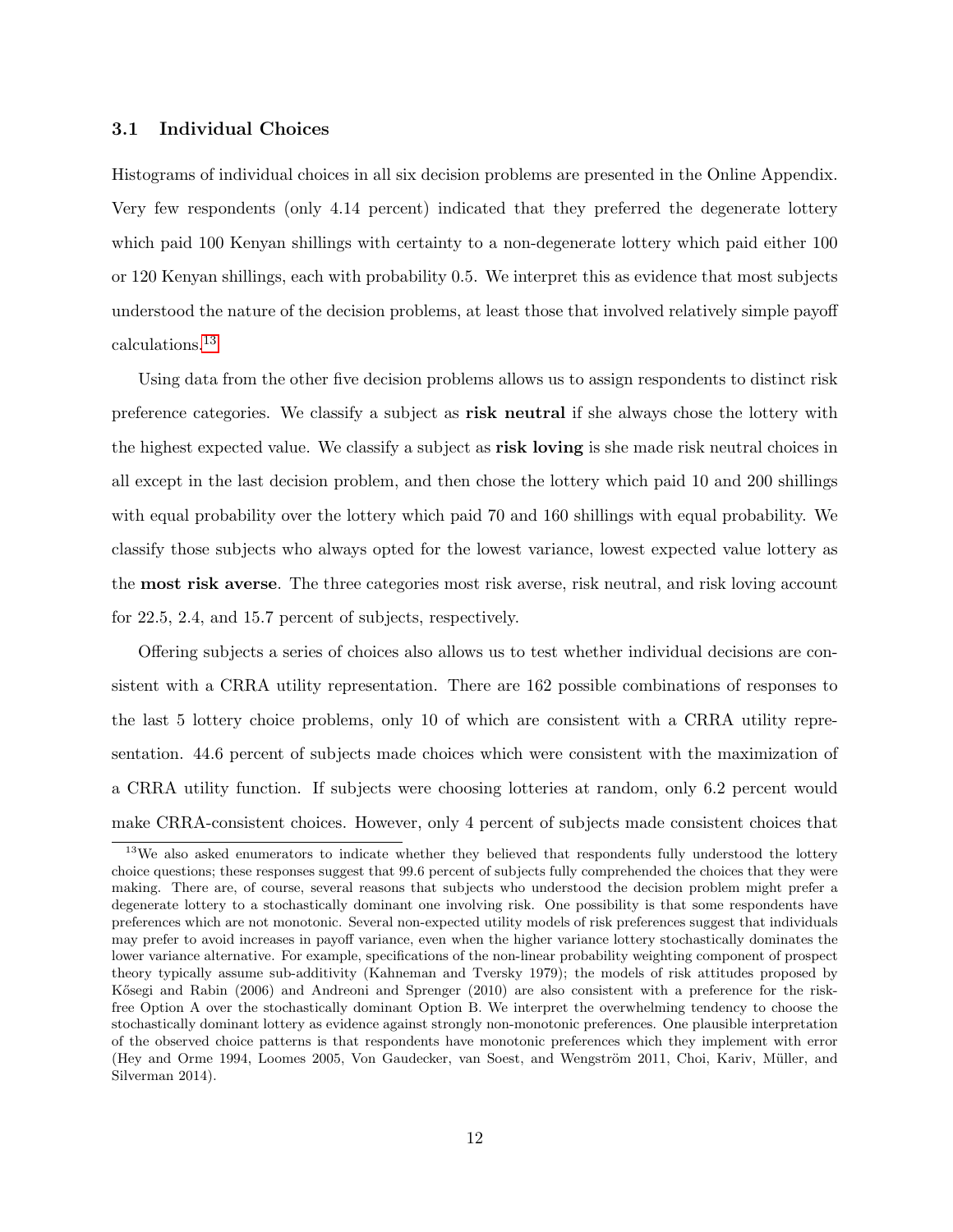were not classified as either most risk averse, risk neutral, or risk loving. Figure [1](#page-39-0) presents the fraction of respondents falling into each of five different categories: most risk averse, risk neutral, risk loving, other types of consistent choices (suggesting intermediate levels of risk aversion), and inconsistent choices. The figure demonstrates that patterns of choices which are inconsistent with the maximization of a CRRA utility function occur substantially less frequently than we would expect if subjects were selecting lotteries at random, but that only the first three types of consistent behavior (extreme risk aversion, risk neutrality, and risk loving behavior) occur more frequently than random choice would suggest.<sup>[14](#page-14-0)</sup>

#### 3.2 Instrument Validity

To address concerns about the validity of hypothetical measures of risk aversion, we test whether individual responses to our hypothetical lottery choice questions explain observed variation in behaviors that we might expect to be driven (at least in part) by risk attitudes. We focus on two such behaviors suggested by the literature: entrepreneurship (Schumpeter 1934, Schumpeter 1939, Skriabikova, Dohmen, and Kriechel 2014) and migration in search of employment (Jaeger, Dohmen, Falk, Huffman, Sunde, and Bonin 2010, Bryan, Chowdhury, and Mobarak 2014). Both of these actions can be seen through the lens of risk tolerance: for an unemployed or underemployed young adult residing in a rural area, operating one's one business and migrating are two high risk but potentially profitable strategies for improving one's long-term income prospects (Filmer and Fox 2014). Both behaviors are also relatively uncommon: only 12.4 percent of KLPS2 respondents were operating their own business at the time of the survey, and only 3.5 percent had ever moved for a job or in search of work.

To explore the association between these risky but potentially profitable activities and responses to our lottery choice questions, we construct a simple index of risk tolerance: a count of the number of times (out of five lottery choice questions) that a subject chose the riskiest and highest expected

<span id="page-14-0"></span><sup>&</sup>lt;sup>14</sup>An important implication of this pattern of responses is that, if we chose to estimate the impact of the postelection crisis on risk preferences measured by CRRA coefficients, our results would be driven by the choice of coefficient for the most extreme groups (for whom we have either an upper or lower bound on the implied CRRA coefficient, but not a finite interval). We therefore chose to focus on the number of times a respondent chose the highest variance, highest expected value lottery as our main outcome variable. This also obviates the need to omit subjects whose choices are not consistent with a CRRA utility representation.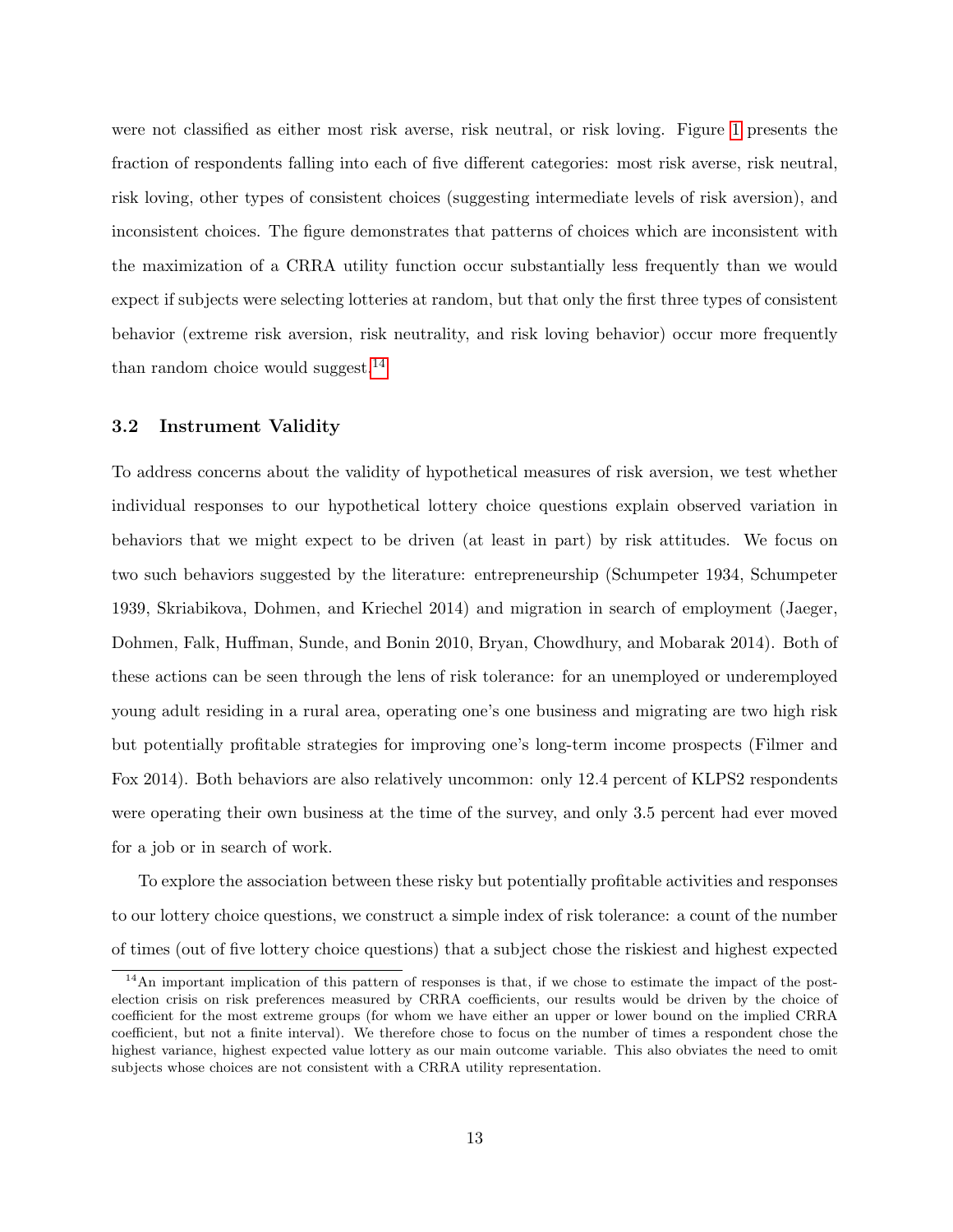value lottery.<sup>[15](#page-15-0)</sup> This index has two important strengths. First, it obviates the need to impose functional form assumptions on the structure of risk preferences. In the decision problems included in our study, all lotteries involving risk have two equally likely outcomes, and the highest expected value lottery always has the highest variance and the lowest minimum payoff (i.e. the lowest payoff in the bad state),<sup>[16](#page-15-1)</sup> so any parametric restriction that permits an ordering of utility functions in terms of risk aversion would predict that relatively more risk averse individuals will be less likely to choose the highest variance lotteries. Second, constructing a measure of risk aversion that does not rely on functional form assumptions allows us to use data from all subjects, including those whose choices were not perfectly consistent with a specific utility representation.

We estimate probit regressions of indicators for operating one's own business and having ever migrated seeking work on our index of risk aversion: the number of times (out of five) that a respondent chose the riskiest (highest expected value) lottery. Results are reported in Table [1.](#page-33-0) In all specifications, the number of times a respondent opted for the riskiest lottery is significantly associated with the likelihood of operating one's own business or migrating for work. After controlling for gender, education level, age, the month in which the survey took place, and the survey enumerator who administered the lottery choice module, an additional risky choice is associated with a 0.5 percentage point (4.3 percent) increase in the likelihood of operating a business and a 0.2 percentage point (6.7 percent) increase in the likelihood of having ever migrated for work. Given the many factors underlying occupational choices, we interpret these robust associations as clear evidence that our lottery choice measure does predict outcomes associated with risk aversion in the cross-section.

<span id="page-15-0"></span> $15$ Focusing on the number of risky choices allows us to include those subjects whose decisions were not consistent with a CRRA utility representation in our analysis. As discussed in Loomes (2005) and Choi, Kariv, Müller, and Silverman (2014), most subjects implement their choices with error — and we would expect relatively high levels of error in our sample because of the relatively low level of formal schooling attained by our subjects. Importantly, if the likelihood of making consistent choices is associated with risk aversion, omitting the inconsistent subjects could bias our results. However, all of our findings are robust to the omission of the inconsistent types from the analysis.

<span id="page-15-1"></span> $16$ The one exception to this is that the final lottery choice question included one alternative designed to distinguish between risk loving and risk neutral types. In this choice problem, we classify both the highest expected value lottery and the highest variance lottery as risky, though we obtain similar results of we do not classify the highest expected value lottery as a risky alternative.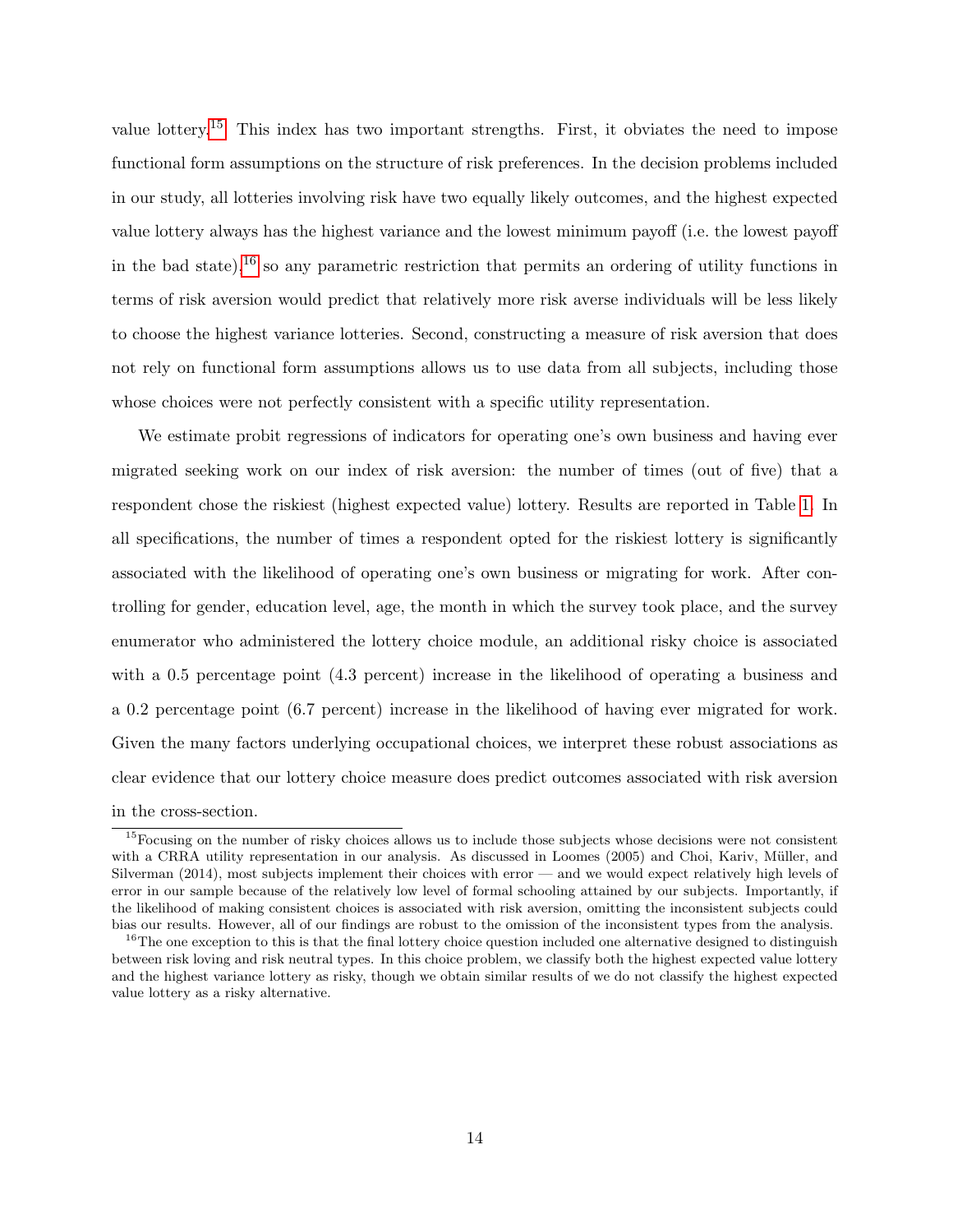### <span id="page-16-0"></span>4 Analysis

#### 4.1 Identification Strategies

We exploit the fact that Kenya's post-election crisis occurred in the middle of the KLPS2 data collection effort to estimate the impact of the violence on risk preferences. The KLPS2 survey was launched in August of 2007, and 1,180 respondents were surveyed in 2007 prior to the elections. The crisis led to a two-month suspension of survey activities, which resumed in March of 2008 and continued through the end of 2009. We employ two complementary identification strategies. First, we estimate the impact of the crisis in a straightforward linear framework, controlling for calendar month fixed effects.[17](#page-16-1) In these specifications, we also include enumerator fixed effects and controls for sociodemographic characteristics such as respondent age, educational attainment, and marital status that we expect to change gradually over time as respondents transition to adulthood.[18](#page-16-2) Thus, we estimate OLS regressions of the form:

<span id="page-16-4"></span>
$$
Y_{ijm} = \alpha + \beta Post_i + \delta X_i + \eta_j + \lambda_m + \varepsilon_{ijm}
$$
\n<sup>(1)</sup>

where  $Y_{ijm}$  denotes the risk aversion index of respondent *i* surveyed by enumerator *j* in month m,  $Post<sub>i</sub>$  is an indicator variable equal to one if respondent i was surveyed after the post-election crisis,  $\eta_j$  is an enumerator fixed effect,  $\lambda_m$  is a calendar month fixed effect, and  $\varepsilon_{ijm}$  is a conditionally mean-zero error term.<sup>[19](#page-16-3)</sup> We also report OLS specifications that replace the month fixed effects

<span id="page-16-1"></span><sup>&</sup>lt;sup>17</sup>Because the post-election violence occurred after only 5 months of surveying, any seasonal variation in risk preferences — for example, variation across the crop cycle — could confound our estimates of the crisis' impact; including calender month fixed effects addresses this concern.

<span id="page-16-2"></span><sup>&</sup>lt;sup>18</sup>With the exception of age, these characteristics might also be impacted by the crisis. To address concerns about the potential for a bad controls problem, we also report specifications that omit all sociodemographic controls.

<span id="page-16-3"></span><sup>&</sup>lt;sup>19</sup>As discussed above, our main outcome variable is the number of times a respondent chose the riskiest, highest expected value lottery. In principle, it would be possible to use CRRA coefficients implied by an individual's choices as the outcome variable, but this would require us to exclude from the analysis the 55 percent of subjects whose choices were not consistent with a CRRA utility representation. All our results are similar if we omit from the analysis those subjects whose choices are not consistent with a CRRA utility representation; however, because subjects are somewhat more likely to make consistent choices after the post-election crisis, omitting inconsistent subjects could bias our findings. Moreover, if the CRRA coefficient was used as the dependent variable, our results would be driven by the choice of CRRA values for two groups of subjects: those who always chose the highest expected value (and highest variance) lotteries, and those who always chose the lowest expected value (and lowest variance) lotteries (for whom we have either an upper or lower bound on the implied CRRA coefficient, but not a finite interval). Since these two groups account for more than a third of respondents (and most of our CRRA-consistent respondents), our results would be extremely sensitive to the choice of CRRA coefficients for the extreme cases.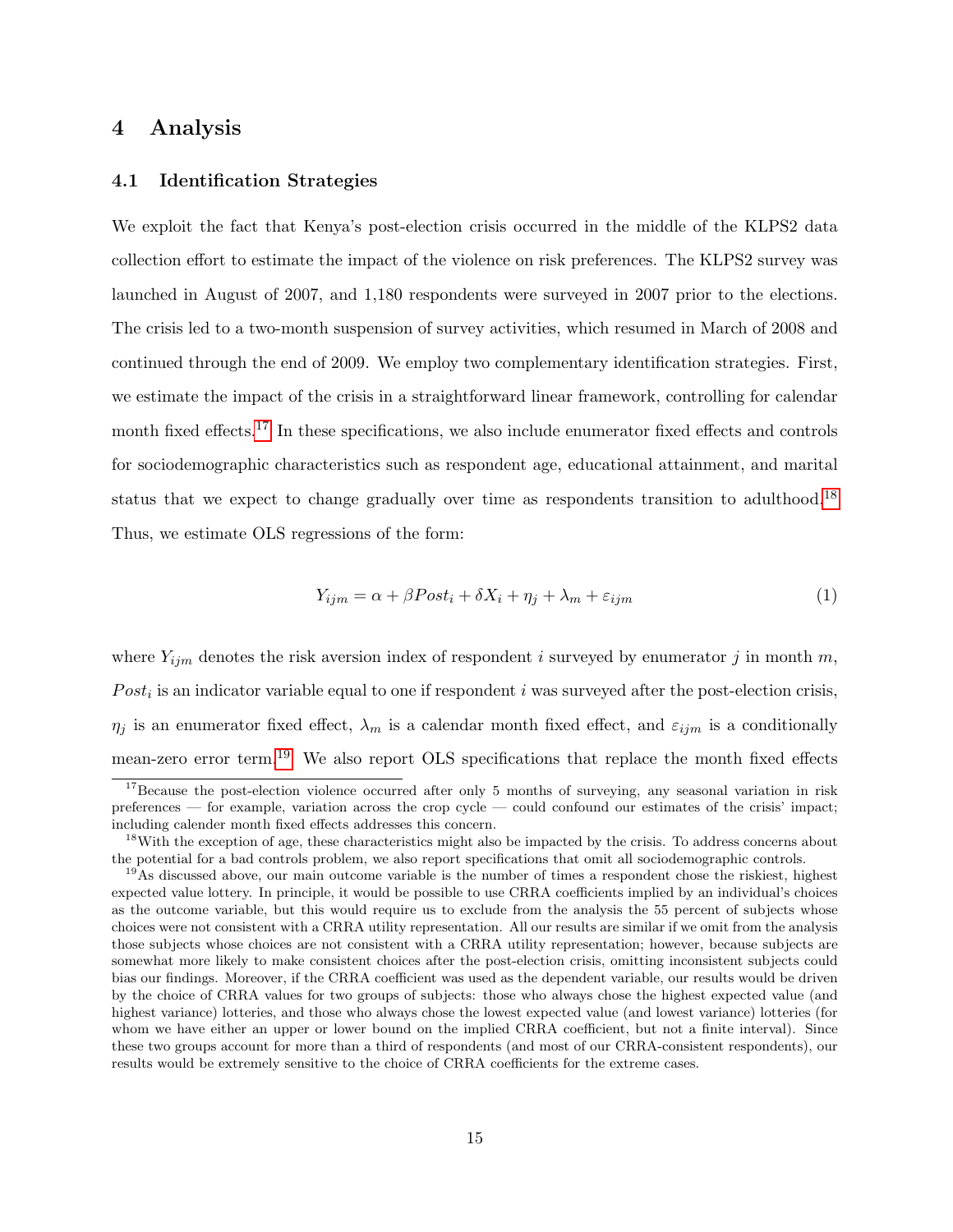with separate linear time trends for the pre- and post-crisis periods.<sup>[20](#page-17-0)</sup> As a robustness check, we also take a nonlinear approach, and report analogous ordered logit specifications which account for the ordered nature of our outcome variable, the number of times a respondent chose the riskiest, highest expected value lottery.

We also report complementary instrumental variables estimates of the impact of the postelection crisis on individual risk preferences, exploiting the fact that KLPS2 respondents were randomly assigned to one of two waves of surveying. Wave 1 began in August of 2007 and continued through November 2008, while Wave 2 started in November 2008 and concluded in December of 2009. As discussed above, Kenya's post-election crisis occurred approximately halfway through the first wave of surveys: 1,180 Wave 1 surveys were completed before the crisis, and 1,289 were completed afterward. This enables us to use random assignment to Wave 2 as an instrument for being surveyed after the crisis. Within each wave, participant characteristics may be associated with how quickly an individual was surveyed — for example, subjects who were still residing with their parents in their home villages might have been surveyed earlier because they were easier to locate. However, random assignment to survey wave creates exogenous variation in exposure to civil conflict prior to the survey. Thus, our 2SLS regressions are of the form:

$$
Y_{ijm} = \alpha_1 + \beta_1 \text{Post}_i + \delta_1 X_i + \eta_{1j} + \lambda_{1m} + \zeta_{1ijm} \tag{2}
$$

$$
Post_i = \alpha_2 + \gamma_2 Wave2_i + \delta_2 X_i + \eta_{2j} + \lambda_{2m} + \zeta_{2ijm}
$$
\n
$$
\tag{3}
$$

<span id="page-17-0"></span><sup>&</sup>lt;sup>20</sup>While it is tempting to view our research design as analogous to a regression discontinuity approach, our natural experiment does not create a valid discontinuity. First, because the post-election crisis halted surveying for more than two months, sociodemographic characteristics such as age do jump discontinuously at the moment of the crisis. Second, because the crisis lasted months, the limit-based notion of regression discontinuity is not directly applicable to this setting; a discontinuity would involve choosing a single point in time during the crisis, and at any such point, data from this survey would not be immediately adjacent on both sides. Third, there is some evidence that neither the onset nor the conclusion of the crisis were, in fact, instantaneous and completely unexpected. Though opposition candidate Raila Odinga held a convincing lead in opinion polls several months before the election, incumbent Mwai Kibabki caught up with Odinga in the month prior to the polling date, potentially raising fears that one of the candidates might try to manipulate a close vote. The official report Commission of Inquiry also documents several minor clashes in Rift Valley in late November and early December, most of which appeared be connected to attempts by political candidates to rally support by playing off of underlying ethnic tensions and disagreements over land ownership (Waki 2008). There was also a period of uncertainty in the wake of the crisis, between February 28, 2008, when the power-sharing agreement was signed, and April 12 when — after sometimes tense negotiations between the two political parties — Raila Odinga was sworn in as Prime Minister and the new coalition government officially took power.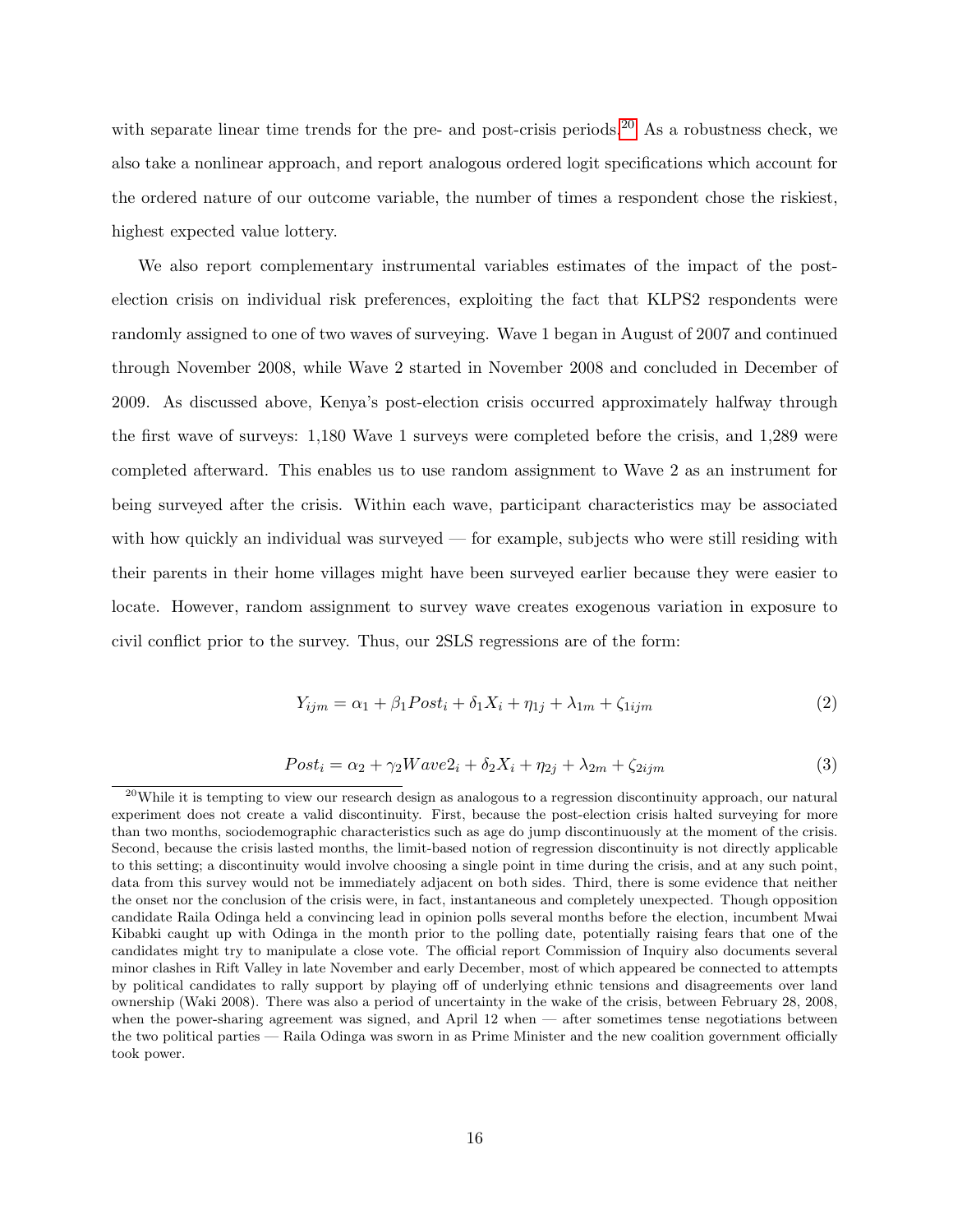where all variables are as before,  $\beta_1$  is the coefficient of interest,  $Wave2_i$  is an indicator variable for the randomized survey timing instrument, and both  $\zeta_{1ijm}$  and  $\zeta_{2ijm}$  are conditionally mean-zero error terms. The variable  $Wave2<sub>i</sub>$  takes the value 1 for individuals assigned to be surveyed in Wave 2 (which is entirely post-crisis), and 0 for those assigned to be surveyed in Wave 1 (which includes both pre- and post-crisis observations).

Before proceeding to our IV analysis, we check whether the random assignment of respondents to survey waves generated groups that were comparable in terms of observable characteristics prior to the survey. Because Wave 2 respondents were surveyed approximately one year later than Wave 1 respondents, we would not expect characteristics such as age at the time of the survey to be similar in the two waves — because random assignment sought to create groups that were comparable ex ante. To test whether random assignment created groups that were comparable ex ante, it is necessary to focus on fixed traits and outcomes that were recorded in the survey for specific points in time. For example, the survey collects detailed information about school participation in each year between 1998 and the moment of the interview; this allows us to generate a variable indicating the number of years of schooling that a respondent had completed at the start of 2007 (before anyone was surveyed), regardless of the year in which a respondent was actually interviewed. Results are reported in the Online Appendix. We find no statistically significant differences between the survey waves in terms of proportion female, age in 2007, proportion born in Busia District, proportion from the local-majority Luhya ethnic group, years of schooling completed by 2007, and the proportion that were married by 2007. Thus, randomization appears to have succeeded in creating groups of respondents that were similar in terms of observable characteristics prior to the survey and the onset of the post-election violence.

#### 4.2 Results

We begin with a graphical presentation of our key result: Figure [2](#page-40-0) plots the average proportion of hypothetical questions in which the respondent chose the riskiest, highest expected value lottery, as a function of the month and year in which the survey was administered. The figure highlights the marked drop in the tendency to choose risky lotteries after the violence: respondents chose the riskiest lottery an average of 2.6 times in 5 decision problems prior to the post-election violence;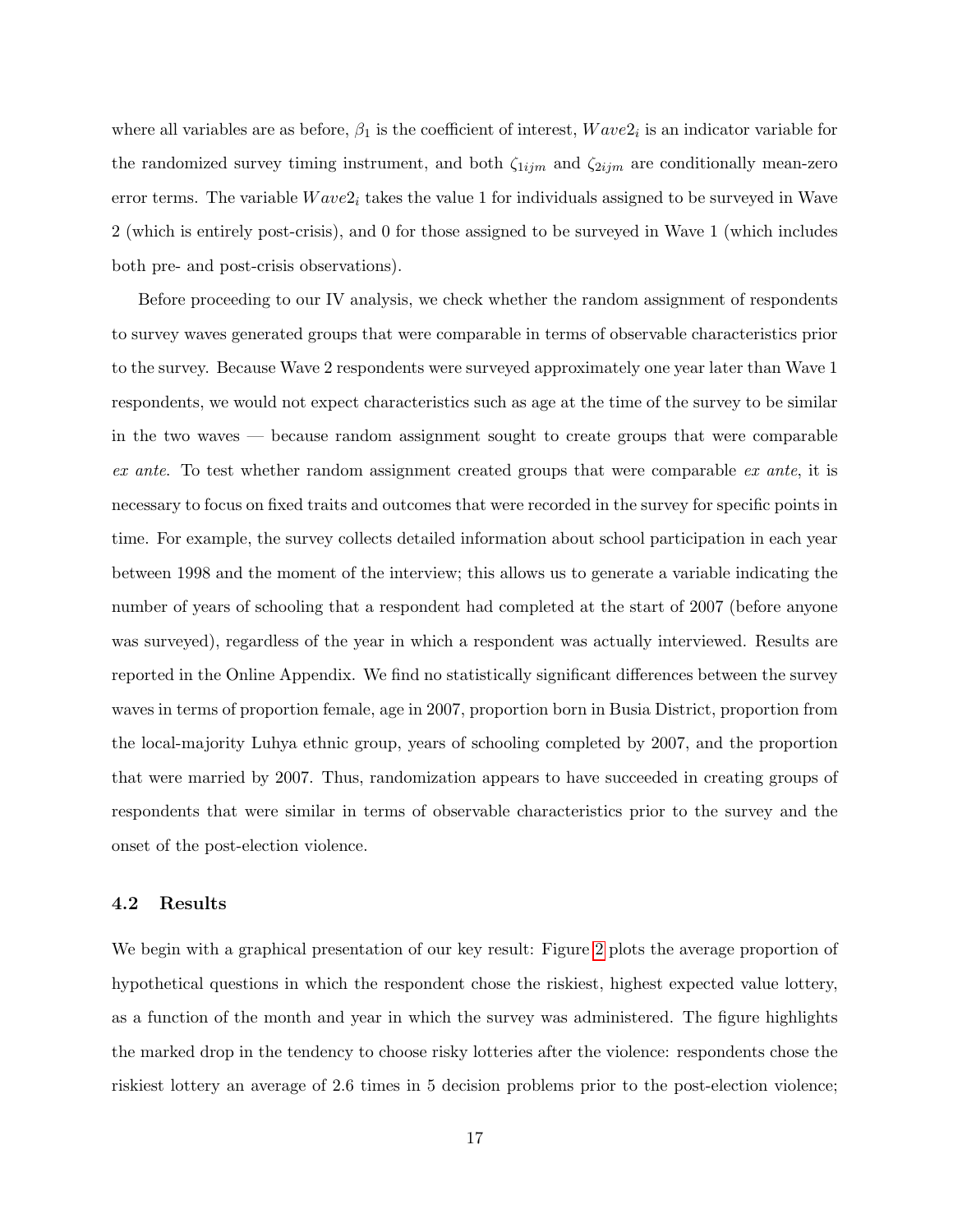this figure drops to 1.9 times out of 5 after the violence. In fact, the average rate of risky lottery choice is higher in all 5 pre-crisis months than in any of the following 18 months.

#### 4.2.1 OLS Results

We now proceed to estimate the impact of exposure to the post-election crisis on risk preferences by estimating Equation [1.](#page-16-4) Our dependent variable is the number of times a respondent chose the riskiest, highest expected value lottery (over the course of 5 decision problems). Results are reported in Table [2.](#page-34-0) In Column 1, we include only the indicator for being surveyed after the postelection crisis. In Column 2, we control for gender, age, education level, and marital status at the time of the survey. We add survey enumerator fixed effects in Column 3, and include controls for both the survey enumerator and respondent demographic characteristics in Column 4. Columns 5 through 8 replicate 1 through 4 but include fixed effects for the month of the year in which the survey took place (to control for any seasonal patterns in responses).

In all eight OLS specifications reported in Table [2,](#page-34-0) the post-election coefficient is negative and significant at at least the 99 percent confidence level, suggesting that experiencing the crisis lowered the number of risky choices a respondent made by between 0.561 and 0.798 choices. In the pre-crisis period, the average number of risky choices was 2.566 out of five, so the change observed after the crisis represents a dramatic drop in the willingness to bear profitable risk. Adding controls for gender, education level, age, and marital status has almost no impact on the estimated coefficient. In Table [3,](#page-34-1) we estimate analogous ordered logit specifications which account for the discrete but ordered nature of the outcome, the number of risky choices. Again we find that the indicator for being surveyed after the post-election violence is negative and significant (at at least the 99 percent confidence level) in all specifications. In Table [4,](#page-35-0) we take an alternative approach to controlling for time effects by including separate linear time trends in the pre- and post-crisis periods. Columns 1 through 4 report OLS specifications, and Columns 5 through 8 report ordered logit results. Again, the indicator for being surveyed in the post-crisis period is negative and significant in all specifications.

As an additional set of robustness checks, we consider alternative formulations of the outcome variable in Table [5.](#page-36-0) In the first column, the outcome variable is an indicator for always choosing the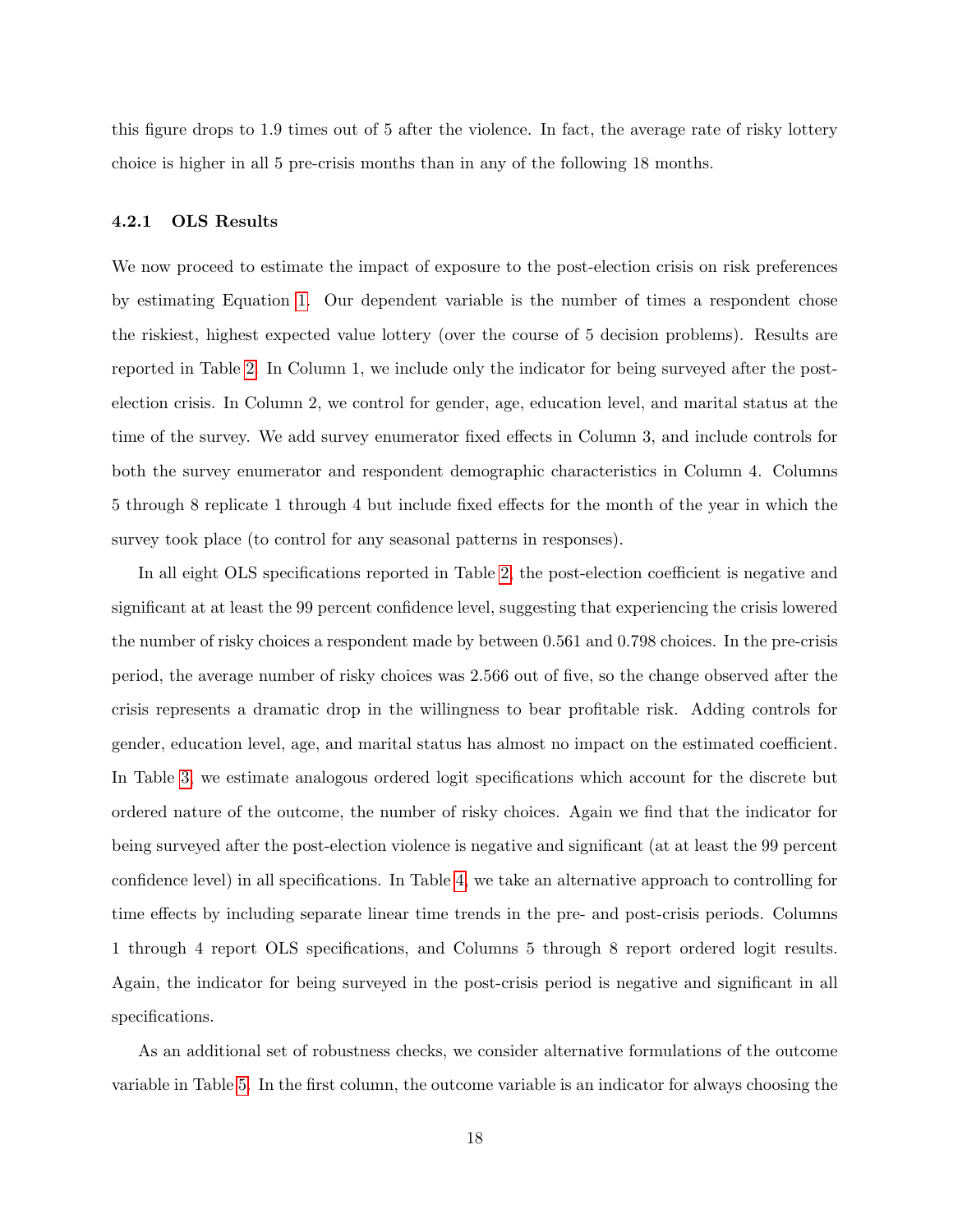highest variance, highest expected value lottery option (i.e. behaving in a manner consistent with risk neutral or risk-loving preferences); in the second column, the outcome is an indicator for always choosing the lowest variance, lowest expected value alternative (i.e. behaving in a manner consistent with extreme risk aversion). We find that the post-election violence led to a 5.7 percentage point (26 percent) decrease in the likelihood of making risk neutral or risk loving choices, and an 11 percentage point (82 percent) increase in the probability of always choosing the lowest variance (and lowest expected return) lottery option. Next, we consider each decision problem in isolation. This allows us to test whether the effect that we find is likely to be driven by a change in the preference for certainty, a finding that would be consistent with the results reported in Callen, Isaqzadeh, Long, and Sprenger  $(2014).^{21}$  $(2014).^{21}$  $(2014).^{21}$  We find that the post-election violence led to a significant decrease in the likelihood of choosing higher variance, higher expected value lottery options in each of the five decision problems. The effect is similar in magnitude across the four decision problems that include three lottery alternatives; the estimated effect of violence does not appear to be larger in decision problems that include a degenerate (i.e. risk-free) lottery as one of the alternatives.<sup>[22](#page-20-1)</sup> We interpret this as evidence that the impact of post-election crisis does not only operate through an increased preference for certainty.[23](#page-20-2) Moreover, our main result is robust to a wide range of alternative specifications and formulations of the outcome variable.

#### 4.2.2 IV Results

Next, we employ a complementary identification strategy, exploiting the fact that KLPS2 respondents were randomly assigned to one of two waves of surveying to generate instrumental variables estimates of the impact of the post-election violence on measured risk aversion. Two-stage least squares (2SLS) regression results are reported in Table [6.](#page-37-0) In Panel A, the outcome variable is

<span id="page-20-0"></span> $21$ Callen, Isaqzadeh, Long, and Sprenger (2014) find that Afghan respondents primed to recollect fearful episodes display greater risk aversion when certainty is an option, but greater risk tolerance when no risk-free alternatives are available. They interpret this as evidence that subjects display a preference for certainty not consistent with expected utility maximization; their evidence suggests that violence impacts this preference for certainty.

<span id="page-20-1"></span> $^{22}$ Decision Problems 2, 3, and 4 include a degenerate lottery that pays 100 Kenyan shillings with certainty, while Decision Problems 5 and 6 include only non-degenerate lotteries (the lowest variance lottery pays 90 and 110 Kenyan shillings with equal probability).

<span id="page-20-2"></span> $^{23}$ To further probe this issue, we examine the likelihood of choosing the *safest* (i.e. lowest variance, lowest return) lottery alternative in each of the five decision problems. Results are reported in the Online Appendix. We find no evidence that the shift away from high-risk lotteries is stronger in decision problems that included options with purely certain outcomes.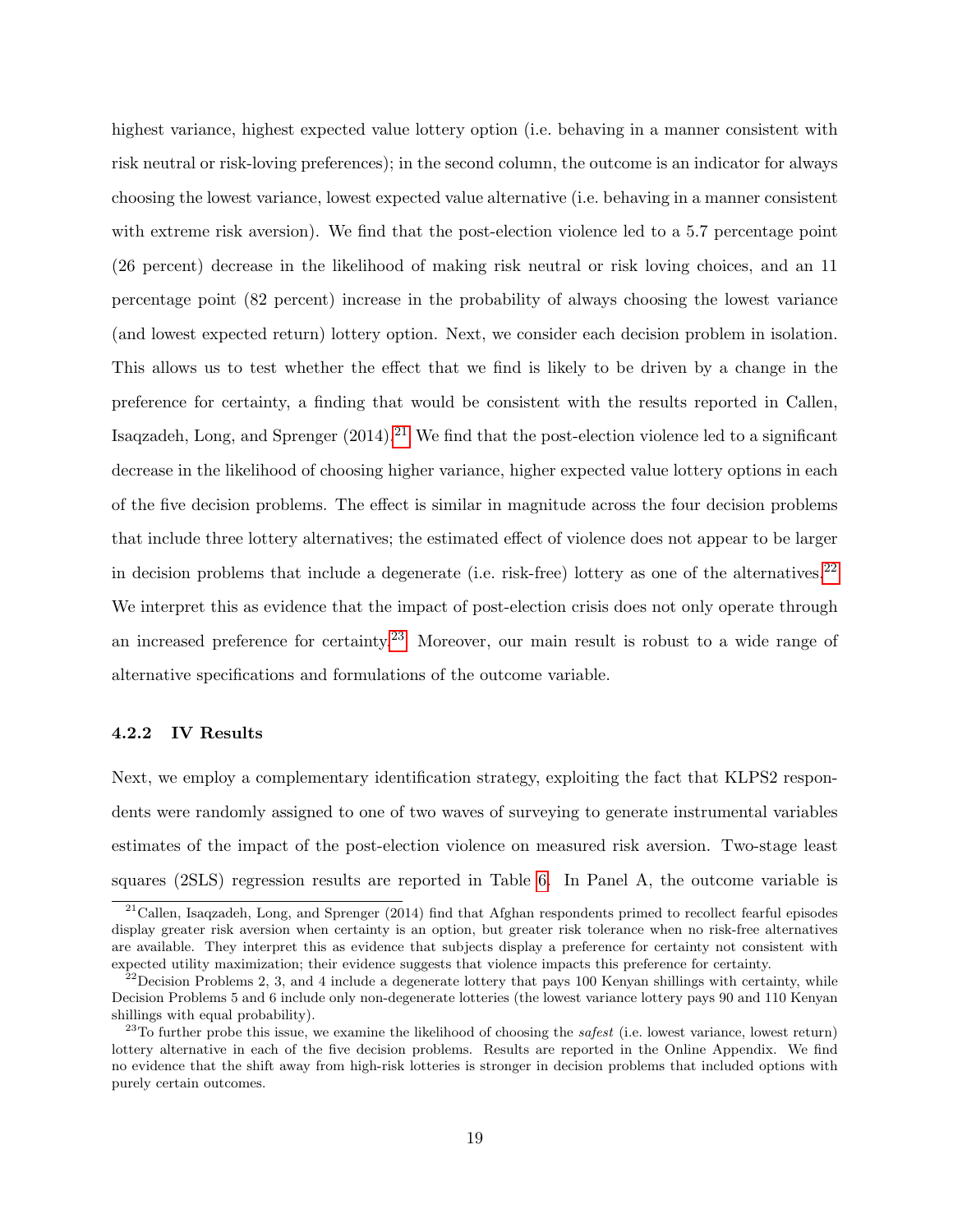the number of times that a respondent chose the highest variance, highest expected value lottery alternative. In Column 1, we report estimates from a parsimonious specification that includes no covariates (and is therefore free from any possible bad controls problem). Coefficient estimates indicate that the post-election crisis had a large and statistically significant impact on measured risk preferences, reducing the number of times (out of five) that respondents opted for the riskiest, highest expected value lottery by approximately one full question. Again, relative to a mean number of risky choices of about 2.5 in the pre-crisis period, this is an extremely large effect. In Columns 2 through 5, we include controls for include individual demographic characteristics (gender, age, education level, and marital status), the identity of the survey enumerator, and the calendar month in which the interview took place to control for any seasonal patterns in responses). Coefficient estimates are consistently negative and significant. Thus, our 2SLS estimates are consistent with our un-instrumented results: Kenya's post-election crisis appears to have made survey respondents substantially more risk averse.

In Panels B and C of Table [6,](#page-37-0) we consider two alternative formulations of our dependent variable. In Panel B of Table [6,](#page-37-0) we estimate the impact of the post-election crisis on the likelihood of making choices consistent with risk neutral or risk loving preferences (by always choosing the highest variance, highest expected value lottery). Coefficient estimates suggest that exposure to the post-election violence decreased the likelihood of being risk neutral or risk loving by between 8.2 and 11.7 percentage points. Since only 21.7 percent of those surveyed prior to the crisis made risk neutral or risk loving choices, our 2SLS estimates suggest that the post-election crisis reduced the likelihood that a respondent was willing to bear profitable risk by more than a third.

Finally, in Panel C of Table [6,](#page-37-0) we estimate the impact of the crisis on the likelihood of always choosing the lowest variance lottery in an instrumental variables framework. Coefficient estimates suggest that the violence increased the likelihood of extreme risk aversion by between 21.2 and 34.8 percentage points. In the pre-crisis period, only 13.4 percent of respondents displayed this level of extreme risk aversion. Thus, 2SLS estimates suggest that the post-election violence more than doubled the likelihood of being extremely risk averse.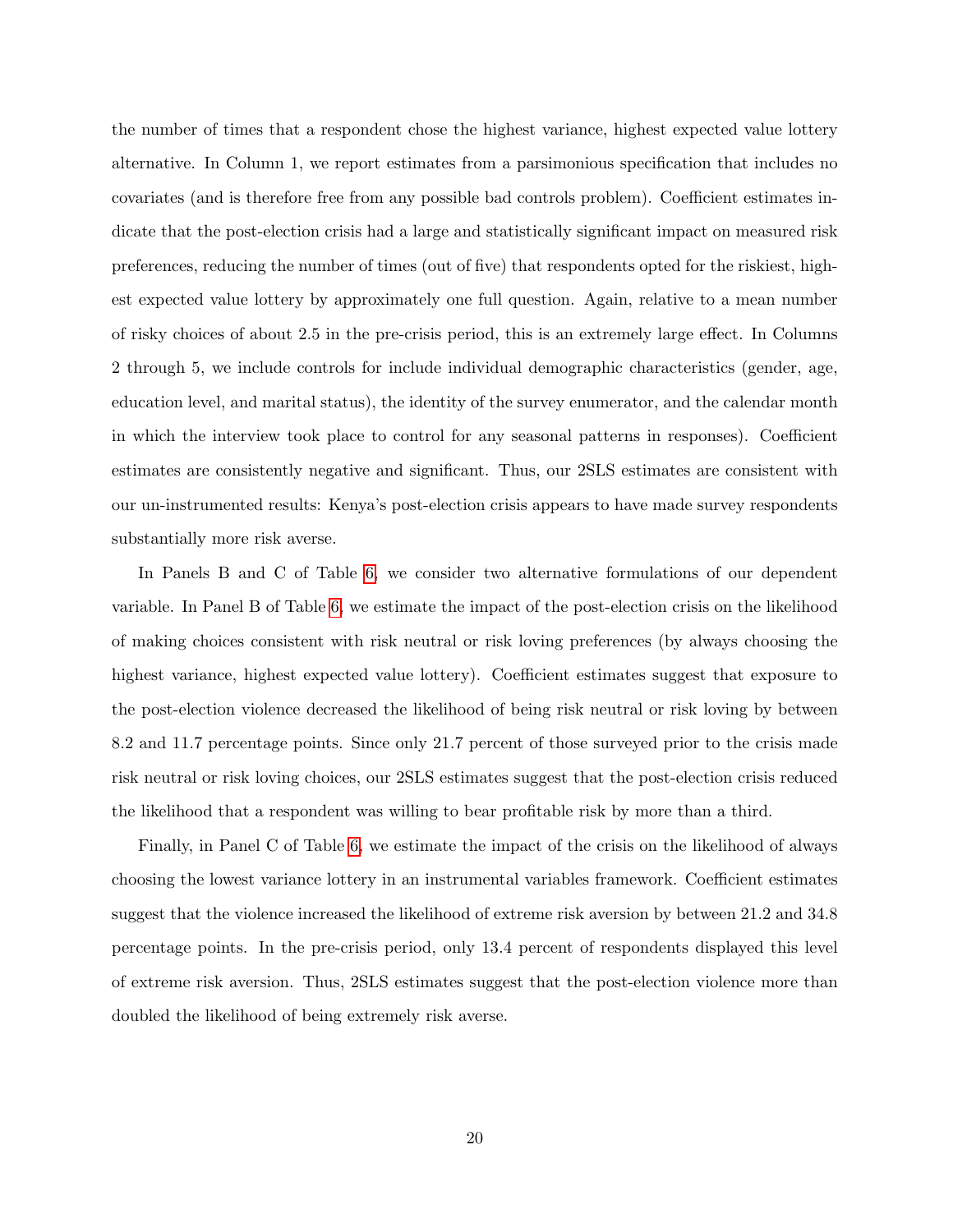#### 4.3 Threats to Identification

Thus far, we have shown that two distinct identification strategies generate similar estimates of the impact of Kenya's post-election violence on individual risk preferences. An important caveat is that both identification strategies exploit the timing of the crisis, so any other major shock that coincided with the post-election crisis could be driving our results. As is often the case, Kenya's episode of civil conflict created increased uncertainty about the country's economic and political future (though it did not, in the end, lead to a change in the head of state). As discussed above, such macroeconomic and political uncertainty is typical of civil strife, and a strength of our estimation strategy is that we capture the overall impacts of conflict on society — but this also means that we cannot, for example, separate the impacts of fear of violence from the impacts of political uncertainty. Nonetheless, to the extent possible, it is important to rule out the possibility that shocks coincident with — but not related to — the post-election crisis could explain our results.

One obvious concern is that the crisis might have triggered a period of high inflation, and that our results are driven by price changes rather than the conflict itself. Figure [3](#page-41-0) plots the monthly inflation rate (the percent change in prices relative to the previous month) from 2005 to 2010, using Consumer Price Index (CPI) data produced by the Kenya National Bureau of Statistics.[24](#page-22-0) It shows that inflation rates were relatively high during and after the crisis: the CPI increased by more than 2 percent in January, April, and May of 2008. It is likely that these high rates of inflation were at least partly attributable to the crisis itself (though Kenya experienced many other months of high inflation in the years before and after the crisis, as Figure [3](#page-41-0) illustrates), and should therefore be viewed as a potential mediating factor rather than a competing explanation of our findings. We test whether inflation alone could explain our empirical results by replicating our main OLS and 2SLS specifications controlling for the inflation rate (results reported in the Online Appendix). All of our results are robust to including the inflation rate as a covariate; we find no evidence that the observed impact of conflict is explained by (only) the price instability created by the crisis.

We also find no evidence of other aggregate shocks — for example, shocks to agricultural

<span id="page-22-0"></span> $^{24}$ Data are available online at [http://www.knbs.or.ke/index.php?option=com\\_phocadownload&view=category&](http://www.knbs.or.ke/index.php?option=com_phocadownload&view=category&download=14:quarterly-cpi&id=8:consumer-price-indices-cpi&Itemid=562) [download=14:quarterly-cpi&id=8:consumer-price-indices-cpi&Itemid=562](http://www.knbs.or.ke/index.php?option=com_phocadownload&view=category&download=14:quarterly-cpi&id=8:consumer-price-indices-cpi&Itemid=562).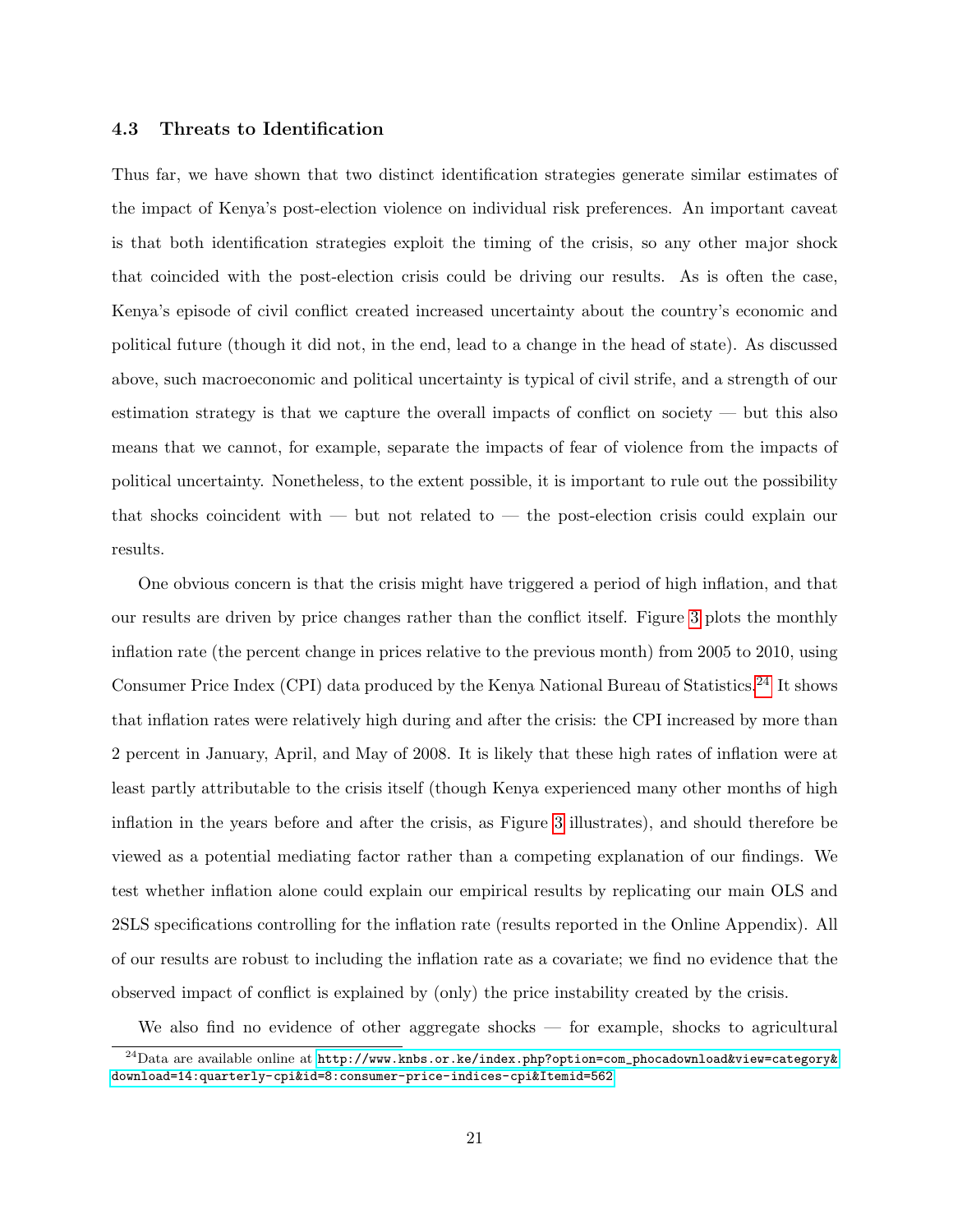productivity — that could explain our results. Maize is the main staple crop for subsistence farmers in western Kenya, while sugar cane is the most widely grown cash crop. Data from the FAO statistical database indicate that Kenya's maize yield per hectare in 2007 was slightly higher than in the two previous years, and overall production levels were comparable.<sup>[25](#page-23-0)</sup> Sugar yields and production levels in 2007 were also comparable to the previous five years. Thus, our results do not seem likely to be driven agricultural or other aggregate shocks that were not associated with the post-election crisis.

Another possible concern, already discussed above, is that our results could be driven by the fact that respondents surveyed after the post-election violence were, on average, older when they were surveyed — because the surveys were conducted over a two year period, and we compare those surveyed before the violence to those surveyed afterward. We attempt to address this issue by directly controlling for age and other factors (e.g. marital status and educational level) likely to change gradually over time as respondents grew up. However, if risk preferences change discretely at some point during the transition to adulthood, it is possible that a critical mass of respondents "aged out" of their youthful, risk-tolerant period around the time of the crisis. Fortunately, our data allow for a clear test of this hypothesis, since the sample includes a broad range of birth years: 37 KLPS2 respondents were born before 1980, while 128 were born after 1990; 93.8 percent of KLPS2 respondents were born between 1982 and 1990, so the variation in age range within the sample is much larger than the average difference in ages (when surveyed) between those surveyed before vs. after the crisis. In Figure [4,](#page-42-0) we plot the average number of risky lottery choices (out of five) among respondents at each age level, separated into those surveyed before vs. after the postelection crisis. The figure shows that there is no discrete drop in risk tolerance once respondents reach a certain age level; instead, risk aversion appears relatively constant across the age range included in our sample. However, at all age levels, we see lower levels of risk tolerance after the crisis. Thus, our results do not appear to be driven by the fact that those surveyed after the post-election violence were, on average, older at the time that they were surveyed.

<span id="page-23-0"></span><sup>&</sup>lt;sup>25</sup>Farmers in Kenya typically harvest two maize crops per year, the larger one in July and August and the smaller one in December; a shock impacting the late 2007 harvest would therefore have been coincident with the onset of the post-election violence. The overall maize harvest in 2007 was 2.9 million tons; the average over the previous five years was 2.8 million tons (calculations based on FAO data available online at <http://faostat3.fao.org/home/E>).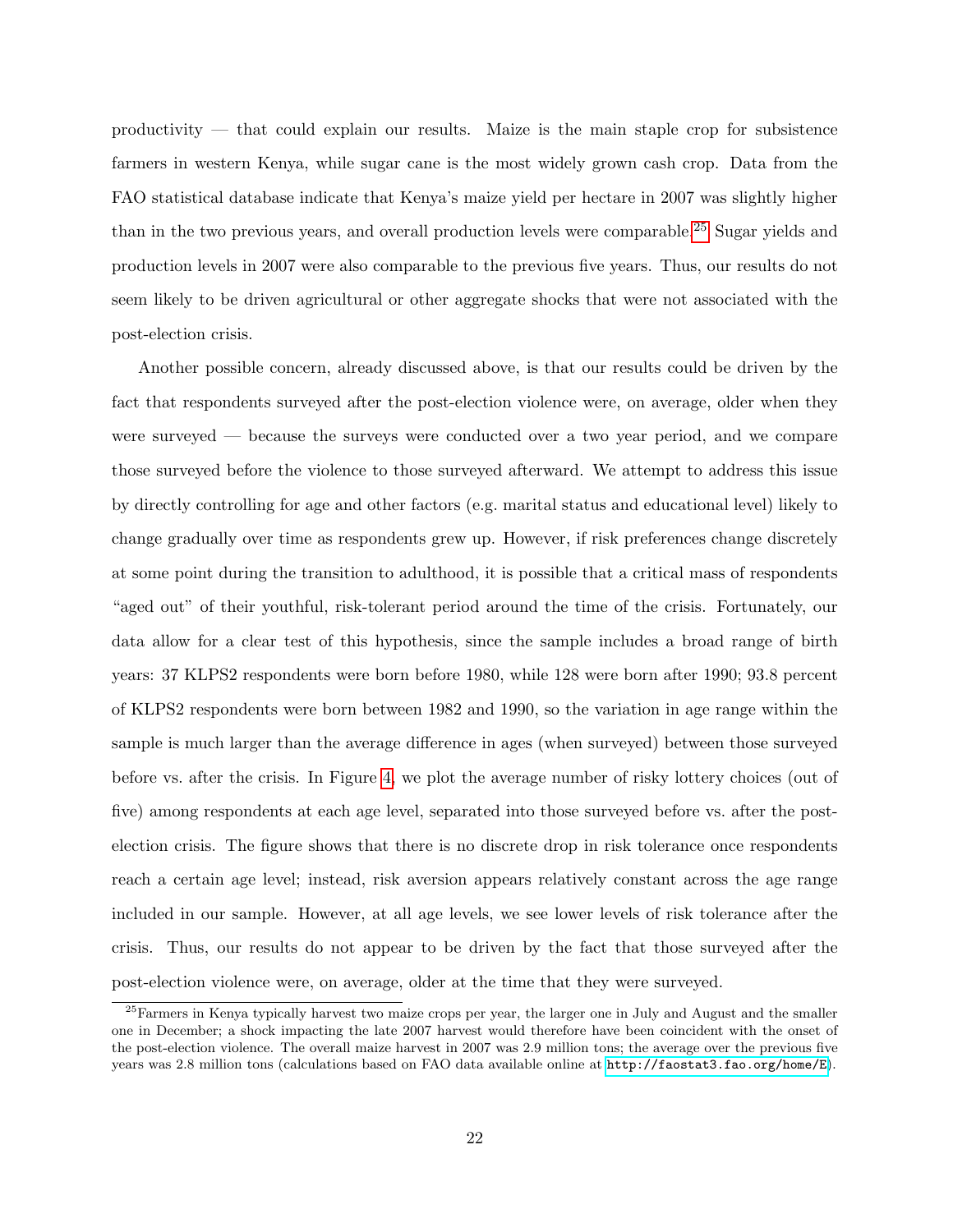#### 4.4 Potential Mechanisms

We interpret our results as evidence that civil conflict impacts individual risk preferences. An important question is what (if any) mechanism or mechanisms explain these impacts. One possibility is that the post-election violence was an economic shock, and that young adults expected it to slow growth and reduce job opportunities; if those with higher expected permanent incomes are more willing to bear risk, such a shock might have impacted risk preferences through job prospects. Alternatively, Voors, Nillesen, Verwimp, Bulte, Lensink, and Van Soest (2012) suggest another potential mechanism through which conflict might change preferences and behavior: the social context may change in the wake of violence. Fortunately, the KLPS2 survey collects data on a range of labor market outcomes and social values, allowing us to explicitly test these two potential channels.

We first test the extent to which the post-election crisis was a (negative) labor market shock. In Table [7,](#page-38-0) we estimate the impact of the crisis on a range of labor market outcomes.<sup>[26](#page-24-0)</sup> We find no evidence that the post-election crisis reduced employment opportunities or income. In the first row of Table [7,](#page-38-0) we show that the crisis had no impact on the likelihood of reporting any income-generating activity (i.e. either employment or self-employment). The next two rows show that the crisis appears to have weakly increased the likelihood of being employed, but weakly decreased the likelihood of self-employment (though neither effect is significant across the full range of specifications). Looking at monthly income conditional on employment, we again find no evidence of a statistically significant impact — so, the crisis did not lower either the likelihood of being employed or equilibrium wages conditional on employment. Thus, we find no evidence that the post-election crisis had a negative impact on incomes or labor market prospects over the medium-term (though many respondents reported that they were unable to work *during* the crisis); any negative impacts on respondents' wages and income appear to have quickly disappeared after the crisis ended.

Interestingly, however, we find strong evidence that respondents believed that the post-election violence lowered average incomes. The KLPS2 survey asks respondents to report their belief about

<span id="page-24-0"></span><sup>&</sup>lt;sup>26</sup>We report 4 specifications in each row of Table [7.](#page-38-0) Columns 1 and [2](#page-34-0) replicate the first two columns of Table 2 simple OLS specifications with and without demographic controls. In Columns 3 and 4 of Table [7,](#page-38-0) we replicate the 2SLS specifications (with and without demographic controls) reports in Columns 1 and 2 of Table [6.](#page-37-0)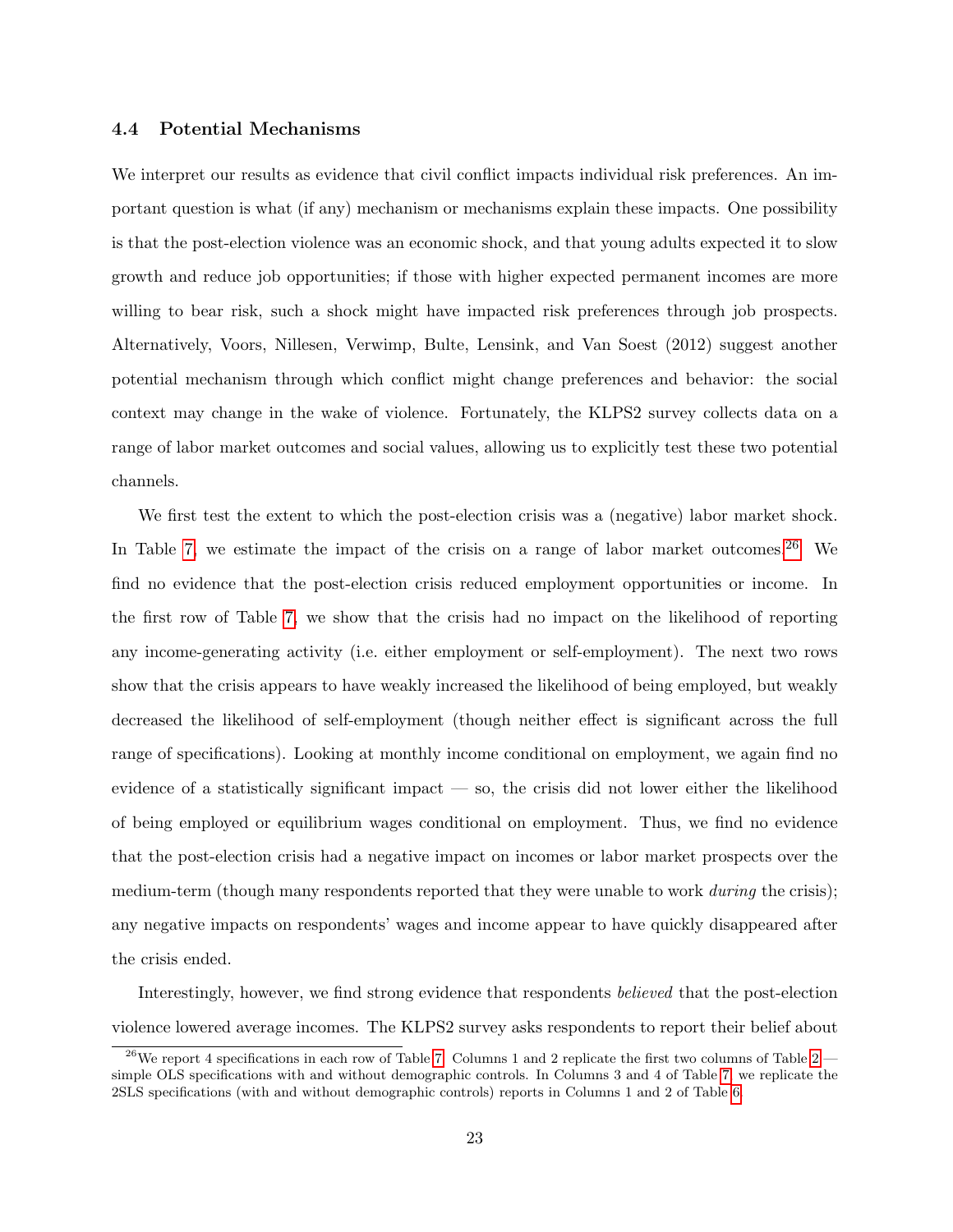the average monthly incomes of four groups of people: primary and secondary school graduates living in Busia, and primary and secondary school graduates living in Nairobi.<sup>[27](#page-25-0)</sup> Importantly, these questions ask about current monthly income, so they should not reflect the very short-term impacts of being unable to work during the crisis. Taking the average belief across these four categories, we find that the post-election crisis led to a dramatic decline in perceived income levels. Coefficient estimates suggest that the post-election violence caused more than a 25 percent decline in the perceived average incomes, and the effect is significant across a range of specifications.[28](#page-25-1) Thus, our evidence suggests that young people believed that the post-election crisis was a negative income shock, but we find no evidence that this was the case.<sup>[29](#page-25-2)</sup>

The post-election violence also appears to have changed the way KLPS2 respondents evaluate different job opportunities. The survey asks respondents to indicate which of six job attributes are the most important when they search for employment. The results reported in Table [7](#page-38-0) show that the post-election crisis increased the likelihood of prioritizing job security (specifically, finding "a safe job, with no risk of closing down or unemployment") by more than 13 percentage points. The crisis also decreased the likelihood of prioritizing a job that put one close to "friends and relatives" and, to a lesser extent, an "important job that gave [one] a feeling of accomplishment." Interestingly, the crisis does not appear to have impacted the likelihood of wanting a job that allowed one to work for or with members of one's own ethnic group.

We do, however, find substantial evidence that the post-election crisis also changed the social fabric of the country, even in areas like Busia District that were less directly impacted than other parts of Kenya. For instance, the crisis appears to have destroyed social capital: we find a consistently significant negative impact of the crisis on the likelihood of being involved in at least one community group. Respondents were also asked to answer the standard World Values Survey question measuring generalized trust: "Generally speaking, do you think that most people can be

<span id="page-25-0"></span> $27$ To economize on space, we take the average across these four categories. In fact, we find that the post-election violence had a significant negative impact on beliefs about the incomes of individuals in all four categories.

<span id="page-25-1"></span><sup>&</sup>lt;sup>28</sup>Incomes in the table are reported in 2007 US dollars. Throughout the paper, incomes are deflated using the Kenya National Bureau of Statistics' Consumer Price Index, and then converted to 2007 US dollars using the average exchange rate from August 2007.

<span id="page-25-2"></span> $^{29}$ It is important to note that our respondents are not a representative sample Kenyan workers, so it is certainly possible that average incomes did decline after the crisis, but that the impacts were strongly concentrated among older workers or (in Nairobi) those from other ethnic groups — in which case, KLPS2 respondents' beliefs could accurately reflect a change in the average wage that did not impact them.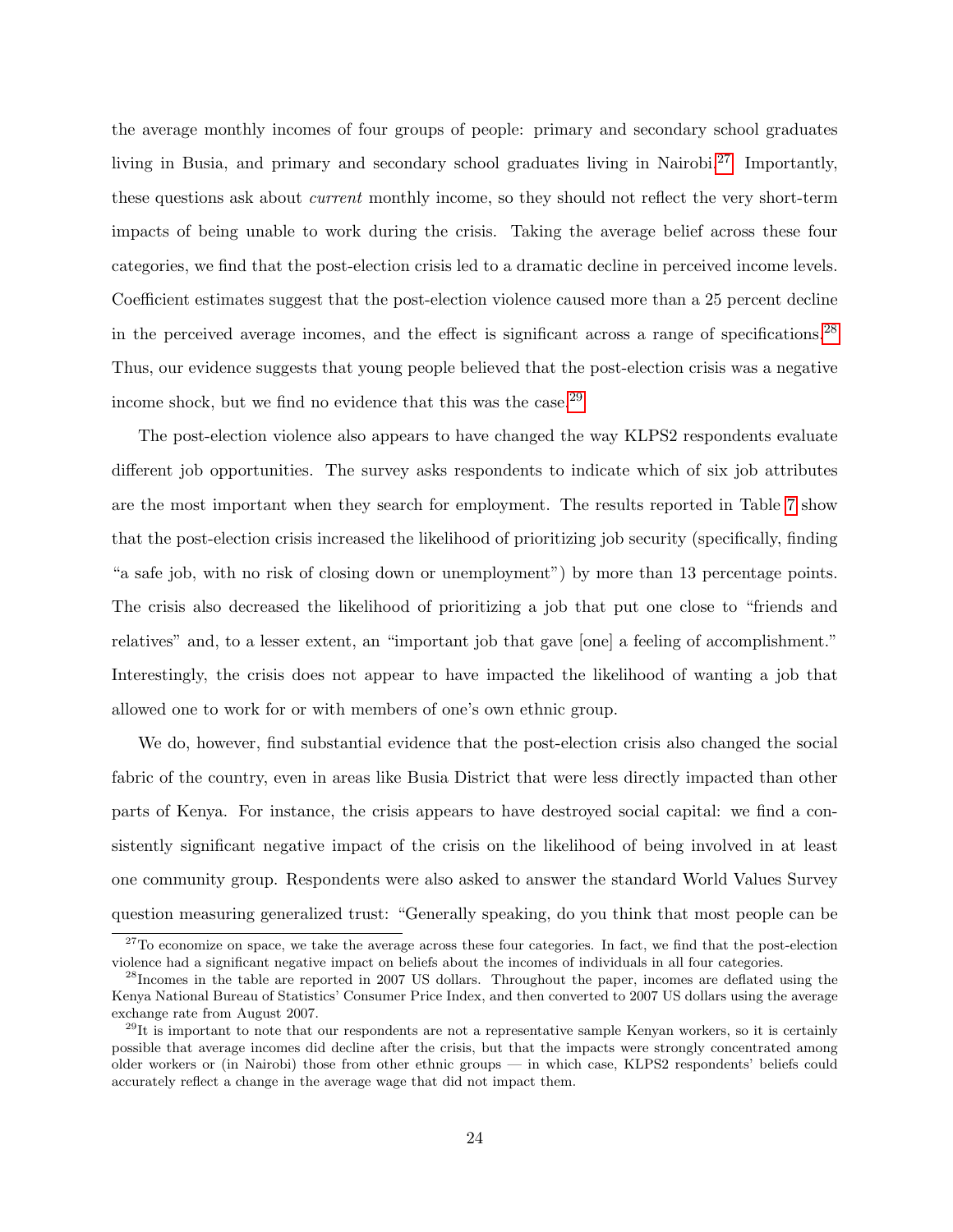trusted, or would they try to take advantage of you if they got the chance?" The results reported in Table [7](#page-38-0) demonstrate that the post-election crisis had a dramatic impact on generalized trust, cutting the number of respondents who believe people are trustworthy by more than 50 percent. Interestingly, we find that the crisis had a consistently significant negative impact on the extent to which respondents trust members of other ethnic groups; impacts on trust toward members of one's own ethnic group also decline, but the effects are not consistently significant. Though the overwhelming majority of KLPS2 respondents are from the Luhya ethnic group — so neither the president nor the main opposition candidate was a member of their ethnic group — this decline in trust across ethnic lines is consistent with the general pattern of violence across ethnic lines.

Thus, we find some evidence in support of both proposed mechanisms. First, though the crisis does not appear to have impacted the incomes and job market prospects of KLPS2 respondents, we find suggestive evidence that they believed that it did  $-$  it is clear that they believed that average incomes were lower after the violence, and they also shifted toward prioritizing job security over other job attributes. At the same time, we also find that the crisis eroded trust and destroyed social capital. Of course, violence may impact many aspects of society, and it may be impossible to fully distinguish between mechanisms (driving the change in risk preferences) and other outcomes (that were simultaneously affected by the post-election violence). Moreover, as other have noted, the willingness to trust and the willingness to take risks are, from a theoretical perspective, closely related (Karlan 2005, Schechter 2007) — both the observed shift toward prioritizing job security and the observed decline in trust may be partially attributable to the observed increase in risk aversion. Importantly, however, the evidence suggests that the post-election violence did not impact risk preferences primarily through a labor market channel (i.e. through a dramatic drop in income); instead, we find suggestive evidence that the violence changed the social fabric by altering individual preferences, beliefs, and values.

### <span id="page-26-0"></span>5 Conclusion

We measure the impact of Kenya's post-election violence on individual risk preferences. We find that experiencing the post-election crisis appears to have increased measured risk aversion signifi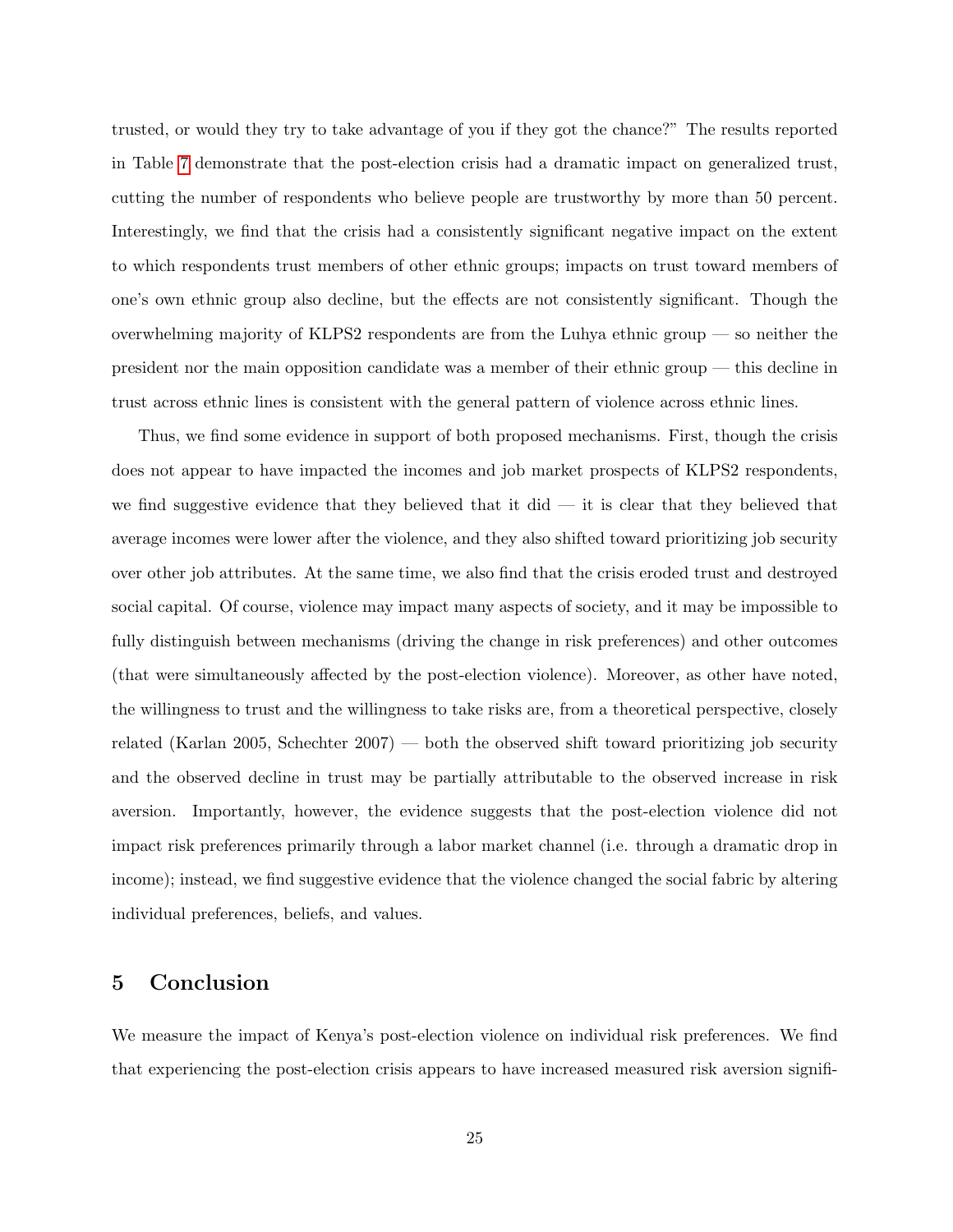cantly. Point estimates suggest that exposure to the crisis decreased the likelihood of making risk neutral or risk loving choices by 5.7 percentage points (26 percent), and increase the likelihood of always choosing the lowest variance, lowest expected value lottery by 11 percentage points (82 percent). Our results are robust to a range of controls and the use of entirely distinct identification strategies. Thus, the evidence suggests that exposure to the post-election crisis led to a statistically and economically significant decrease in the willingness to take profitable risks.

In relation to existing studies of the determinants of individual preferences, our results corroborate a growing body of evidence that preferences are impacted by major life events such as conflict, disasters, and economic downturns. Identification of the impacts of such major events is always challenging since exogenous variation in exposure to historical shocks is rare. This paper may be unique in the timing of data collection in relation to the event in question: we are aware of no other study of risk preferences with data collection ongoing in the immediate run-up to and aftermath of a major event of this kind.

Existing studies of the impact of conflict on individual preferences estimate the marginal impact of greater exposure to violence, implicitly treating less-exposed survivors as a comparison group. We are able to expand this literature because our identification strategies enable us to measure the effect of civil conflict on the general population. Relatively more conflict-affected individuals may become more pro-social or less risk averse (Bellows and Miguel 2009, Blattman 2009, Voors, Nillesen, Verwimp, Bulte, Lensink, and Van Soest 2012, Callen, Isaqzadeh, Long, and Sprenger 2014), but the overall impact on the population as a whole is a shift toward less willingness to take profitable risks. Moreover, our results suggest that the channel of impact is social and not (primarily) economic, since the probability of engaging in any income-generating activity is not impacted by the violence, but generalized trust and social capital are impacted. Our results therefore suggest that conflict may have long-lasting impacts on economic development through channels such as reduced entrepreneurship. That our findings differ from some earlier studies suggests that the impacts of conflict at the scale of affected individuals and villages may not generalize to the scale of a district, or that of a nation.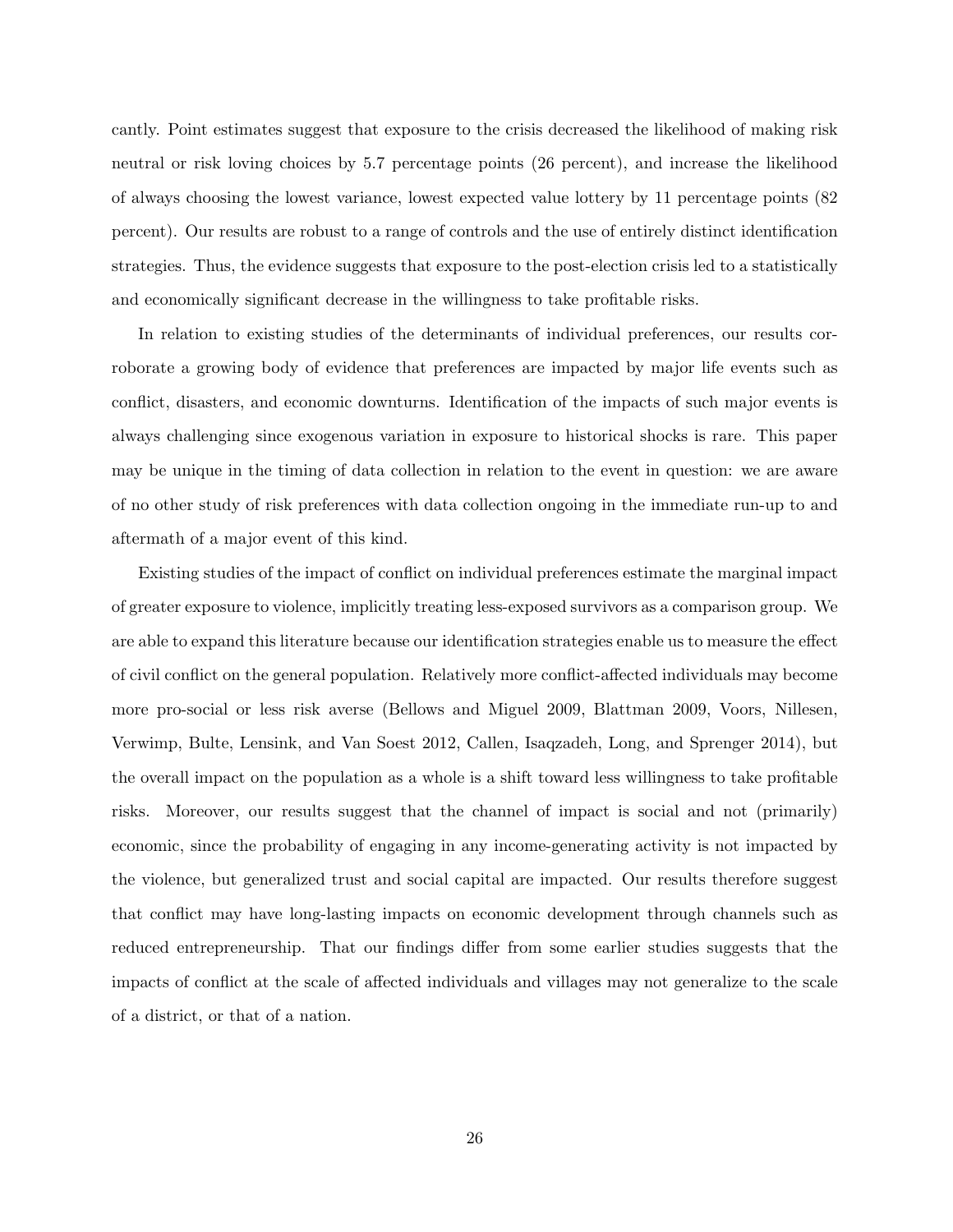## References

- Agina, B. (2007): "Raila's third win," The Standard, Online: [https://web.archive.org/web/](https://web.archive.org/web/20071113172711/http://www.eastandard.net/news/?id=1143976568) [20071113172711/http://www.eastandard.net/news/?id=1143976568](https://web.archive.org/web/20071113172711/http://www.eastandard.net/news/?id=1143976568), Accessed on July 29, 2015.
- Andreoni, J., and C. Sprenger (2010): "Certain and Uncertain Utility: The Allais Paradox and Five Decision Theory Phenomena," working paper.
- Ashraf, N., D. Karlan, and W. Yin (2006): "Tying Odysseus to the Mast: Evidence from a Commitment Savings Product in the Philippines," Quarterly Journal of Economics, 121(2), 635–672.
- Baird, S., C. Blattman, L. Casaburi, D. K. Evans, J. Hamory, M. Kremer, E. Miguel, O. Ozier, S. Y. Siegel, P. Wafula, and E. Yeh (2007): "The Kenyan Life Panel Survey (KLPS) Round 1: Survey Data Users Guide," Discussion paper.
- BARR, A., AND G. GENICOT (2008): "Risk Pooling, Commitment and Information: An Experimental Test," Journal of the European Economic Association, 6(6), 1151–1185.
- BAUER, M., A. CASSAR, J. CHYTILOVÁ, AND J. HENRICH (2013): "War's Enduring Effects on the Development of Egalitarian Motivations and In-Group Biases," Psychological Science, p. 0956797613493444.
- BBC (2008a): "Deal to end Kenyan crisis agreed," BBC News, Online: [http://news.bbc.co.uk/](http://news.bbc.co.uk/2/hi/africa/7344816.stm) [2/hi/africa/7344816.stm](http://news.bbc.co.uk/2/hi/africa/7344816.stm), Accessed on July 24, 2015.
- $-$  (2008b): "Kenya rivals agree to share power," *BBC News*, Online: [http://news.bbc.](http://news.bbc.co.uk/2/hi/africa/7268903.stm) [co.uk/2/hi/africa/7268903.stm](http://news.bbc.co.uk/2/hi/africa/7268903.stm), Accessed on July 28, 2015.
- BBC News (2007): "Odinga rejects Kenya poll result," BBC News, Online: [http://news.bbc.](http://news.bbc.co.uk/2/hi/africa/7165406.stm) [co.uk/2/hi/africa/7165406.stm](http://news.bbc.co.uk/2/hi/africa/7165406.stm), Accessed on July 29, 2015.
- BELLOWS, J., AND E. MIGUEL (2009): "War and Local Collective Action in Sierra Leone," Journal of Public Economics, 93(11), 1144–1157.
- Binswanger, H. P. (1980): "Attitudes toward Risk: Experimental Measurement in Rural India," American Journal of Agricultural Economics, 62(3), 395–407.
- BLATTMAN, C. (2009): "From Violence to Voting: War and Political Participation in Uganda," American Political Science Review, 103(02), 231–247.
- BLATTMAN, C., AND J. ANNAN (2010): "The Consequences of Child Soldiering," The Review of Economics and Statistics, 92(4), 882–898.
- BLATTMAN, C., AND E. MIGUEL (2010): "Civil War," Journal of Economic Literature, 48(1), 3–57.
- Brown, R., V. Montalva, D. Thomas, and A. Velsquez (2015): "Impact of Violent Crime on Risk Aversion: Evidence from the Mexican Drug War," working paper.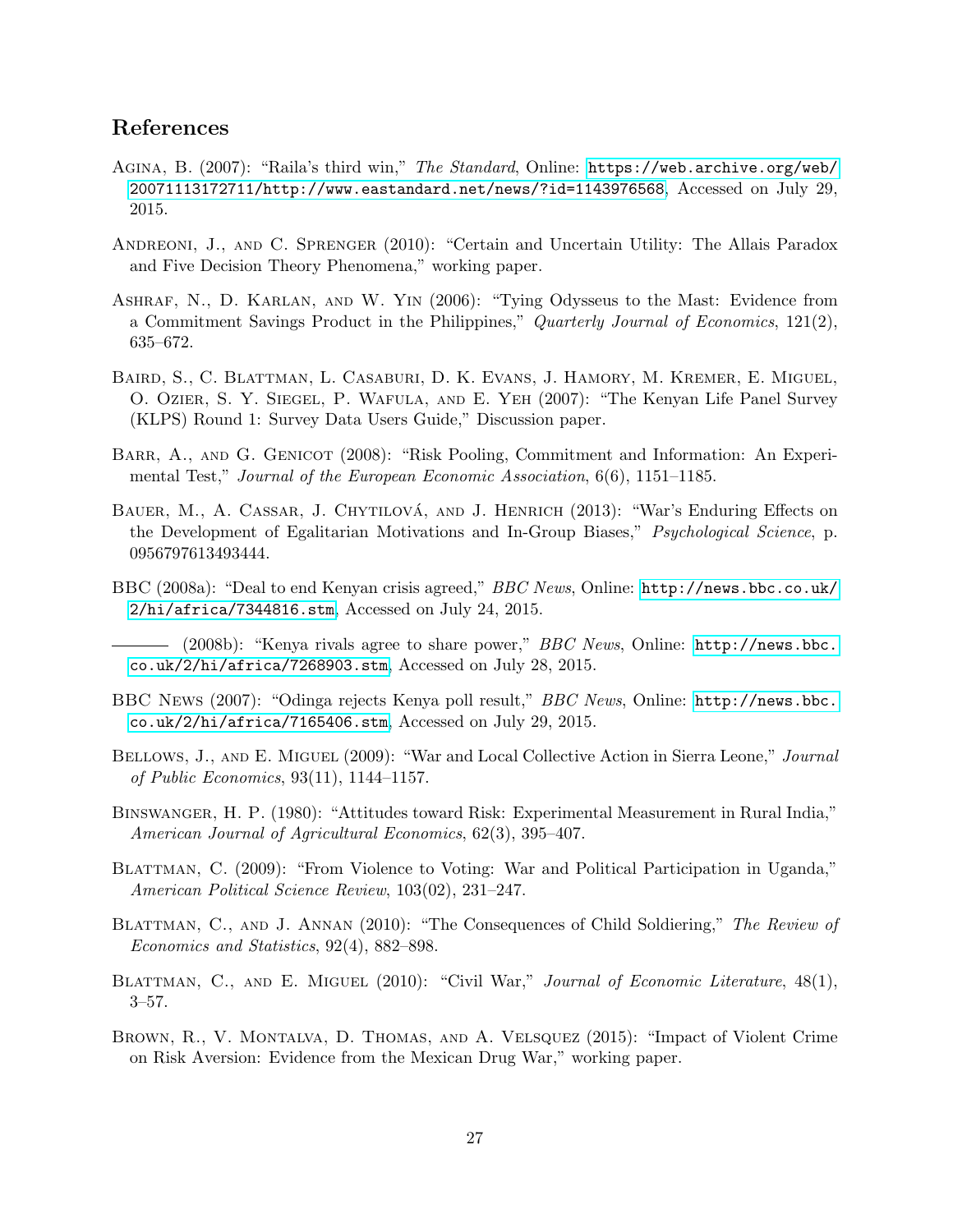- BRYAN, G., S. CHOWDHURY, AND A. M. MOBARAK (2014): "Underinvestment in a Profitable Technology: The Case of Seasonal Migration in Bangladesh," Econometrica, 82(5), 1671–1748.
- Callen, M., M. Isaqzadeh, J. D. Long, and C. Sprenger (2014): "Violence and Risk Preference: Experimental Evidence from Afghanistan," The American Economic Review, 104(1), 123–148.
- CAMERER, C. (1995): "Individual Decision Making," in The Handbook of Experimental Economics, ed. by J. Kagel, and A. Roth, pp. 587–673. Princeton University Press, Princeton.
- Camerer, C. F., and R. M. Hogarth (1999): "The Effects of Financial Incentives in Experiments: A Review and Capital-Labor-Production Framework," Journal of Risk and Uncertainty,  $19(1-3), 7-42.$
- Cameron, L., and M. Shah (2013): "Risk-Taking Behavior in the Wake of Natural Disasters," NBER Working Paper 19534, National Bureau of Economic Research.
- CHOI, S., S. KARIV, W. MÜLLER, AND D. SILVERMAN (2014): "Who Is (More) Rational?," American Economic Review, 104(6), 1518–1550.
- Collier, P., V. Elliott, H. Hegre, A. Hoeffler, M. Reynal-Querol, and N. Sambanis (2003): "Breaking the Conflict Trap: Civil War and Development Policy," .
- Eckel, C. C., M. A. El-Gamal, and R. K. Wilson (2009): "Risk Loving After the Storm: A Bayesian-Network Study of Hurricane Katrina Evacuees," Journal of Economic Behavior  $\mathcal{C}$ Organization, 69(2), 110–124.
- ECKEL, C. C., AND P. J. GROSSMAN (2008): "Forecasting risk attitudes: An experimental study using actual and forecast gamble choices," Journal of Economic Behavior and Organization, 68(1), 1–17.
- FILMER, D., AND L. FOX (2014): Youth Employment in Sub-Saharan Africa. World Bank Publications.
- FISMAN, R., P. JAKIELA, AND S. KARIV (2014): "The Distributional Preferences of Americans," NBER working paper no. 20145.
- (2015): "How Did Distributional Preferences Change During the Great Recession?," Journal of Public Economics, 128, 84–95.
- Fisman, R., P. Jakiela, S. Kariv, and D. Markovits (2015): "The Distributional Preferences of an Elite," Science, 349(6254), 1300.
- Hanaoka, C., H. Shigeoka, and Y. Watanabe (2015): "Do Risk Preferences Change? Evidence from Panel Data Before and After the Great East Japan Earthquake," NBER Working Paper 21400, National Bureau of Economic Research.
- Hey, J. D., and C. Orme (1994): "Investigating Generalizations of Expected Utility Theory Using Experimental Data," Econometrica, 62(6), 1291–1326.
- HJORT, J. (2014): "Ethnic Divisions and Production in Firms," Quarterly Journal of Economics, 129(4), 1899–1946.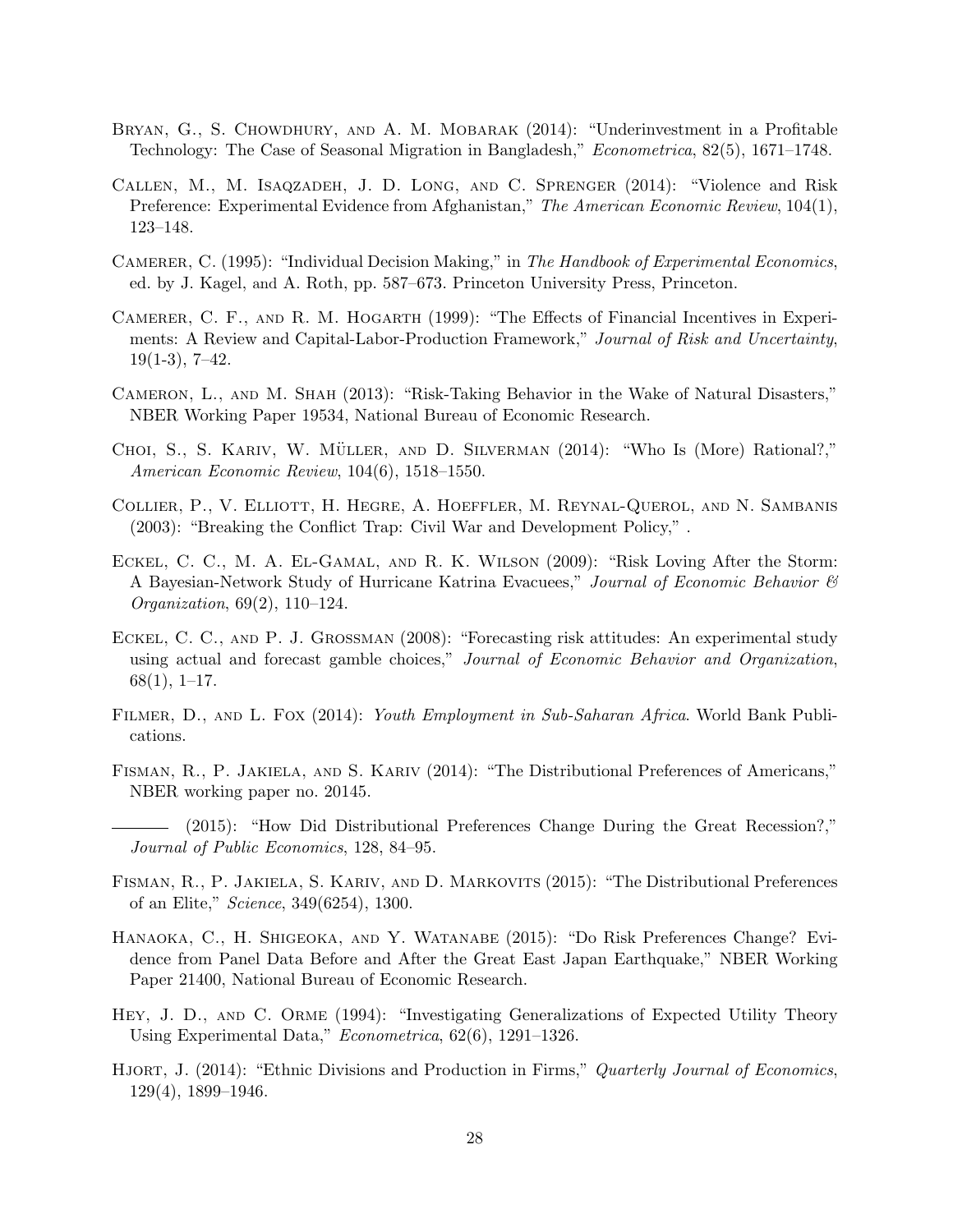- HOLT, C. A., AND S. K. LAURY (2002): "Risk Aversion and Incentive Effects," American Economic Review, 92(5), 1644–1655.
- Humphreys, M., and J. M. Weinstein (2006): "Handling and Manhandling Civilians in Civil War," American Political Science Review, 100(3), 429–447.
- JAEGER, D. A., T. DOHMEN, A. FALK, D. HUFFMAN, U. SUNDE, AND H. BONIN (2010): "Direct Evidence on Risk Attitudes and Migration," The Review of Economics and Statistics, 92(3), 684–689.
- Jakiela, P., and O. Ozier (2016): "Does Africa Need a Rotten Kin Theorem? Experimental Evidence from Village Economies," The Review of Economic Studies, 83(1), 231–268.
- Jing, L. (2015): "Plastic Surgery or Primary Care? Altruistic Preferences and Expected Specialty Choice of U.S. Medical Students," working paper.
- Kahneman, D., and A. Tversky (1979): "Prospect theory: An analysis of decision under risk," Econometrics, 47(2), 263–291.
- Karlan, D. S. (2005): "Using Experimental Economics to Measure Social Capital and Predict Financial Decisions," American Economic Review, 95(5), 1688–1699.
- KÖSEGI, B., AND M. RABIN (2006): "A Model of Reference-Dependent Preferences," Quarterly Journal of Economics, 121(4), 1133–1166.
- LEVITT, S. D., AND J. A. LIST (2007): "What Do Laboratory Experiments Measuring Social Preferences Tell Us About the Real World?," Journal of Economic Perspectives, 21(2), 153–174.
- Liu, E. M. (2013): "Time to Change What to Sow: Risk Preferences and Technology Adoption Decisions of Cotton Farmers in China," Review of Economics and Statistics, 95(4), 1386–1403.
- Liu, E. M., and J. Huang (2013): "Risk Preferences and Pesticide Use by Cotton Farmers in China," Journal of Development Economics, 103, 202–215.
- Loomes, G. (2005): "Modelling the Stochastic Component of Behaviour in Experiments: Some Issues for the Interpretation of Data," Experimental Economics, 8(4), 301–323.
- Malmendier, U., and S. Nagel (2011): "Depression Babies: Do Macroeconomic Experiences Affect Risk-Taking?," Quarterly Journal of Economics, 126(1), 373–416.
- McCRUMMEN, S. (2007): "Incumbent declared winner in Kenya's disputed election," Washington Post, Online: [http://www.washingtonpost.com/wp-dyn/content/article/2007/12/30/](http://www.washingtonpost.com/wp-dyn/content/article/2007/12/30/AR2007123002506_pf.html) [AR2007123002506\\_pf.html](http://www.washingtonpost.com/wp-dyn/content/article/2007/12/30/AR2007123002506_pf.html), Accessed on July 24, 2015.
- MEIER, S., AND C. SPRENGER (2012): "Time Discounting Predicts Creditworthiness," Psychological Science, 23(1), 56–58.
- Miguel, E., and M. Kremer (2004): "Worms: Identifying Impacts on Education and Health in the Presence of Treatment Externalities," *Econometrica*, 72(1), 159–217.
- MIGUEL, E., AND G. ROLAND (2011): "The Long-Run Impact of Bombing Vietnam," Journal of Development Economics, 96(1), 1–15.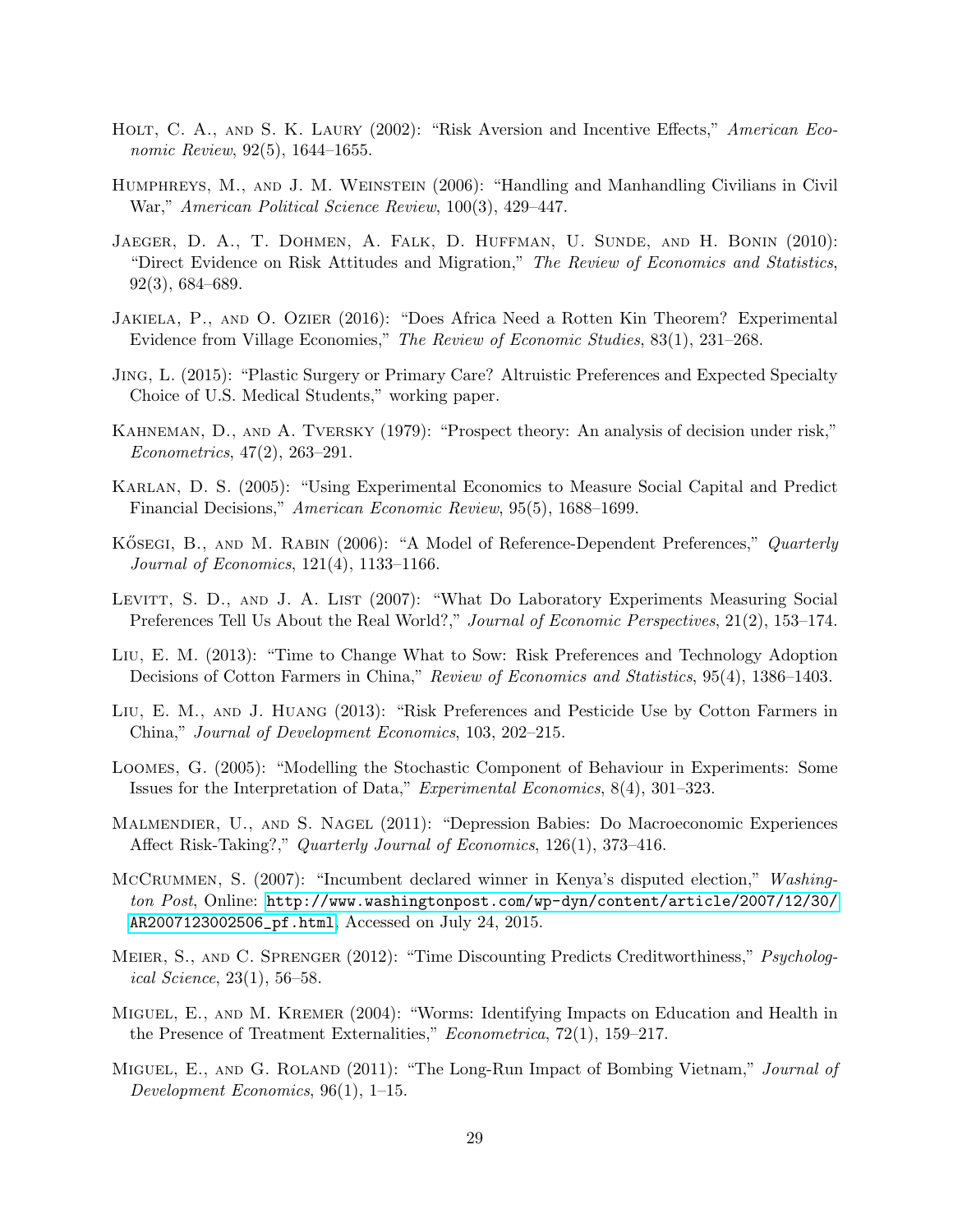- MUNENE, M., AND J. OTIENO (2007): "Kenya: Raila Tops Table," Daily Nation, Online: [http:](http://allafrica.com/stories/200709281185.html) [//allafrica.com/stories/200709281185.html](http://allafrica.com/stories/200709281185.html), Accessed on July 29, 2015.
- Nunn, N., and L. Wantchekon (2011): "The Slave Trade and the Origins of Mistrust in Africa," The American Economic Review, 101(7), 3221–3252.
- Otieno, J. (2007): "New Poll Predicts Close Race," Daily Nation, Online: [https:](https://web.archive.org/web/20080212172025/http://politics.nationmedia.com/inner.asp?pcat=NEWS&cat=TOP&sid=908) [//web.archive.org/web/20080212172025/http://politics.nationmedia.com/inner.](https://web.archive.org/web/20080212172025/http://politics.nationmedia.com/inner.asp?pcat=NEWS&cat=TOP&sid=908) [asp?pcat=NEWS&cat=TOP&sid=908](https://web.archive.org/web/20080212172025/http://politics.nationmedia.com/inner.asp?pcat=NEWS&cat=TOP&sid=908), Accessed on July 29, 2015.
- PETTERSSON, T., AND P. WALLENSTEEN (2015): "Armed Conflicts, 1946–2014," Journal of Peace Research, 52(4), 536–550.
- Schechter, L. (2007): "Traditional Trust Measurement and the Risk Confound: An Experiment in Rural Paraguay," Journal of Economic Behavior and Organization, 62(2), 272–292.
- SCHUMPETER, J. A. (1934): The Theory of Economic Development: An Inquiry into Profits, Capital, Credit, Interest, and the Business Cycle, vol. 55. Transaction Publishers.
	- $-$  (1939): *Business Cycles*, vol. 1. Cambridge University Press.
- SKRIABIKOVA, O. J., T. DOHMEN, AND B. KRIECHEL  $(2014)$ : "New Evidence on the Relationship between Risk Attitudes and Self-Employment," Labour Economics, 30, 176–184.
- STANDARD TEAM (2007): "Last Poll, Last Push," The Standard, Online: [https://web.archive.](https://web.archive.org/web/20071220153404/http://www.eastandard.net/news/?id=1143979128) [org/web/20071220153404/http://www.eastandard.net/news/?id=1143979128](https://web.archive.org/web/20071220153404/http://www.eastandard.net/news/?id=1143979128), Accessed on July 29, 2015.
- Stigler, G. J., and G. S. Becker (1977): "De Gustibus Non Est Disputandum," American Economic Review, 67(2), 76–90.
- Tanaka, T., C. F. Camerer, and Q. Nguyen (2010): "Risk and Time Preferences: Linking Experimental and Household Survey Data from Vietnam," American Economic Review, 100(1), 557–571.
- Van Praag, N. (2010): "View from the bottom: the conspiracy of violence in Nairobi's slums," World Bank Conflict and Development Blog, Online: [http://blogs.worldbank.org/conflict/](http://blogs.worldbank.org/conflict/slums-in-mathare-kenya) [slums-in-mathare-kenya](http://blogs.worldbank.org/conflict/slums-in-mathare-kenya), Accessed on July 24, 2015.
- VON GAUDECKER, H.-M., A. VAN SOEST, AND E. WENGSTRÖM (2011): "Heterogeneity in Risky Choice Behavior in a Broad Population," American Economic Review, 101(2), 664–694.
- Voors, M., T. Turley, A. Kontoleon, E. Bulte, and J. A. List (2012): "Exploring whether Behavior in Context-Free Experiments is Predictive of Behavior in the Field: Evidence from Lab and Field Experiments in Rural Sierra Leone," Economics Letters, 114(3), 308–311.
- Voors, M. J., E. E. Nillesen, P. Verwimp, E. H. Bulte, R. Lensink, and D. P. Van Soest (2012): "Violent Conflict and Behavior: a Field Experiment in Burundi," The American Economic Review, 102(2), 941–964.
- WAKI, P. N. (2008): Report of the Commission of Inquiry into Post Election Violence (CIPEV). Government Printer.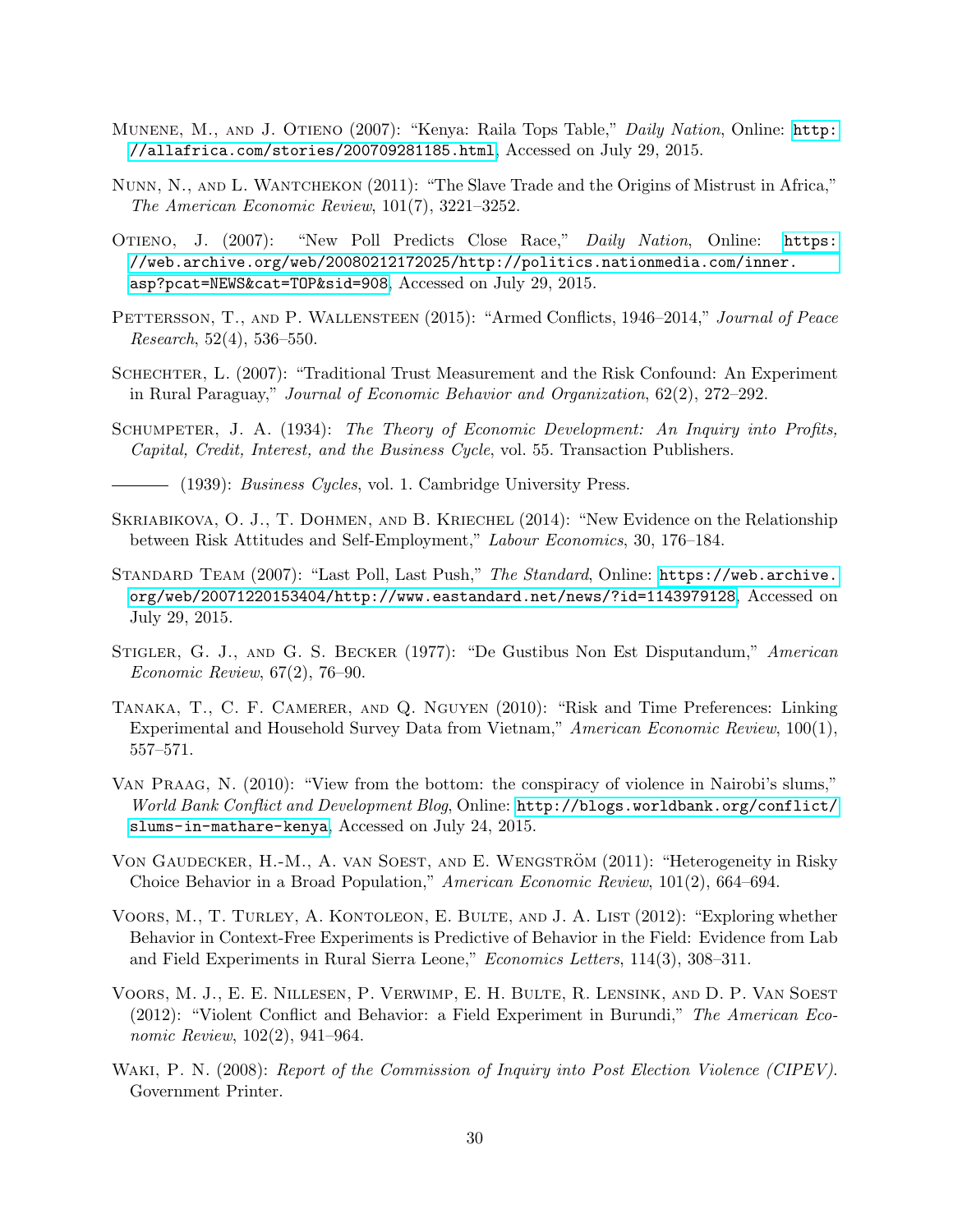World Bank (2006): "Kenya Governance Draft Report/Note," Report 38196, The World Bank.

(2008): "Cities of Hope? Governance, economic and human challenges of Kenya's five largest cities," Report 46988, World Bank Water and Urban Unit 1, Africa Region.

(2009): "Kenya Economic Development, Police Oversight, and Accountability," Report 44515-KE, The World Bank Public Sector Reform and Capacity Building Unit, Africa Region.

(2010a): "Country Partnership Strategy for the Republic of Kenya for the period FY2010- 13," Report 52521-KE, The International Development Association, The International Finance Corporation, and the Multilateral Investment Guarantee Agency.

(2010b): "Public Sentinel: News Media and Governance Reform," Report 51842, The World Bank.

(2011): "Kenya Economic Update Edition 5: Navigating the storm, Delivering the promise," Report 66308, World Bank Poverty Reduction and Economic Management Unit, Africa Region.

(2012): "Kenya Economic Update Edition 7: Kenya at work," Report 7, World Bank Kenya Country Office.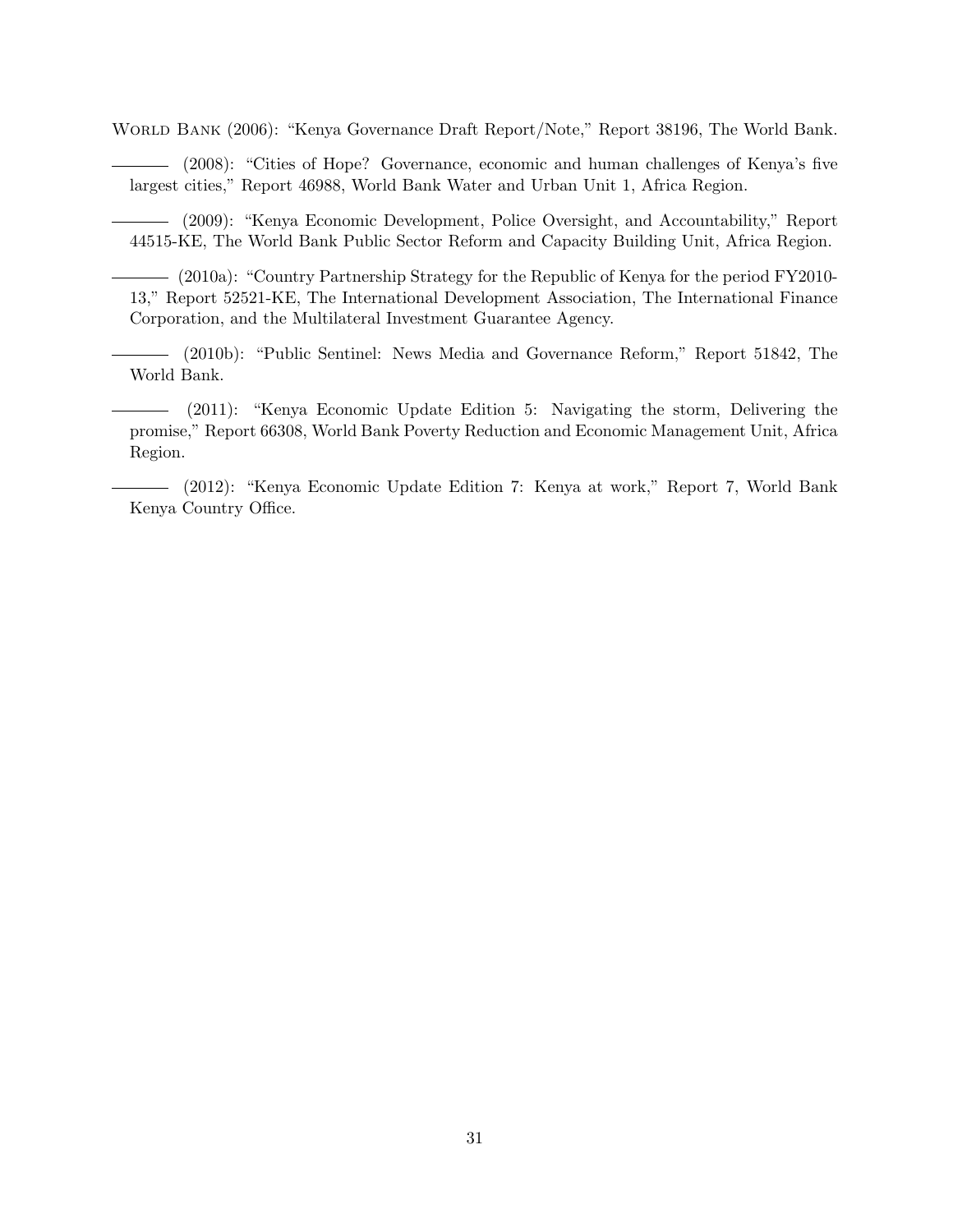| Dependent Variable:                     | <b>SELF-EMPLOYED</b>  |                      | <b>MIGRATED</b><br><b>SEEKING WORK</b> |                     |  |
|-----------------------------------------|-----------------------|----------------------|----------------------------------------|---------------------|--|
| <i>Specification:</i>                   | <b>PROBIT</b><br>(1)  | <b>PROBIT</b><br>(2) | PROBIT<br>$\left(3\right)$             | PROBIT<br>(4)       |  |
| Times respondent chose riskiest lottery | $0.006***$<br>(0.002) | $0.005**$<br>(0.003) | $0.003**$<br>(0.001)                   | $0.002*$<br>(0.001) |  |
| Demographic controls                    | Nο                    | Yes                  | $\rm No$                               | Yes                 |  |
| Interviewer controls                    | Nο                    | Yes                  | $\rm No$                               | Yes                 |  |
| Month controls                          | No                    | Yes                  | N <sub>0</sub>                         | Yes                 |  |
| Observations                            | 5049                  | 5047                 | 5047                                   | 5005                |  |
| Pseudo $R^2$                            | 0.002                 | 0.095                | 0.004                                  | 0.195               |  |

<span id="page-33-0"></span>Table 1: Probit Regressions of Self-Employment and Migration on Risk Index

Robust standard errors in parentheses. Probit marginal effects reported. Independent variable is the number of times a respondent chose the riskiest (i.e. highest variance, highest expected value) lottery (out of five). Even-numbered columns include controls for gender, age, education level, marital status, and survey month and interviewer fixed effects.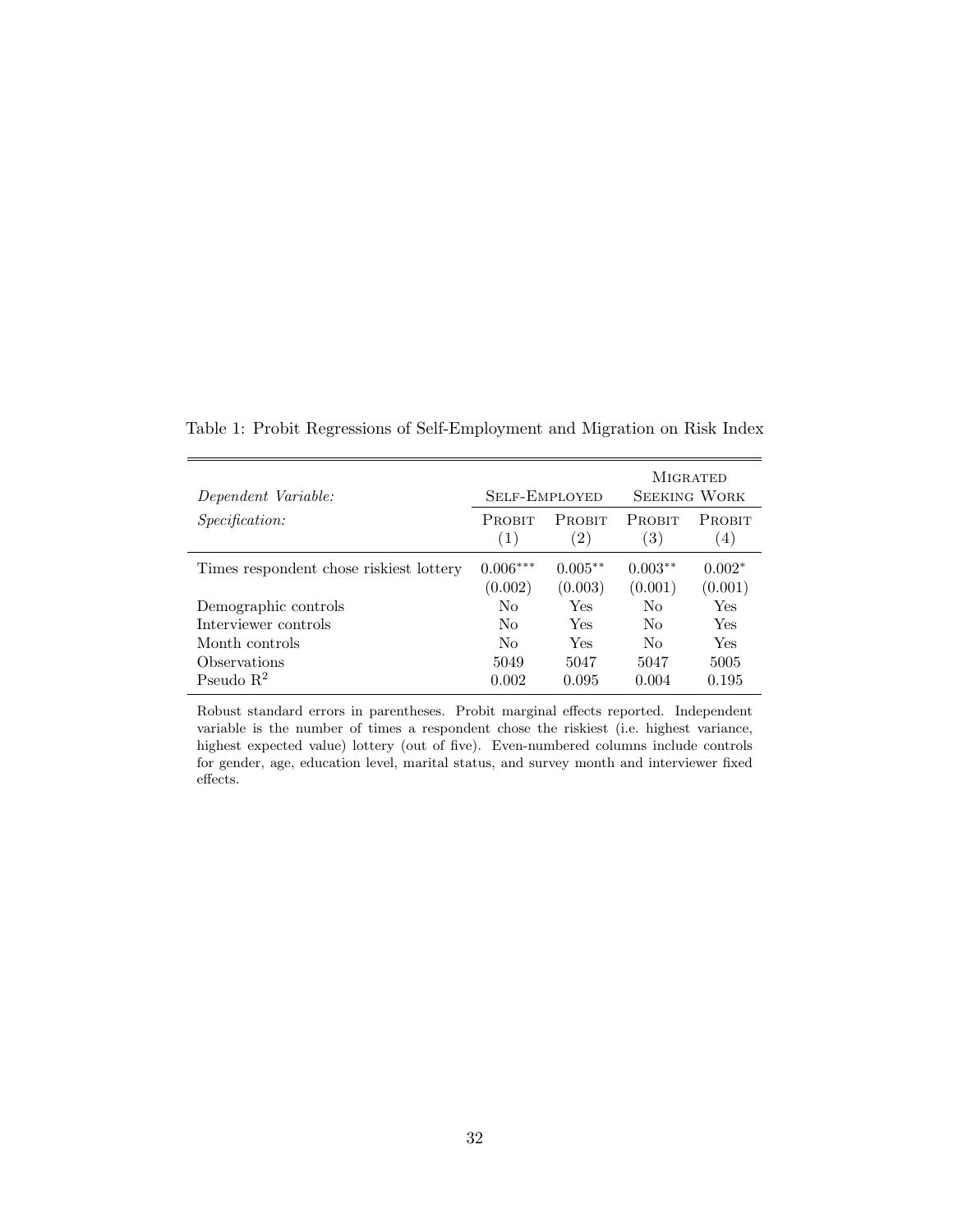| <i>Specification:</i>                 | <b>OLS</b><br>$\left(1\right)$ | <b>OLS</b><br>(2)      | OLS<br>$\left( 3\right)$ | <b>OLS</b><br>$\left(4\right)$ | <b>OLS</b><br>$\left( 5\right)$ | <b>OLS</b><br>$\left( 6\right)$ | <b>OLS</b><br>$\left( 7\right)$ | <b>OLS</b><br>(8)      |
|---------------------------------------|--------------------------------|------------------------|--------------------------|--------------------------------|---------------------------------|---------------------------------|---------------------------------|------------------------|
| Surveyed after post-election violence | $-0.683***$<br>(0.116)         | $-0.686***$<br>(0.113) | $-0.798***$<br>(0.118)   | $-0.79***$<br>(0.116)          | $-0.561***$<br>(0.084)          | $-0.571***$<br>(0.09)           | $-0.735***$<br>(0.086)          | $-0.734***$<br>(0.088) |
| Demographic controls                  | No                             | Yes                    | No                       | Yes                            | No                              | Yes                             | No                              | $_{\rm Yes}$           |
| Interviewer controls                  | No                             | No                     | Yes                      | Yes                            | No                              | No                              | Yes                             | $_{\rm Yes}$           |
| Month controls                        | No                             | No                     | No                       | No                             | Yes                             | Yes                             | Yes                             | Yes                    |
| <i><b>Observations</b></i>            | 5049                           | 5049                   | 5047                     | 5047                           | 5049                            | 5049                            | 5047                            | 5047                   |
| $R^2$                                 | 0.023                          | 0.029                  | 0.151                    | 0.155                          | 0.028                           | 0.032                           | 0.153                           | 0.157                  |

<span id="page-34-2"></span><span id="page-34-1"></span><span id="page-34-0"></span>Table 2: OLS Regressions of the Impact of the Post-Election Crisis on Risk Preferences

Robust standard errors clustered at the month level in all specifications. Outcome variable is the number of times <sup>a</sup> respondent chose the riskiest (i.e. highest variance, highest expected value) lottery (out of five). Even-numbered columns include controls forgender, age, education level, and marital status (at the time of the survey).

| <i>Specification:</i>                 | ORDERED<br>LOGIT<br>$\left(1\right)$ | ORDERED<br>LOGIT<br>$\left( 2\right)$ | ORDERED<br>LOGIT<br>$\left( 3\right)$ | ORDERED<br>Logit<br>$^{\prime}$ 4) | ORDERED<br>LOGIT<br>(5) | ORDERED<br>LOGIT<br>(6) | ORDERED<br>LOGIT<br>(7) | ORDERED<br>LOGIT<br>$^{(8)}$ |
|---------------------------------------|--------------------------------------|---------------------------------------|---------------------------------------|------------------------------------|-------------------------|-------------------------|-------------------------|------------------------------|
| Surveyed after post-election violence | $-0.641***$<br>(0.104)               | $-0.641***$                           | $-0.787***$                           | $-0.773***$                        | $-0.54***$              | $-0.546***$             | $-0.749***$<br>(0.098)  | $-0.742***$                  |
|                                       | No                                   | (0.101)<br>Yes                        | (0.12)<br>No                          | (0.116)                            | (0.088)<br>No           | (0.097)                 | No                      | (0.102)<br>Yes               |
| Demographic controls                  |                                      |                                       |                                       | $_{\rm Yes}$                       |                         | $_{\rm Yes}$            |                         |                              |
| Interviewer controls                  | No                                   | No.                                   | Yes                                   | Yes                                | N <sub>0</sub>          | No                      | Yes                     | Yes                          |
| Month controls                        | N <sub>o</sub>                       | $\rm No$                              | No                                    | No                                 | Yes                     | Yes                     | Yes                     | Yes                          |
| Observations                          | 5049                                 | 5049                                  | 5047                                  | 5047                               | 5049                    | 5049                    | 5047                    | 5047                         |
| Pseudo $R^2$                          | 0.007                                | 0.009                                 | 0.045                                 | 0.047                              | 0.008                   | 0.01                    | 0.046                   | 0.048                        |

Table 3: Ordered Logit Regressions of the Impact of the Post-Election Crisis on Risk Preferences

Robust standard errors clustered at the month level in all specifications. Outcome variable is the number of times <sup>a</sup> respondent chose the riskiest (i.e. highest variance, highest expected value) lottery (out of five). Even-numbered columns include controls for gender, age,education level, and marital status (at the time of the survey).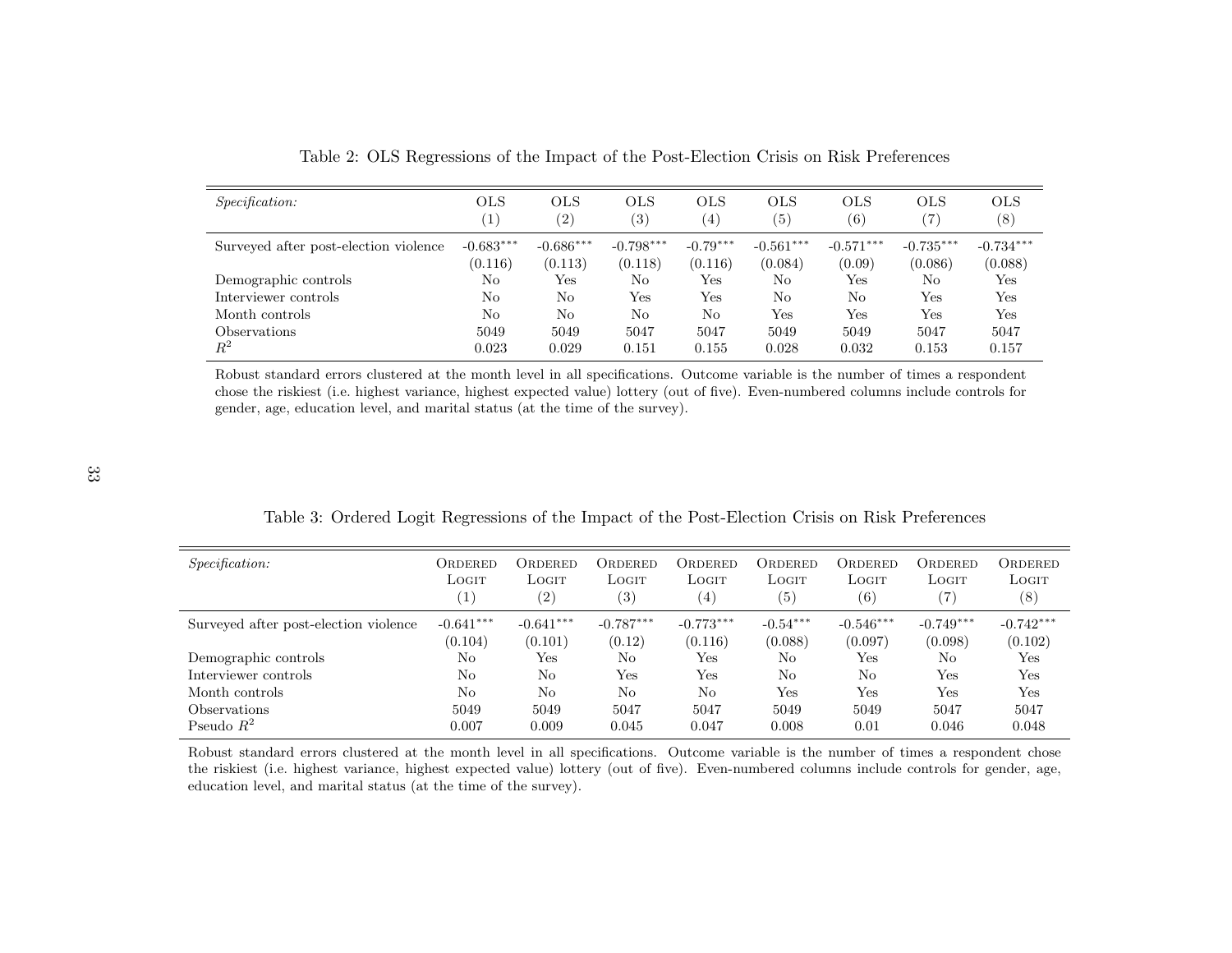| <i>Specification:</i>                 | <b>OLS</b><br>$\left( 1\right)$ | <b>OLS</b><br>$\left( 2\right)$ | <b>OLS</b><br>(3)     | <b>OLS</b><br>(4)     | ORDERED<br>LOGIT<br>$\left( 5\right)$ | ORDERED<br>LOGIT<br>(6) | ORDERED<br>LOGIT<br>$\left( 7\right)$ | ORDERED<br>LOGIT<br>$^{(8)}$ |
|---------------------------------------|---------------------------------|---------------------------------|-----------------------|-----------------------|---------------------------------------|-------------------------|---------------------------------------|------------------------------|
| Surveyed after post-election violence | $-0.607***$<br>(0.184)          | $-0.686***$<br>(0.113)          | $-0.359**$<br>(0.164) | $-0.79***$<br>(0.116) | $-0.531***$<br>(0.173)                | $-0.54***$<br>(0.164)   | $-0.297*$<br>(0.171)                  | $-0.315*$<br>(0.169)         |
| Demographic controls                  | No                              | Yes                             | No                    | Yes                   | No                                    | Yes                     | No                                    | Yes                          |
| Interviewer controls                  | No                              | No.                             | Yes                   | Yes                   | No                                    | No                      | Yes                                   | Yes                          |
| Linear time trends                    | Yes                             | Yes                             | Yes                   | Yes                   | $\operatorname{Yes}$                  | Yes                     | Yes                                   | Yes                          |
| <i><b>Observations</b></i>            | 5049                            | 5049                            | 5047                  | 5047                  | 5049                                  | 5049                    | 5047                                  | 5047                         |
| $R^2$                                 | 0.024                           | 0.029                           | 0.162                 | 0.155                 | $\blacksquare$                        |                         |                                       |                              |
| Pseudo $R^2$                          | ٠                               | $\cdot$                         | $\cdot$               |                       | 0.007                                 | 0.01                    | 0.05                                  | 0.052                        |

<span id="page-35-0"></span>Table 4: The Impact of the Post-Election Crisis on Risk Preferences — Controlling for Time Trends

Robust standard errors clustered at the month level in all specifications. Outcome variable is the number of times <sup>a</sup> respondent chose the riskiest (i.e. highest variance, highest expected value) lottery (out of five). Even-numbered columns include controls for gender,age, education level, and marital status (at the time of the survey).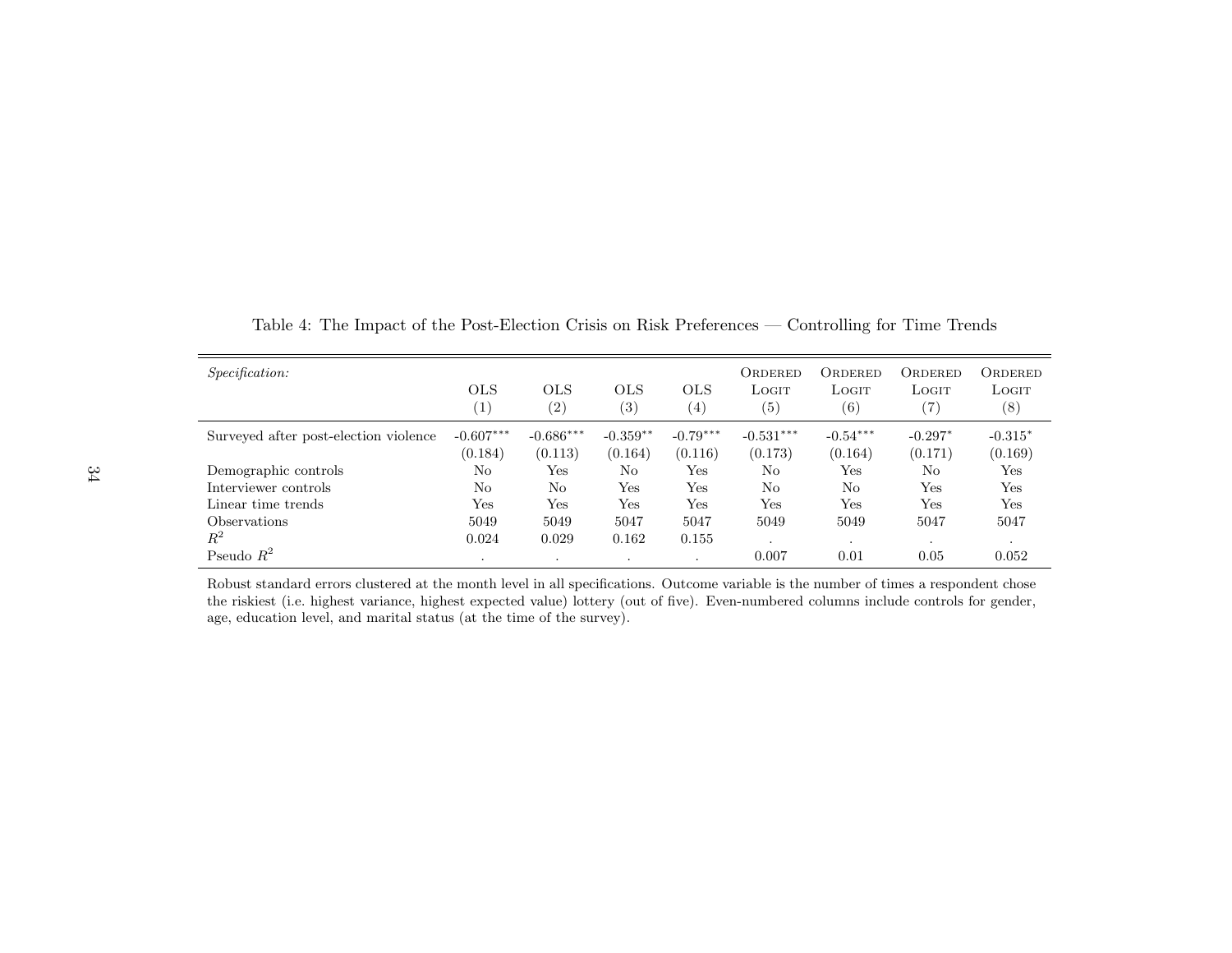| Dependent Variable:                   | RISK NEUTRAL             | <b>MOST</b>              | — CHOICE ON DECISION NUMBER — |                          |                         |                         |                          |
|---------------------------------------|--------------------------|--------------------------|-------------------------------|--------------------------|-------------------------|-------------------------|--------------------------|
|                                       | OR LOVING                | <b>RISK AVERSE</b>       | $\mathcal{D}_{\mathcal{L}}$   |                          |                         | 5                       | 6                        |
| <i>Specification:</i>                 | <b>OLS</b>               | OLS<br>$\left( 2\right)$ | <b>OLS</b><br>(3)             | OLS<br>(4)               | <b>OLS</b><br>(5)       | <b>OLS</b><br>(6)       | <b>OLS</b><br>(7)        |
| Surveyed after post-election violence | $-0.057***$              | $0.11***$                | $-0.114***$                   | $-0.234***$              | $-0.296***$             | $-0.29***$              | $-0.26***$               |
| <i><b>Observations</b></i><br>$\,R^2$ | (0.017)<br>5049<br>0.007 | (0.023)<br>5049<br>0.033 | (0.027)<br>5049<br>0.015      | (0.045)<br>5049<br>0.017 | (0.06)<br>5049<br>0.027 | (0.03)<br>5049<br>0.023 | (0.053)<br>5049<br>0.025 |

<span id="page-36-0"></span>Table 5: OLS Regressions of the Impact of the Post-Election Crisis on Alternate Measures of Risk Aversion

Robust standard errors clustered at the month level in all specifications. All specifications include controls for gender, age, education level, and marital status (at the time of the survey). Thus, the specifications in this table mirror those in Table [2,](#page-34-2) Column 2. Here, the outcome variables vary by column. The outcome in Column 1 is an indicator for making choices that can be rationalized by risk neutral or risk loving preferences (i.e. always choosing the highest variance, highest expected value lottery). In Column 2, the outcome variable is an indicator for behaving in <sup>a</sup> manner consistent with extreme risk aversion (always choosing the lowest variance, lowest expected value lottery), so its sign is opposite those in other columns and tables. Columns <sup>3</sup> through 7 use discrete representations of the separate decision problems as outcomes, ordered by risk aversion; thus, the first two of these are indicator variables for taking the riskier option, while the remaining three are variables that take on the values 1, 2, and 3, with <sup>1</sup> being least risky (i.e. lowest variance, lowest expected value) lottery, and <sup>3</sup> being riskiest (i.e. highest variance, highestexpected value) lottery.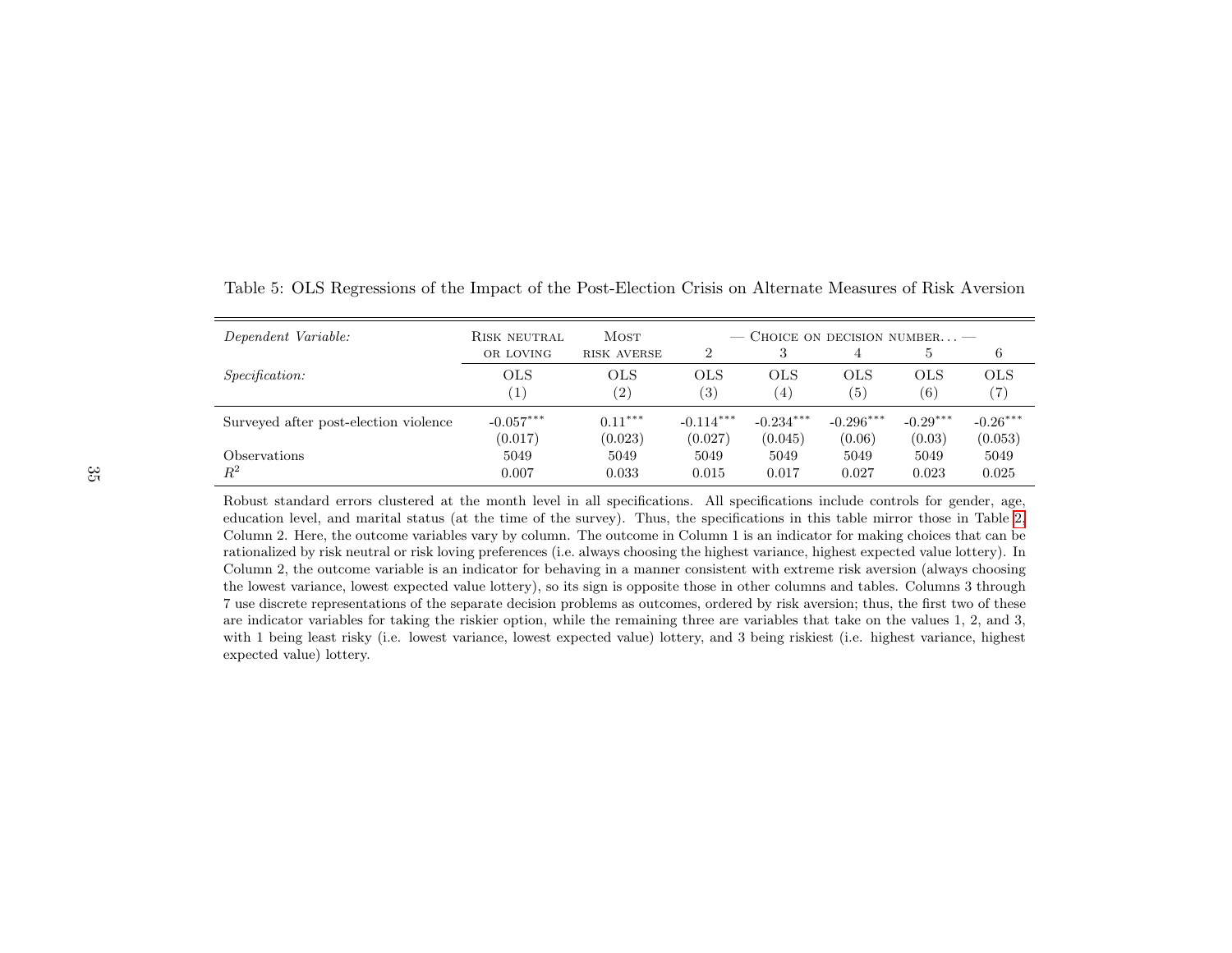| 2SLS<br>(1)                                                                            | 2SLS<br>(2) | 2SLS<br>(3)    | 2SLS<br>$\left(4\right)$ | 2SLS<br>(5)                                                                                                                                                       |  |  |  |  |  |  |
|----------------------------------------------------------------------------------------|-------------|----------------|--------------------------|-------------------------------------------------------------------------------------------------------------------------------------------------------------------|--|--|--|--|--|--|
|                                                                                        |             |                |                          |                                                                                                                                                                   |  |  |  |  |  |  |
| $-0.986***$                                                                            |             | $-1.779***$    | $-1.085***$              | $-1.988***$                                                                                                                                                       |  |  |  |  |  |  |
| (0.2)                                                                                  | (0.223)     | (0.5)          | (0.257)                  | (0.588)                                                                                                                                                           |  |  |  |  |  |  |
| Panel B. Dependent variable: choices consistent with being risk neutral or risk loving |             |                |                          |                                                                                                                                                                   |  |  |  |  |  |  |
| $-0.065**$                                                                             | $-0.082**$  | $-0.087**$     | $-0.102***$              | $-0.117**$                                                                                                                                                        |  |  |  |  |  |  |
| (0.029)                                                                                | (0.034)     | (0.041)        | (0.036)                  | (0.053)                                                                                                                                                           |  |  |  |  |  |  |
|                                                                                        |             |                |                          |                                                                                                                                                                   |  |  |  |  |  |  |
| $0.211***$                                                                             | $0.212***$  | $0.328***$     | $0.225***$               | $0.348***$                                                                                                                                                        |  |  |  |  |  |  |
| (0.062)                                                                                | (0.065)     | (0.125)        | (0.073)                  | (0.119)                                                                                                                                                           |  |  |  |  |  |  |
| 9.66                                                                                   | 9.21        | 8.05           | 13.66                    | 11.56                                                                                                                                                             |  |  |  |  |  |  |
| No                                                                                     | Yes         | Yes            | Yes                      | <b>Yes</b>                                                                                                                                                        |  |  |  |  |  |  |
| No                                                                                     | No.         | Yes            | No.                      | <b>Yes</b>                                                                                                                                                        |  |  |  |  |  |  |
| N <sub>0</sub>                                                                         | No.         | N <sub>0</sub> | <b>Yes</b>               | <b>Yes</b>                                                                                                                                                        |  |  |  |  |  |  |
| 5049                                                                                   | 5049        | 5047           | 5049                     | 5047                                                                                                                                                              |  |  |  |  |  |  |
|                                                                                        |             |                | $-1.050***$              | Panel A. Dependent variable: number of risky (highest variance) choices (out of 5)<br>Panel C. Dependent variable: choices consistent with being most risk averse |  |  |  |  |  |  |

<span id="page-37-0"></span>Table 6: IV Regressions of the Impact of the Post-Election Crisis on Risk Preferences

Robust standard errors clustered by survey month in all specifications. All specifications estimated via two-stage least squares. All specifications include controls for gender, age, education level, and marital status (at the time of the survey). In all specification, we instrument for being surveyed after the post-election crisis with the indicator for being randomly assigned to the second wave of surveying. The outcome variable in Panel A is the number of times a respondent chose the riskiest (i.e. always choosing the highest variance, highest expected value lottery) lottery (out of five). The outcome variable in Panel B is an indicator for making risk neutral or risk loving choices (always choosing the highest variance, highest expected value lottery). The outcome variable in Panel C is an indicator for always choosing the lowest variance, lowest expected value lottery.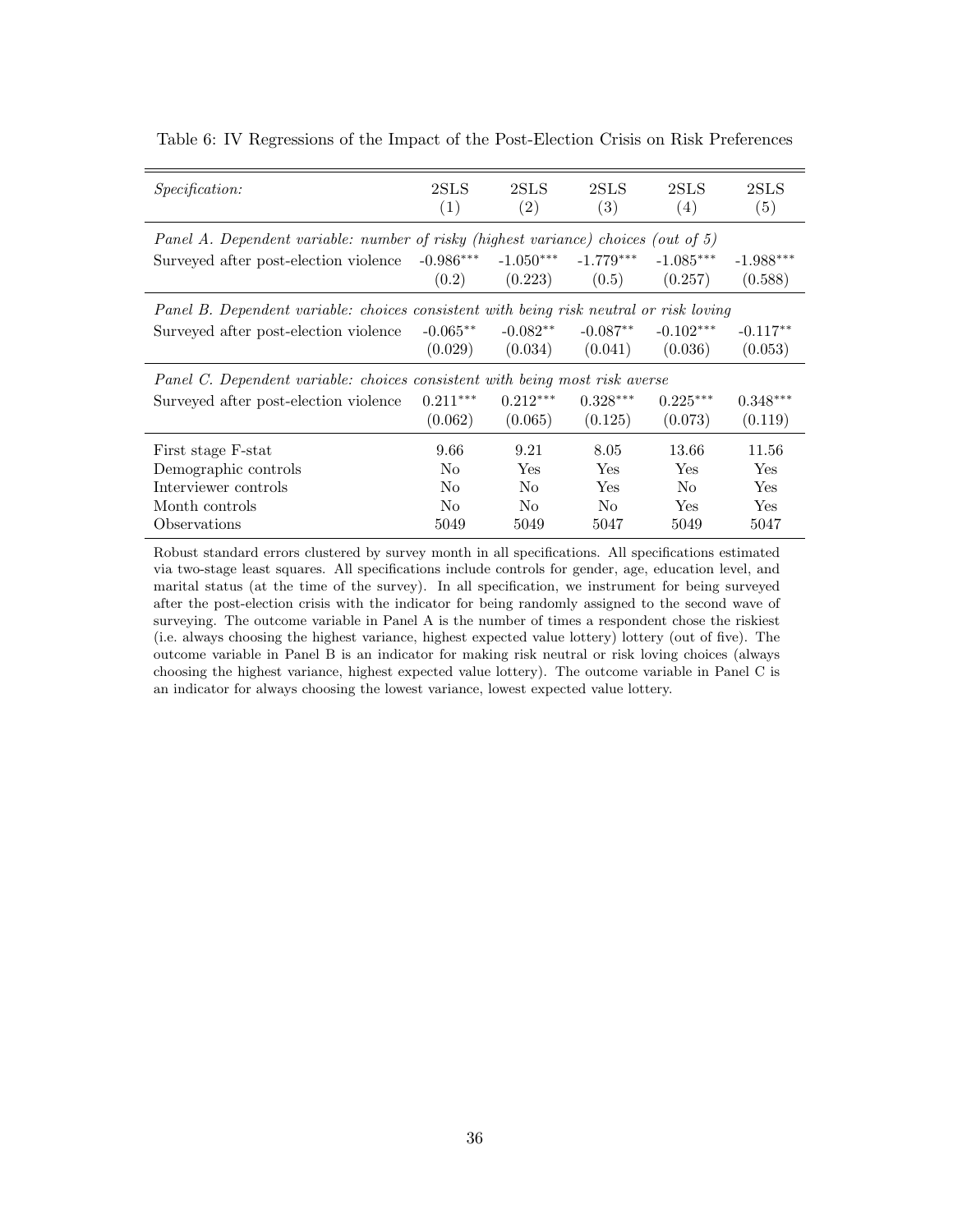| Specification:                                                   |                       | <b>OLS</b><br>(1)   | <b>OLS</b><br>(2)   | 2SLS<br>(3)       | 2SLS<br>(4)          |
|------------------------------------------------------------------|-----------------------|---------------------|---------------------|-------------------|----------------------|
|                                                                  |                       |                     |                     |                   |                      |
| Income-generating activities and beliefs about the labor market: |                       |                     |                     |                   |                      |
| Any off-farm income-generating activity (IGA)                    | 0.202                 | $0.086**$           | 0.032               | 0.071             | $-0.043$             |
|                                                                  |                       | (0.033)             | (0.030)             | (0.057)           | (0.060)              |
| Self-employed                                                    | 0.126                 | $-0.003$            | $-0.031*$           | $-0.016$          | $-0.071**$           |
|                                                                  |                       | (0.019)             | (0.016)             | (0.029)           | (0.033)              |
| Paid work for someone else                                       | 0.081                 | $0.088***$          | $0.060***$          | $0.089*$          | 0.029                |
|                                                                  |                       | (0.021)             | (0.019)             | (0.052)           | (0.053)              |
| Total off-farm labor income (conditional on any IGAs)            | 35.320                | $4.962*$<br>(2.712) | 0.582<br>(2.809)    | 2.446<br>(10.585) | $-4.534$<br>(10.319) |
| Belief about average income from paid work                       | $\boldsymbol{90.305}$ | $-25.385***$        | $-24.942***$        | $-35.392***$      | $-37.416***$         |
|                                                                  |                       | (2.298)             | (2.572)             | (5.985)           | (7.008)              |
| Job attributes chosen as most important:                         |                       |                     |                     |                   |                      |
|                                                                  |                       |                     |                     |                   |                      |
| Earning a high income                                            | 0.484                 | $-0.017$<br>(0.033) | $-0.025$<br>(0.033) | 0.078<br>(0.065)  | 0.073<br>(0.069)     |
| Job security                                                     | 0.488                 | $0.145***$          | $0.137***$          | $0.206***$        | $0.205***$           |
|                                                                  |                       | (0.019)             | (0.023)             | (0.051)           | (0.059)              |
| Proximity to friends, relatives                                  | 0.189                 | $-0.049***$         | $-0.048***$         | $-0.066**$        | $-0.069**$           |
|                                                                  |                       | (0.014)             | (0.014)             | (0.033)           | (0.034)              |
| Working with people one likes                                    | 0.199                 | $-0.020$            | $-0.008$            | $-0.024$          | $-0.010$             |
|                                                                  |                       | (0.018)             | (0.021)             | (0.032)           | (0.034)              |
| Doing an important job                                           | $0.555\,$             | $-0.038$            | $-0.041$            | $-0.175**$        | $-0.189**$           |
|                                                                  |                       | (0.027)             | (0.025)             | (0.086)           | (0.089)              |
| Working for one's own ethnic group                               | 0.085                 | $-0.022$            | $-0.015$            | $-0.018$          | $-0.008$             |
|                                                                  |                       | (0.019)             | (0.017)             | (0.026)           | (0.026)              |
| Trust and social capital:                                        |                       |                     |                     |                   |                      |
| Member of at least one community group                           | 0.730                 | $-0.277***$         | $-0.245***$         | $-0.480***$       | $-0.460***$          |
|                                                                  |                       | (0.027)             | (0.030)             | (0.109)           | (0.108)              |
| Most people can be trusted                                       | 0.118                 | $-0.061***$         | $-0.056***$         | $-0.095***$       | $-0.095***$          |
|                                                                  |                       | (0.010)             | (0.011)             | (0.022)           | (0.024)              |
| Feels members of own tribe can be trusted                        | 0.539                 | $-0.046**$          | $-0.020$            | $-0.105*$         | $-0.078$             |
|                                                                  |                       | (0.022)             | (0.026)             | (0.057)           | (0.063)              |
| Feels members of other tribes can be trusted                     | 0.254                 | $-0.065***$         | $-0.058**$          | $-0.129**$        | $-0.134**$           |
|                                                                  |                       | (0.021)             | (0.023)             | (0.051)           | (0.057)              |

<span id="page-38-0"></span>Table 7: Potential Mechanisms: Impacts on Labor Market Outcomes, Beliefs, and Social Capital

 $\bar{z}$ 

Robust standard errors clustered by survey month in all specifications. Columns 1 and 2 replicate the specifications presented in Columns 1 and 2 of Table [2,](#page-34-0) while Columns 3 and 4 replicate the specifications presented in Columns 1 and 2 of Table [6.](#page-37-0) In Columns 3 and 4, we instrument for being surveyed after the post-election crisis with the indicator for being randomly assigned to the second wave of surveying. Columns 2 and 4 include controls for gender, age, education level, and marital status (at the time of the survey). Outcome variables are listed. Outcome variables are listed in the leftmost. ANY OFF-FARM income-generating activity is an indicator for reporting either self-employment or paid work for others. Total off-farm labor income is income from self-employment and paid work for others over the month prior to the survey, conditional on reporting any off-farm IGA. BELIEF ABOUT AVERAGE INCOME FROM PAID WORK is the average of a respondent's answer to four questions that elicit beliefs about the average income of those with either a primary school or secondary school education living in either Nairobi or Busia, Kenya. Earning a high income, Job security, Proximity to friends, relatives, Working with people one likes, Doing an important job, are Working for one's own ethnic group are indicators for choosing specific individual job attributes (from a menu  $\mathfrak{F}$ ) as the most important considerations when looking for work. MOST PEOPLE CAN BE TRUSTED is an indicator for choosing the former option in response to the the World Values Survey question "Generally speaking, would you say that most people can be trusted or that you need to be very careful in dealing with people?"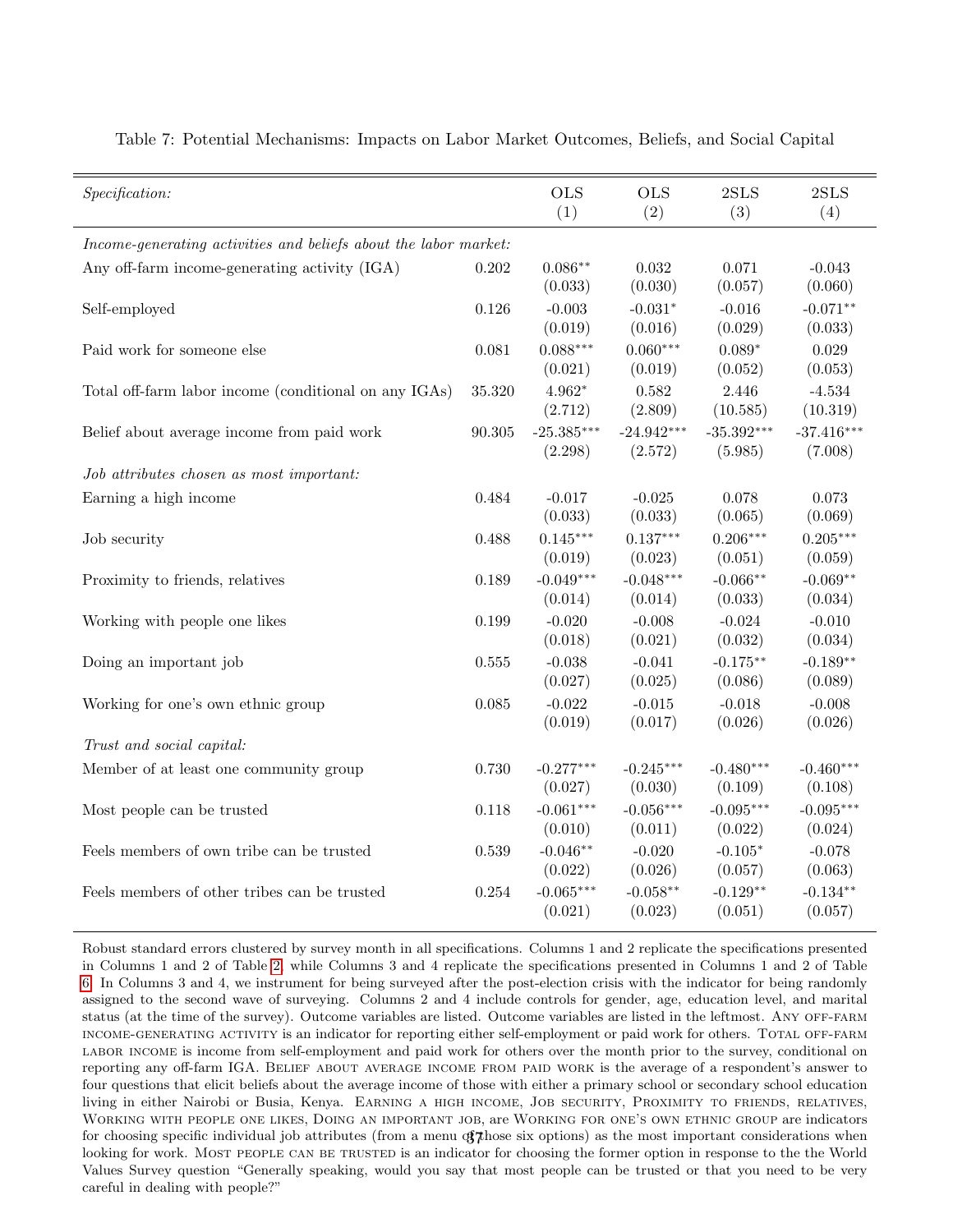<span id="page-39-0"></span>



Dark bars show the proportion of subjects falling into each risk preference category. Lighter bars show the proportion that would fall into each category if subjects choose lotteries at random (i.e. if each lottery alternative were equally likely to be chosen in each decision problem). A pattern of choices is classified as Risk loving if the respondent always chose the highest variance lottery. A pattern of choices is classified as Risk neutral if the respondent always chose the highest expected value lottery; such choices are distinguished from risk loving behavior because risk neutral subjects are those who chose the lottery with, respectively, low and high payoffs 70 and 160 Kenyan shillings over the lottery with low and high payoffs 10 and 200 Kenyan shillings. A pattern of choices is classified as being consistent with Moderate risk aversion if a respondent consistently chooses the lottery alternative that would maximize expected utility for an intermediate CRRA coefficient. A pattern of choices is classified as being consistent with Most risk averse if the respondent always chooses the lowest variance, lowest expected value lottery. A pattern of choices is classified as being Inconsistent if it is not consistent with a CRRA utility representation.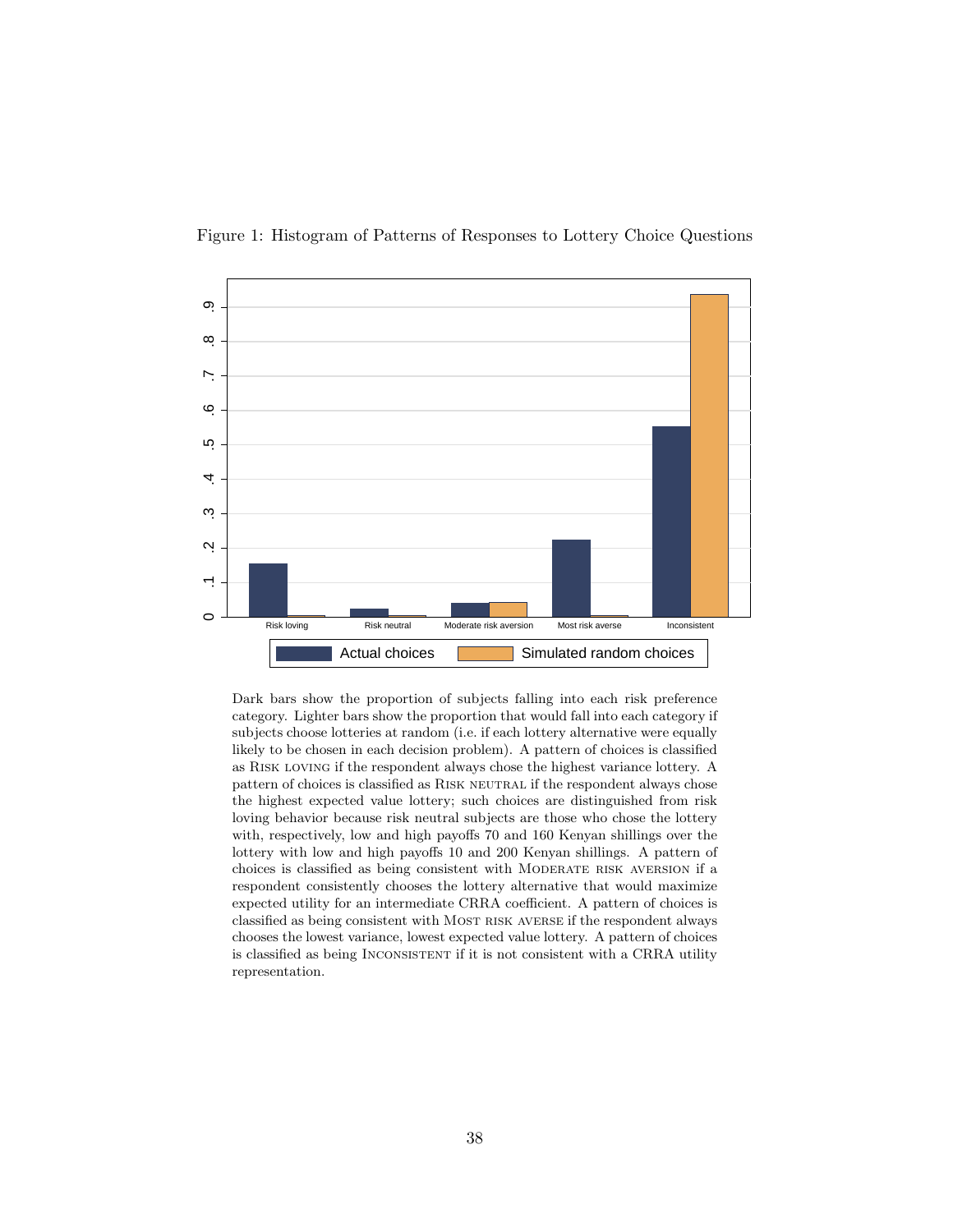

<span id="page-40-0"></span>Figure 2: Measured Risk Preferences Before and After Kenya's Post-Election Violence

Gray circles indicate the average number of risky (i.e. highest variance, highest expected value) choices (out of five) by respondents surveyed in a given week, weighted by the number of surveys conducted during the week. Lines are linear regressions of the number of risk choices on the survey week, counting from the first week in which surveys were conducted.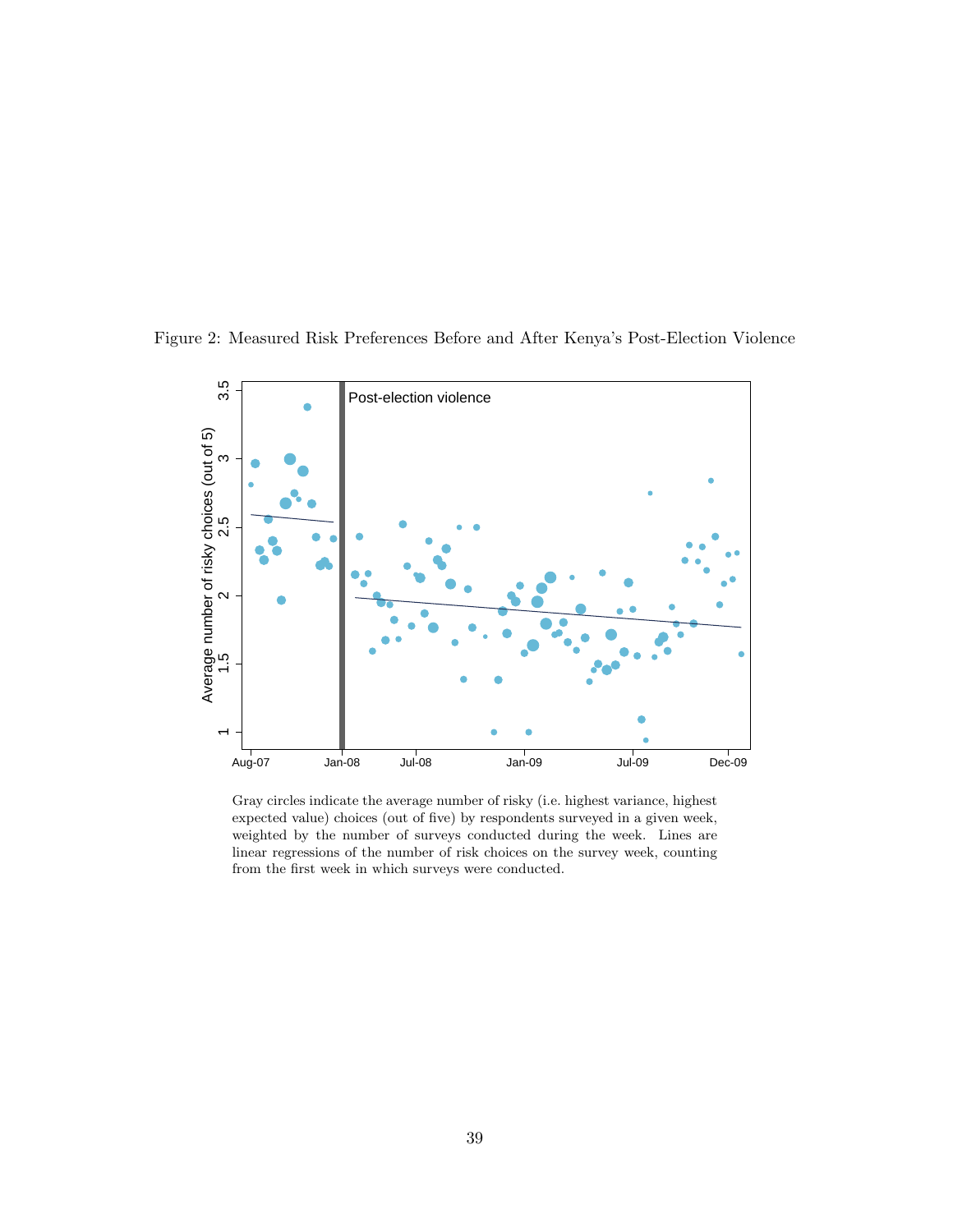<span id="page-41-0"></span>



The figure plots the percent change in the Consumer Price Index relative to the previous month. Data were downloaded from the website of the Kenya National Bureau of Statistics ([http://www.knbs.or.ke/index.php?option=](http://www.knbs.or.ke/index.php?option=com_phocadownload&view=category&download=14:quarterly-cpi&id=8:consumer-price-indices-cpi&Itemid=562) [com\\_phocadownload&view=category&download=14:quarterly-cpi&id=8:](http://www.knbs.or.ke/index.php?option=com_phocadownload&view=category&download=14:quarterly-cpi&id=8:consumer-price-indices-cpi&Itemid=562) [consumer-price-indices-cpi&Itemid=562](http://www.knbs.or.ke/index.php?option=com_phocadownload&view=category&download=14:quarterly-cpi&id=8:consumer-price-indices-cpi&Itemid=562)). The gray area indicates the period of the Kenyan Life Panel Survey; the darker blue area indicates the period of the post-election crisis.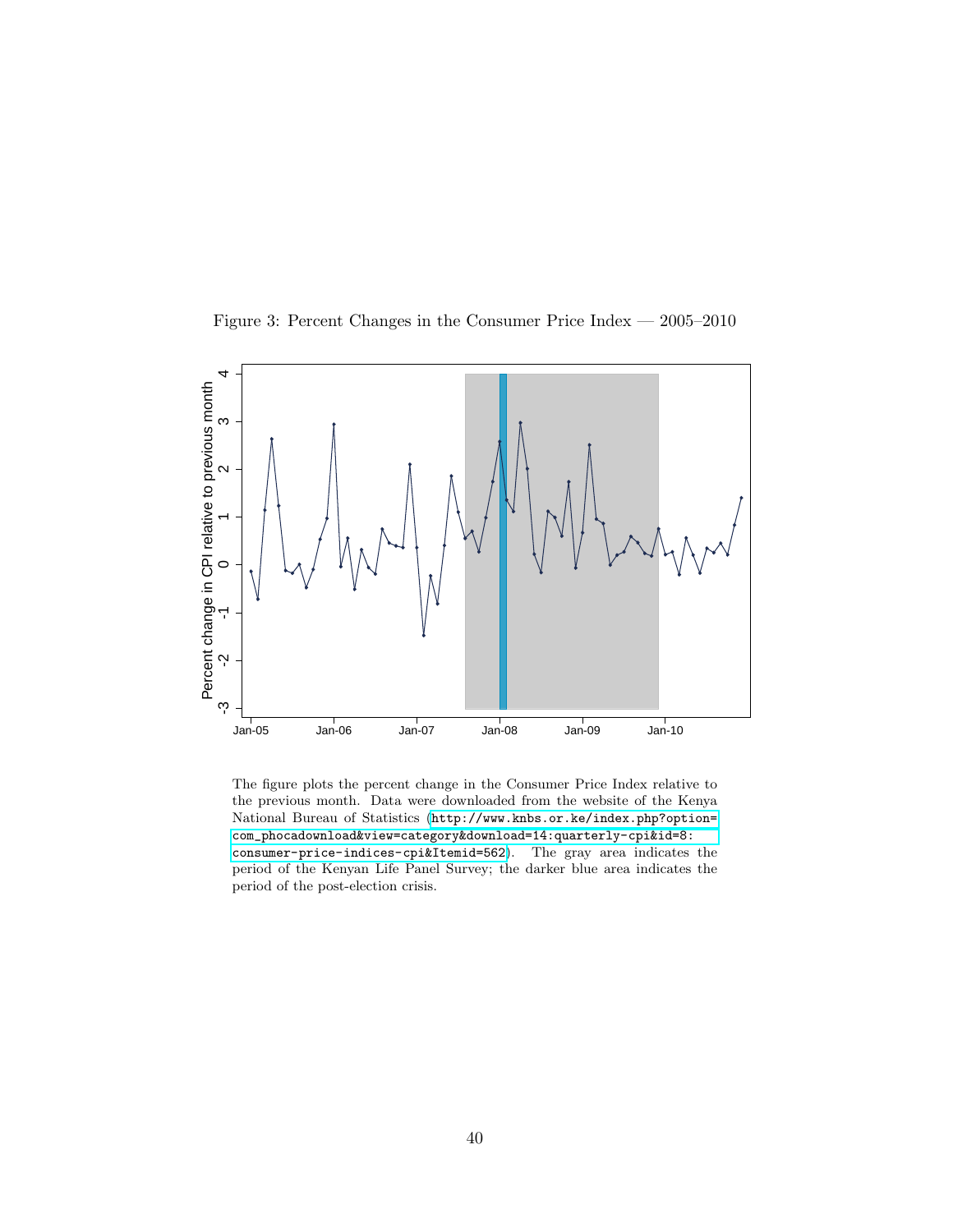

<span id="page-42-0"></span>Figure 4: Risk Preferences by Age when Surveyed — Before vs. After the Crisis

Blue circles indicate the average number of risky (i.e. highest variance, highest expected value) choices (out of five) among respondents of each age (in years) who were surveyed prior to the post-election crisis, weighted by the number of surveys in that cell. Red circles indicate the average number of risky choices among respondents of each age (in years) who were surveyed after to the postelection crisis, weighted by the number of surveys in that cell.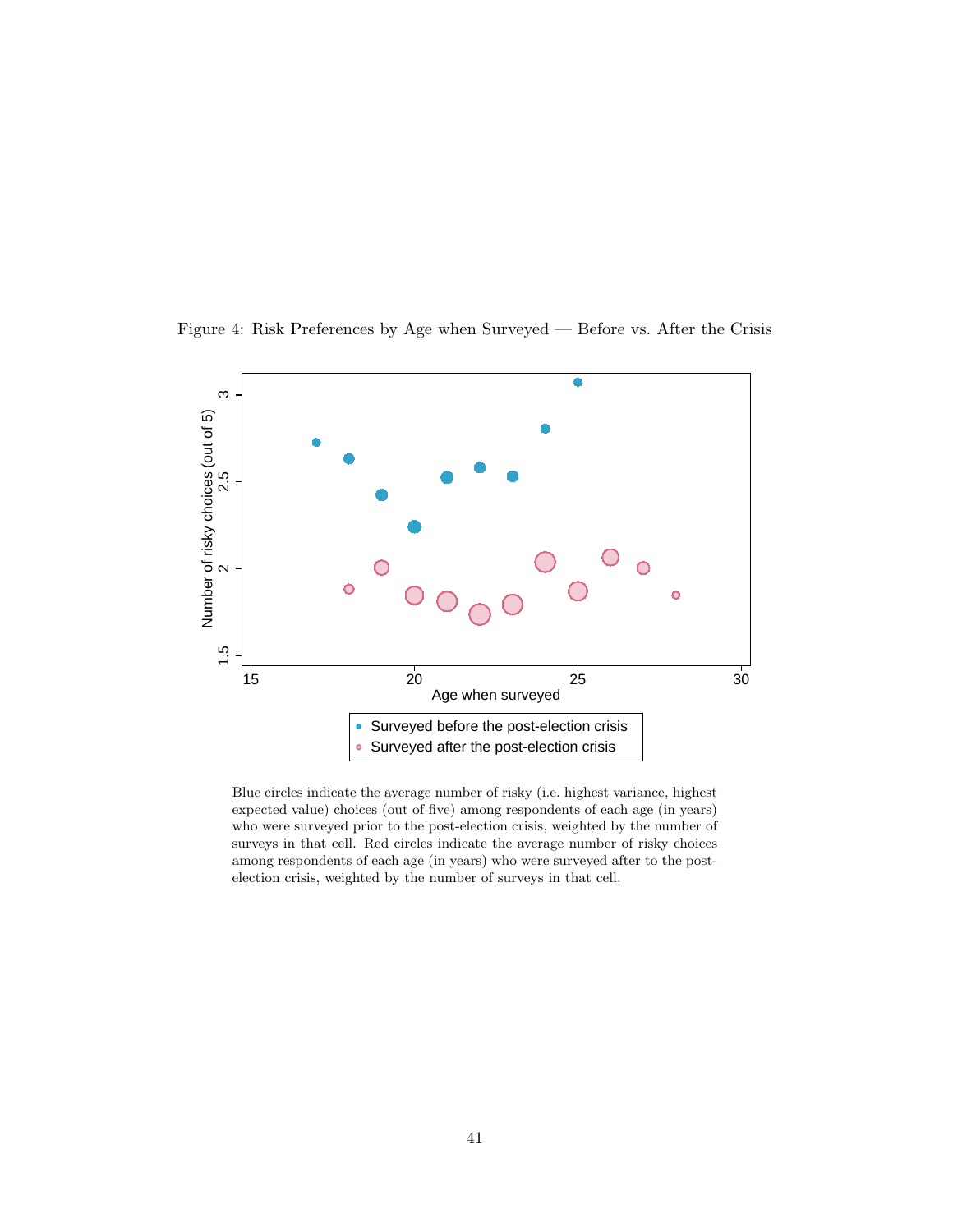# A Online Appendix: not for print publication

|                                    | Option A |       | Option B   |       | Option C |       |
|------------------------------------|----------|-------|------------|-------|----------|-------|
|                                    | Heads    | Tails | Heads      | Tails | Heads    | Tails |
| <b>Practice Decision Problem 1</b> | 100      | 100   | 150        | 150   |          |       |
| Practice Decision Problem 2        | 100      | 150   | <b>200</b> | 250   |          |       |
| Decision Problem 1                 | 100      | 100   | 100        | 120   |          |       |
| Decision Problem 2                 | 100      | 100   | $\Omega$   | 400   |          |       |
| Decision Problem 3                 | 30       | 340   | 100        | 100   | $\Omega$ | 400   |
| Decision Problem 4                 | 100      | 100   | 55         | 240   | 30       | 340   |
| Decision Problem 5                 | 30       | 230   | 60         | 170   | 90       | 110   |
| Decision Problem 6                 | 10       | 200   | 70         | 160   | 90       | 110   |

Table A1: Decision Problems Embedded in Kenyan Life Panel Survey 2

All payouts in Kenyan shillings.

Table A2: Balance Check — KLPS2 Wave 1 vs. Wave 2 Comparison

| Variable                        | WAVE 1 | WAVE 2 | <b>DIFFERENCE</b> |
|---------------------------------|--------|--------|-------------------|
| Female                          | 0.49   | 0.49   | 0.00              |
|                                 | (0.01) | (0.01) | (0.01)            |
| Age in $2007$                   | 21.13  | 21.21  | 0.09              |
|                                 | (0.05) | (0.05) | (0.07)            |
| Born in Busia District          | 0.88   | 0.88   | $-0.00$           |
|                                 | (0.01) | (0.01) | (0.01)            |
| Luhya ethnic group              | 0.96   | 0.95   | $-0.00$           |
|                                 | (0.00) | (0.00) | (0.01)            |
| Highest grade completed by 2006 | 8.56   | 8.48   | $-0.08$           |
|                                 | (0.04) | (0.04) | (0.06)            |
| Married by 2006                 | 0.31   | 0.30   | $-0.01$           |
|                                 | (0.01) | (0.01) | (0.01)            |
| Number of observations          | 2469   | 2580   |                   |

Standard errors in parentheses.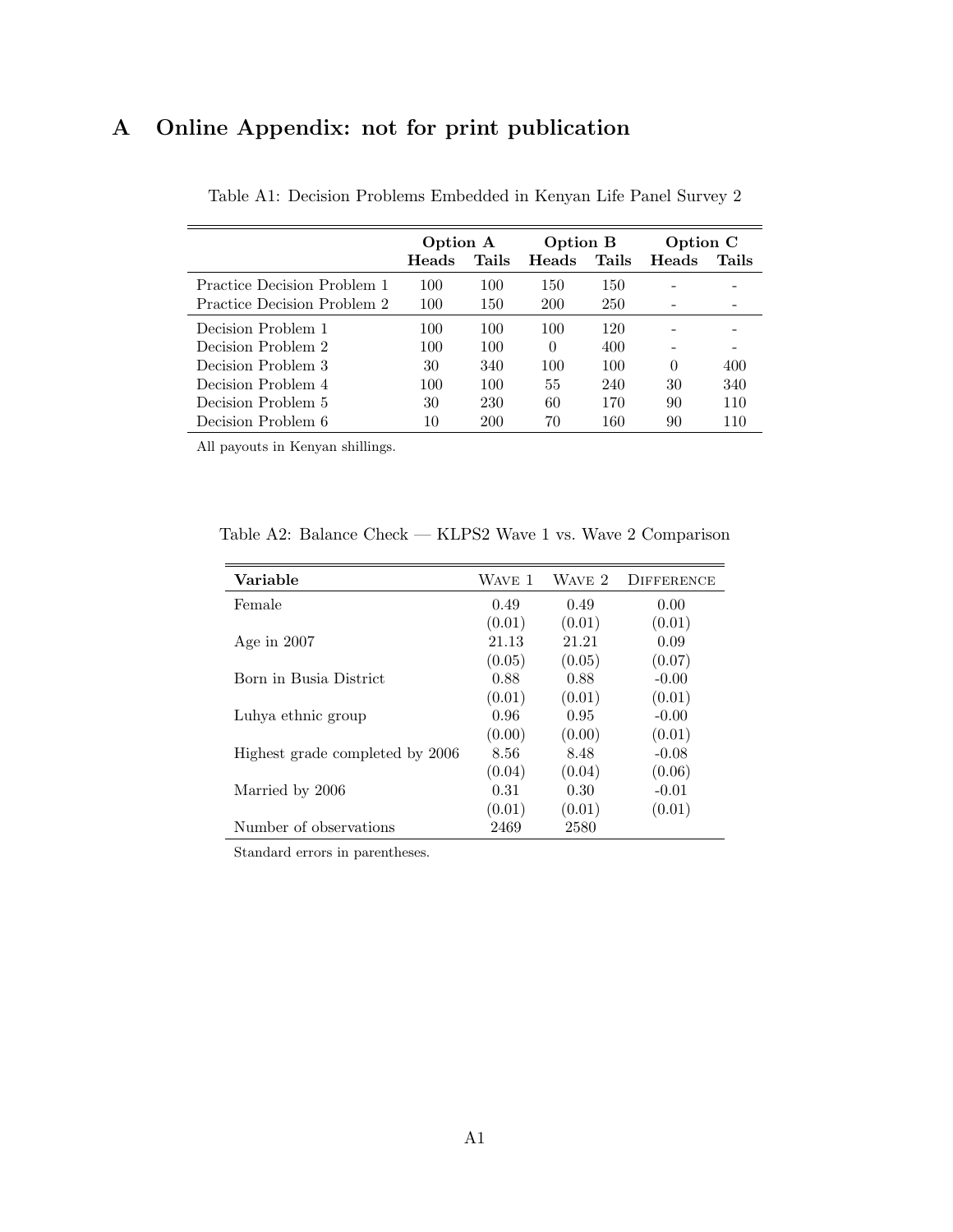Table A3: The Impact of the Post-Election Crisis on the Likelihood of Choosing the Safest Alternative

| Dependent Variable:                   |                |            |                  | $-$ SAFEST CHOICE ON DECISION NUMBER $-$ |           |
|---------------------------------------|----------------|------------|------------------|------------------------------------------|-----------|
|                                       | $\overline{2}$ | 3          | 4                |                                          | 6         |
|                                       | (1)            | (2)        | $\left(3\right)$ | (4)                                      | (5)       |
| Surveyed after post-election violence | $0.114***$     | $0.114***$ | $0.11***$        | $0.204***$                               | $0.18***$ |
|                                       | (0.027)        | (0.027)    | (0.029)          | (0.015)                                  | (0.027)   |
| <i><b>Observations</b></i>            | 5049           | 5049       | 5049             | 5049                                     | 5049      |
| $R^2$                                 | 0.015          | 0.017      | 0.019            | 0.037                                    | 0.033     |

Robust standard errors clustered at the month level in all specifications. All specifications include controls for gender, age, education level, and marital status (at the time of the survey). Thus, the specifications in this table mirror those in Column 2 of Table [2.](#page-34-0) The outcome in each case is an indicator variable for taking the safest (lowest variance, lowest expected value) lottery in a given decision.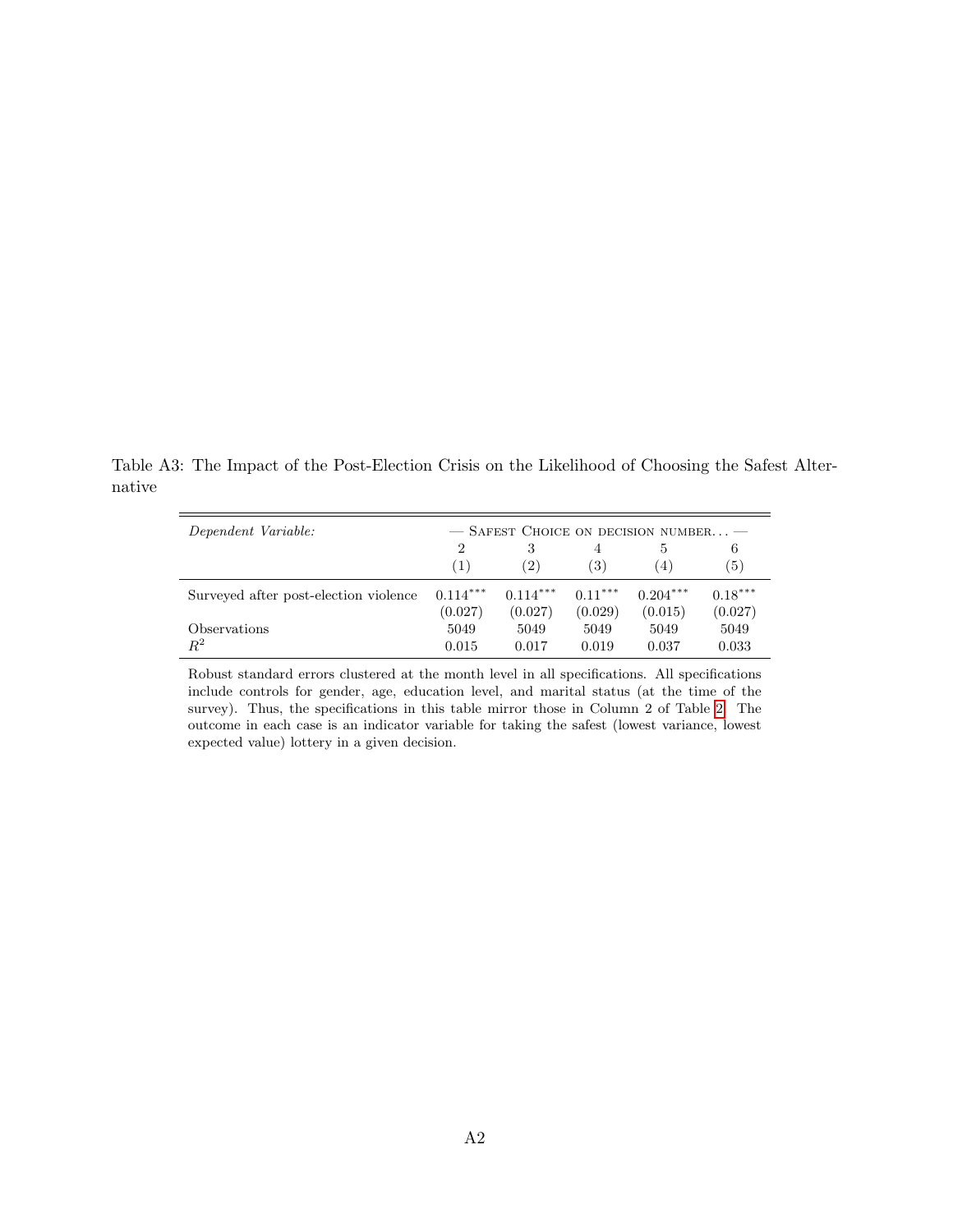| <i>Specification:</i>                 | <b>OLS</b><br>$\left(1\right)$ | <b>OLS</b><br>$\left( 2\right)$ | <b>OLS</b><br>(3)      | <b>OLS</b><br>$\left( 4\right)$ | <b>OLS</b><br>(5)      | <b>OLS</b><br>$\left( 6\right)$ | <b>OLS</b><br>$\left( 7\right)$ | <b>OLS</b><br>(8)      |
|---------------------------------------|--------------------------------|---------------------------------|------------------------|---------------------------------|------------------------|---------------------------------|---------------------------------|------------------------|
| Surveyed after post-election violence | $-0.683***$<br>(0.116)         | $-0.681***$<br>(0.11)           | $-0.798***$<br>(0.118) | $-0.792***$<br>(0.121)          | $-0.561***$<br>(0.084) | $-0.571***$<br>(0.093)          | $-0.735***$<br>(0.086)          | $-0.739***$<br>(0.101) |
| Demographic controls                  | No                             | Yes                             | No                     | $_{\rm Yes}$                    | N <sub>o</sub>         | Yes                             | No                              | Yes                    |
| Interviewer controls                  | No                             | No                              | Yes                    | Yes                             | N <sub>o</sub>         | No                              | Yes                             | Yes                    |
| Month controls                        | No                             | No                              | No                     | No                              | Yes                    | Yes                             | Yes                             | Yes                    |
| <i>Observations</i>                   | 5049                           | 5049                            | 5047                   | 5047                            | 5049                   | 5049                            | 5047                            | 5047                   |
| $R^2$                                 | 0.023                          | 0.029                           | 0.151                  | 0.155                           | 0.028                  | 0.032                           | 0.153                           | 0.158                  |

Table A4: OLS Regressions of the Impact of the Post-Election Crisis — Controlling for Inflation and Time Trends

Robust standard errors clustered at the month level in all specifications. Outcome variable is the number of times <sup>a</sup> respondent chose the riskiest (i.e. highest variance, highest expected value) lottery (out of five). Even-numbered columns include controls forgender, age, education level, and marital status (at the time of the survey).

Table A5: Ordered Logit Regressions of the Impact of the Post-Election Crisis — Controlling for Inflation

| <i>Specification:</i>                 | ORDERED<br>LOGIT<br>$\left(1\right)$ | ORDERED<br>LOGIT<br>(2) | ORDERED<br>Logit<br>$\left( 3\right)$ | Ordered<br>LOGIT<br>(4) | ORDERED<br>LOGIT<br>$\left( 5\right)$ | ORDERED<br>LOGIT<br>(6) | ORDERED<br>LOGIT<br>$\left( 7\right)$ | ORDERED<br>LOGIT<br>(8) |
|---------------------------------------|--------------------------------------|-------------------------|---------------------------------------|-------------------------|---------------------------------------|-------------------------|---------------------------------------|-------------------------|
| Surveyed after post-election violence | $-0.641***$<br>(0.104)               | $-0.635***$<br>(0.099)  | $-0.787***$<br>(0.12)                 | $-0.773***$<br>(0.123)  | $-0.54***$<br>(0.088)                 | $-0.544***$<br>(0.103)  | $-0.749***$<br>(0.098)                | $-0.749***$<br>(0.117)  |
| Demographic controls                  | No                                   | Yes                     | No                                    | Yes                     | No                                    | Yes                     | No                                    | Yes                     |
| Interviewer controls                  | No                                   | No                      | Yes                                   | Yes                     | No                                    | No                      | Yes                                   | Yes                     |
| Month controls                        | No                                   | No                      | No                                    | No                      | Yes                                   | Yes                     | Yes                                   | Yes                     |
| Observations                          | 5049                                 | 5049                    | 5047                                  | 5047                    | 5049                                  | 5049                    | 5047                                  | 5047                    |
| Pseudo $R^2$                          | 0.007                                | 0.009                   | 0.045                                 | 0.047                   | 0.008                                 | 0.011                   | 0.046                                 | 0.048                   |

Robust standard errors clustered at the month level in all specifications. Outcome variable is the number of times <sup>a</sup> respondent chose the riskiest (i.e. highest variance, highest expected value) lottery (out of five). Even-numbered columns include controls for gender, age, educationlevel, and marital status (at the time of the survey).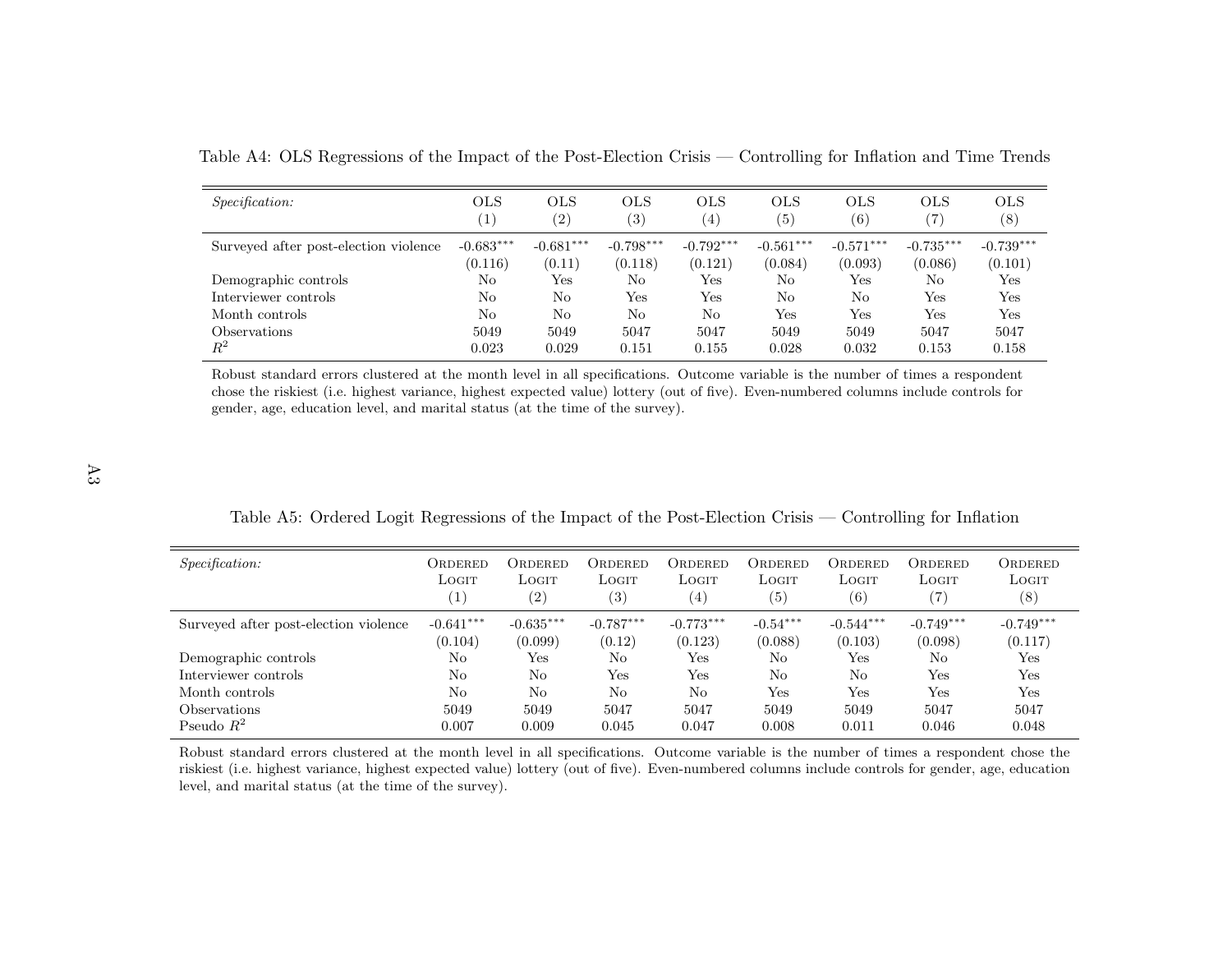| <i>Specification:</i>                 | <b>OLS</b><br>(1)      | <b>OLS</b><br>(2)     | <b>OLS</b><br>$\left( 3\right)$ | <b>OLS</b><br>$\left(4\right)$ | ORDERED<br>LOGIT<br>$\left( 5\right)$ | ORDERED<br>LOGIT<br>$\left( 6\right)$ | ORDERED<br>LOGIT<br>$\left( 7\right)$ | ORDERED<br>LOGIT<br>$^{(8)}$ |
|---------------------------------------|------------------------|-----------------------|---------------------------------|--------------------------------|---------------------------------------|---------------------------------------|---------------------------------------|------------------------------|
| Surveyed after post-election violence | $-0.607***$<br>(0.184) | $-0.681***$<br>(0.11) | $-0.359**$<br>(0.164)           | $-0.792***$<br>(0.121)         | $-0.531***$<br>(0.173)                | $-0.516***$<br>(0.136)                | $-0.297*$<br>(0.171)                  | $-0.273**$<br>(0.122)        |
| Demographic controls                  | No                     | Yes                   | No                              | $_{\rm Yes}$                   | No                                    | $_{\rm Yes}$                          | No                                    | Yes                          |
| Interviewer controls                  | No                     | No                    | Yes                             | $_{\rm Yes}$                   | No                                    | No                                    | Yes                                   | Yes                          |
| Linear time trends                    | Yes                    | Yes                   | Yes                             | Yes                            | Yes                                   | Yes                                   | Yes                                   | Yes                          |
| <i><b>Observations</b></i>            | 5049                   | 5049                  | 5047                            | 5047                           | 5049                                  | 5049                                  | 5047                                  | 5047                         |
| $R^2$                                 | 0.024                  | 0.029                 | 0.162                           | 0.155                          |                                       | $\cdot$                               | $\cdot$                               |                              |
| Pseudo $R^2$                          | $\cdot$                | $\blacksquare$        | $\cdot$                         |                                | 0.007                                 | 0.01                                  | 0.05                                  | 0.053                        |

Table A6: Regressions of the Impact of the Post-Election Crisis — Controlling for Inflation

Robust standard errors clustered at the month level in all specifications. Outcome variable is the number of times <sup>a</sup> respondent chose the riskiest (i.e. highest variance, highest expected value) lottery (out of five). Even-numbered columns include controls for gender,age, education level, and marital status (at the time of the survey).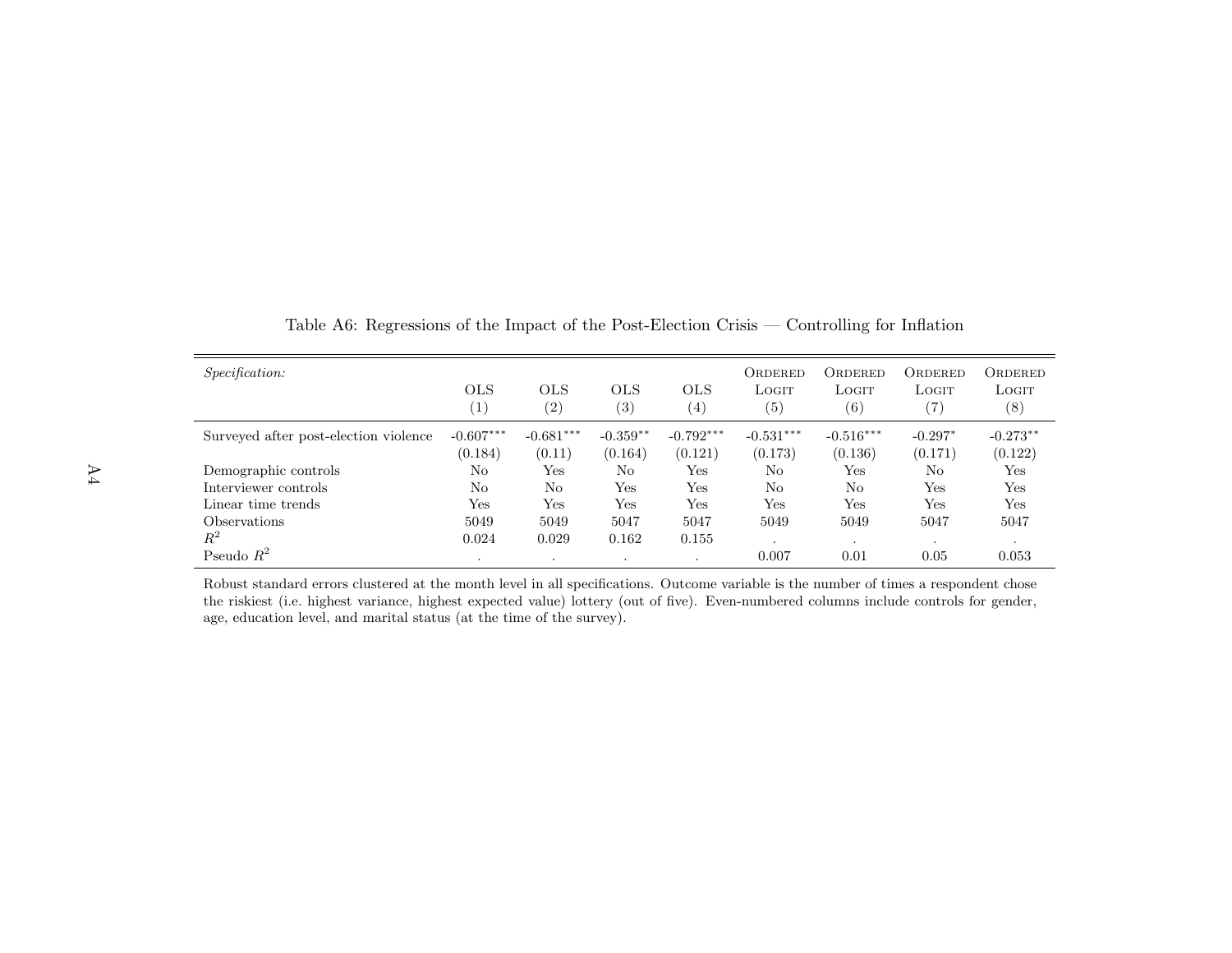| <i>Specification:</i>                                                              | IV             | IV                | IV          | IV             | IV          |  |  |  |  |  |
|------------------------------------------------------------------------------------|----------------|-------------------|-------------|----------------|-------------|--|--|--|--|--|
|                                                                                    | (1)            | $\left( 2\right)$ | (3)         | (4)            | (5)         |  |  |  |  |  |
| Panel A. Dependent variable: number of risky (highest variance) choices (out of 5) |                |                   |             |                |             |  |  |  |  |  |
| Surveyed after post-election violence                                              | $-0.986***$    | $-1.054***$       | $-1.763***$ | $-1.072***$    | $-1.784***$ |  |  |  |  |  |
|                                                                                    | (0.2)          | (0.221)           | (0.492)     | (0.224)        | (0.48)      |  |  |  |  |  |
| Panel B. Dependent variable: risk neutral or risk loving                           |                |                   |             |                |             |  |  |  |  |  |
| Surveyed after post-election violence                                              | $-0.065**$     | $-0.084**$        | $-0.088**$  | $-0.115***$    | $-0.129***$ |  |  |  |  |  |
|                                                                                    | (0.029)        | (0.033)           | (0.041)     | (0.033)        | (0.048)     |  |  |  |  |  |
| Panel C. Dependent variable: most risk averse                                      |                |                   |             |                |             |  |  |  |  |  |
| Surveyed after post-election violence                                              | $0.211***$     | $0.215***$        | $0.328***$  | $0.201***$     | $0.297***$  |  |  |  |  |  |
|                                                                                    | (0.062)        | (0.065)           | (0.125)     | (0.059)        | (0.09)      |  |  |  |  |  |
| First stage F-stat                                                                 | 9.66           | 9.27              | 7.97        | 18.07          | 15.53       |  |  |  |  |  |
| Demographic controls                                                               | N <sub>0</sub> | Yes               | Yes         | Yes            | Yes         |  |  |  |  |  |
| Interviewer controls                                                               | N <sub>0</sub> | No                | Yes         | N <sub>0</sub> | Yes         |  |  |  |  |  |
| Month controls                                                                     | N <sub>0</sub> | No.               | No.         | Yes            | Yes         |  |  |  |  |  |
| Observations                                                                       | 5049           | 5049              | 5047        | 5049           | 5047        |  |  |  |  |  |

Table A7: IV Regressions of the Impact of the Post-Election Crisis — Controlling for Inflation

Robust standard errors clustered by survey month in all specifications. All specifications estimated via two-stage least squares. All specifications include controls for gender, age, education level, and marital status (at the time of the survey). The outcome variable in Panel A is the number of times a respondent chose the riskiest lottery (out of five). The outcome variable in Panel B is an indicator for making risk neutral or risk loving choices (always choosing the highest variance, highest expected value lottery). The outcome variable in Panel C is an indicator for always choosing the lowest variance, lowest expected value lottery.